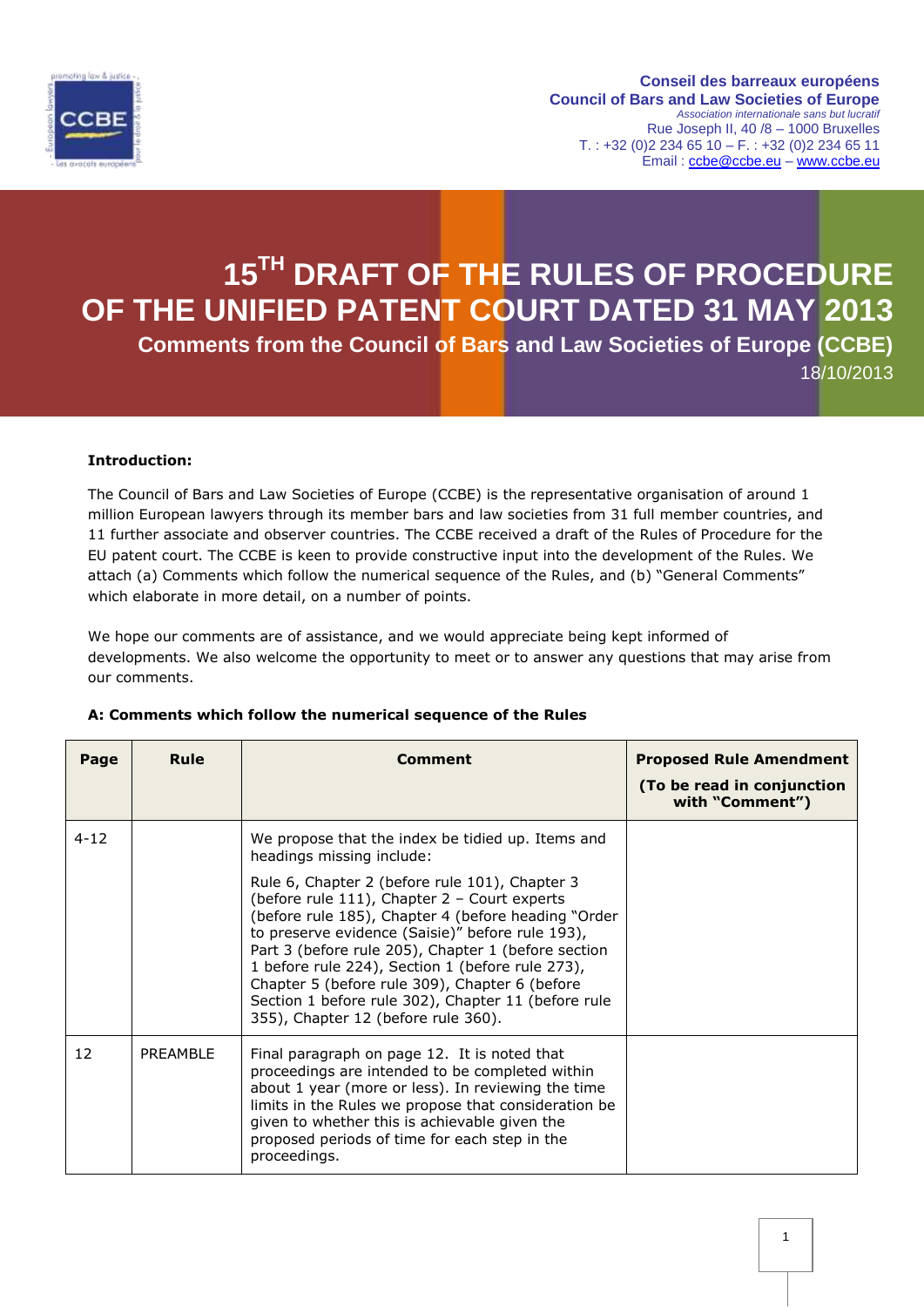| Page | Rule                | Comment                                                                                                                                                                                                                                                                                                                                                                                                                                                                                                                                                                                                                                                           | <b>Proposed Rule Amendment</b><br>(To be read in conjunction |
|------|---------------------|-------------------------------------------------------------------------------------------------------------------------------------------------------------------------------------------------------------------------------------------------------------------------------------------------------------------------------------------------------------------------------------------------------------------------------------------------------------------------------------------------------------------------------------------------------------------------------------------------------------------------------------------------------------------|--------------------------------------------------------------|
|      |                     |                                                                                                                                                                                                                                                                                                                                                                                                                                                                                                                                                                                                                                                                   | with "Comment")                                              |
| 13   | 1.1                 | The rules should reflect the Agreement. This may<br>be significant, for example, in relation to Rule 5.                                                                                                                                                                                                                                                                                                                                                                                                                                                                                                                                                           |                                                              |
| 13   | $\overline{4}$      | This requires that the official forms be available on<br>line. A provision should be inserted to provide<br>parties with redress should the official forms not be<br>available on line, for whatever reason.                                                                                                                                                                                                                                                                                                                                                                                                                                                      |                                                              |
| 14   | 5.1                 | This provides that the application "shall" be made in<br>respect of each of the contracting member states<br>by the proprietor in question. This appears to<br>permit different proprietors of different designations<br>of European patents to behave differently as to<br>whether or not to opt out. This is a contentious<br>issue. On one reading of Article 83(3) a different<br>application can be made in respect of different<br>contracting member states even when one<br>proprietor owns all the designations. CCBE's<br>position is as set out in general comment 7(c). But<br>in any event, the rules should make it clear what<br>the position is.  |                                                              |
| 14   | 5.2 $(a)$           | It is suggested that provision of postal or electronic<br>addresses is not required. We propose that<br>paragraph 2 simply specifies that the applicant shall<br>complete the relevant form.                                                                                                                                                                                                                                                                                                                                                                                                                                                                      |                                                              |
| 14   | 5.3                 | See general comment 7.                                                                                                                                                                                                                                                                                                                                                                                                                                                                                                                                                                                                                                            |                                                              |
| 14   | 5.5                 | We propose it is made clear when is an action said<br>to have been "commenced". Compare r.17.3 which<br>talks about when "proceedings are pending before<br>Court". it should be made clear whether the date<br>in $r.5.5$ is the same as in $r.17.3$ .                                                                                                                                                                                                                                                                                                                                                                                                           |                                                              |
| 14   | 5.7                 | There does not appear to be any basis in the<br>agreement for saying that a party can only opt out<br>once. We propose that this rule be deleted because<br>it is inconsistent with the Agreement.                                                                                                                                                                                                                                                                                                                                                                                                                                                                |                                                              |
| 14   | $5.9 -$<br>Optional | The European Patent Office is not under the control<br>of the CJEU. We therefore make the following<br>comments. If the provision is included it should be<br>amended to take account of these comments:                                                                                                                                                                                                                                                                                                                                                                                                                                                          |                                                              |
|      |                     | If the EPO fails to do something which it is required<br>to do, it is not clear to CCBE against whom this<br>redress should lie.                                                                                                                                                                                                                                                                                                                                                                                                                                                                                                                                  |                                                              |
|      |                     | There needs to be a procedure for rectification of<br>the register e.g. if the EPO transferred a corrupt file<br>with certain details missing could the person who<br>had made an application to the EPO and paid the<br>fee and had it accepted, require the register to be<br>correct? Thus, for example, if a patentee had filed<br>the necessary information in relation to an opt out<br>at the EPO but that information had not been<br>transferred to the Court so that the register of the<br>Court was not accurate, it should be open to the<br>patentee to require the register to be corrected.<br>This might be important, for example, if after the |                                                              |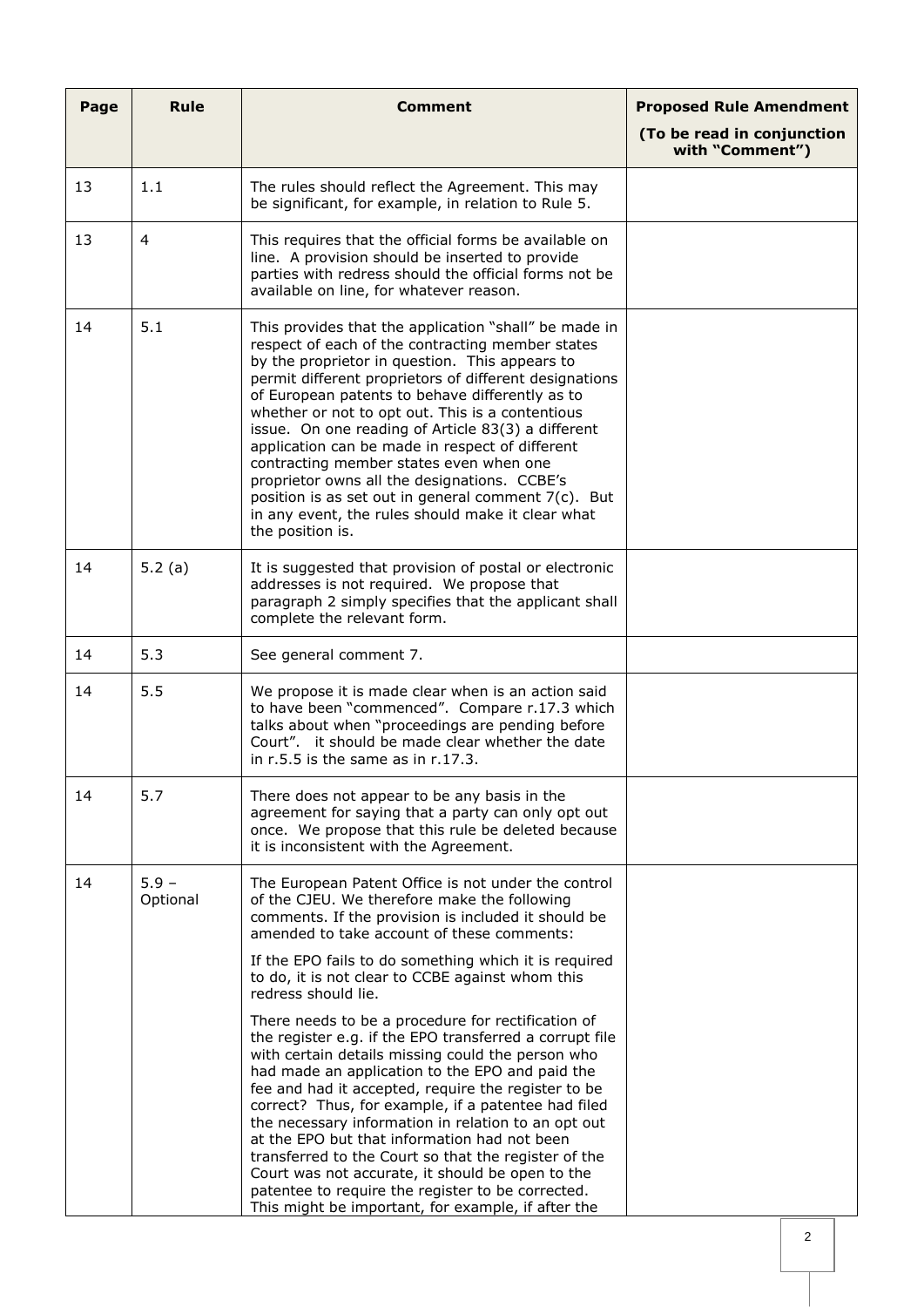| Page | <b>Rule</b>       | <b>Comment</b>                                                                                                                                                                                                                                                                                                                                                                                                                               | <b>Proposed Rule Amendment</b>                                                                                                                                                                        |
|------|-------------------|----------------------------------------------------------------------------------------------------------------------------------------------------------------------------------------------------------------------------------------------------------------------------------------------------------------------------------------------------------------------------------------------------------------------------------------------|-------------------------------------------------------------------------------------------------------------------------------------------------------------------------------------------------------|
|      |                   |                                                                                                                                                                                                                                                                                                                                                                                                                                              | (To be read in conjunction<br>with "Comment")                                                                                                                                                         |
|      |                   | opt out was recorded by the EPO a third party<br>commenced patent proceedings at the UPC.                                                                                                                                                                                                                                                                                                                                                    |                                                                                                                                                                                                       |
| 15   | Note to Rule<br>5 | The CCBE consider that (ii) and (iii) are both open<br>to question in the light of Article 83.                                                                                                                                                                                                                                                                                                                                               |                                                                                                                                                                                                       |
| 15   | 6                 | The need to correct the index to include Rule 6 has<br>been noted above.                                                                                                                                                                                                                                                                                                                                                                     |                                                                                                                                                                                                       |
| 15   | 6.3               | We propose that the rule be amended to make<br>clear the sanction if a party fails to give notice of a<br>change of postal or electronic address.                                                                                                                                                                                                                                                                                            |                                                                                                                                                                                                       |
| 15   | 7.1               | Written evidence should be submitted (in original or<br>in copy) in the language in which it was originally<br>given.                                                                                                                                                                                                                                                                                                                        | "Written pleadings and other<br>documents, including written<br>evidence, shall be lodged in<br>the language of the<br>proceedings, unless the Court<br>or these Rules otherwise<br>provide.          |
|      |                   |                                                                                                                                                                                                                                                                                                                                                                                                                                              | Other documents, including<br>written evidence, shall be<br>lodged in their original<br>language, with a translation<br>(in part or of the whole<br>document) in the language of<br>the proceedings"" |
| 15   | 7.2               | The rule should make it clear how and when the<br>accuracy of a translation can be challenged. We<br>propose that it should be clear whether it is done,<br>for example, at the start of the oral proceedings or<br>whether there be a time limit on how late such a<br>challenge can be made. If a challenge is made, the<br>rule should provide a time limit for the person<br>providing the translation to provide a formal<br>testament. |                                                                                                                                                                                                       |
| 15   | 8.1               | We propose that it is not necessary for a party to<br>be represented where the party seeks to overturn<br>an ex parte injunction. The urgency should enable<br>the party to take steps (e.g. apply to lift the<br>injunction) before the party identifies and instructs<br>a representative.                                                                                                                                                 |                                                                                                                                                                                                       |
|      |                   | We propose that consideration is given to the Legal<br>Aid provisions and how quickly it could be granted<br>in such a situation.                                                                                                                                                                                                                                                                                                            |                                                                                                                                                                                                       |
| 16   | 8.2               | See comments on Rules 290/291 below. It is not<br>clear to the CCBE whether the sanctions available<br>to ensure that representatives behave as they<br>ought to before the Court are enough.                                                                                                                                                                                                                                                |                                                                                                                                                                                                       |
| 16   | 9                 | It should be made clear whether the defence of<br>privilege applies to Rule 9.1. See Rules 287 to 289.<br>It should be made clear whether there is privilege<br>against self-incrimination, privilege related to<br>national security etc. The rules need to be made<br>clear so that all divisions of the Court will apply a                                                                                                                |                                                                                                                                                                                                       |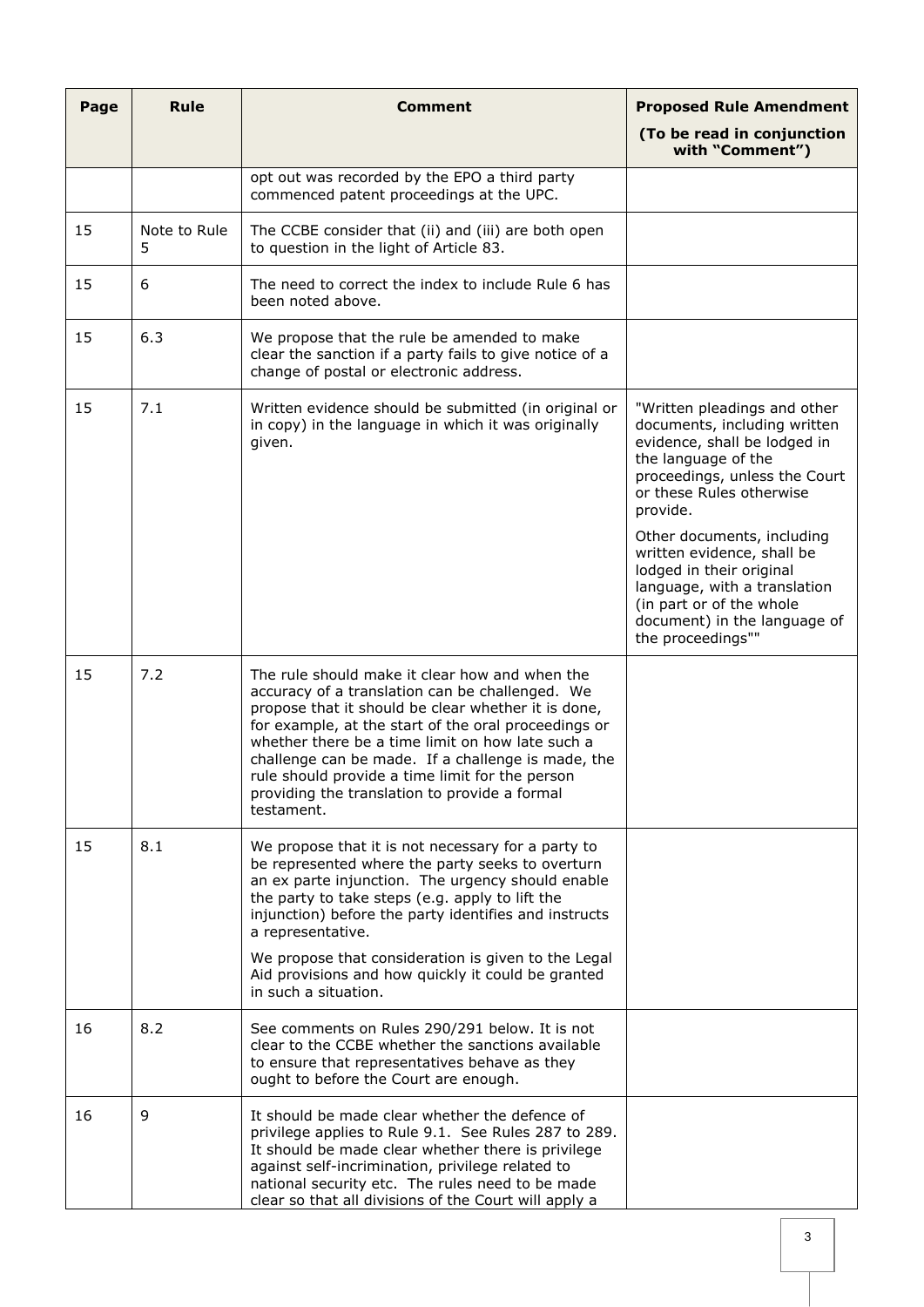| Page | <b>Rule</b>          | <b>Comment</b>                                                                                                                                                                                                                                                                                                                                        | <b>Proposed Rule Amendment</b>                |
|------|----------------------|-------------------------------------------------------------------------------------------------------------------------------------------------------------------------------------------------------------------------------------------------------------------------------------------------------------------------------------------------------|-----------------------------------------------|
|      |                      |                                                                                                                                                                                                                                                                                                                                                       | (To be read in conjunction<br>with "Comment") |
|      |                      | consistent approach.                                                                                                                                                                                                                                                                                                                                  |                                               |
|      |                      | It should be made clear whether the defence of<br>privilege applies to Rule 9.1. See Rules 287 to 289.<br>It should be made clear whether there is privilege<br>against self-incrimination, privilege related to<br>national security etc. The rules need to be made<br>clear so that all divisions of the Court will apply a<br>consistent approach. |                                               |
|      |                      | There should be room to justify and excuse a late<br>submission. To be completely barred from<br>submitting arguments or evidence would be out of<br>proportion. Therefore it would be helpful to give a<br>non-exhaustive list of factors a court should<br>consider before rejecting late filed evidence etc.                                       |                                               |
| 16   | 9.4                  | We propose the rule be amended to allow for any<br>time period to be extended in circumstances<br>beyond the control of a party.                                                                                                                                                                                                                      |                                               |
| 16   | 10(b)                | The interim conference appears to be optional. The<br>rule should make it clear on what basis the option<br>is to be exercised. See also r.101.1.                                                                                                                                                                                                     |                                               |
| 16   | 11.1                 | It is unclear why the only proposal mentioned<br>which the Court can make is to use the Mediation<br>and Arbitration Centre. We propose that the rule<br>be amended to allow for other formal or informal<br>settlement discussions.                                                                                                                  |                                               |
| 17   | 11.2                 | The Parties may not wish to inform the Court of<br>"the terms of any settlement" but rather ensure<br>that it is kept confidential. We propose that the rule<br>be amended accordingly. The rule should not<br>enable a third party to try to force the parties to<br>disclose the terms to the Court, which may then<br>have to be made public.      |                                               |
| 17   | 12.1                 | The rules should make it clear whether every<br>assertion made by one party is accepted unless<br>specifically disputed. In other words, does every<br>assertion in a pleading need to be answered? It<br>appears that assertions in evidence must be<br>challenged; see our comments in relation to<br>r.171.2.                                      |                                               |
| 17   | $12.3(b)$ and<br>(c) | The references should be to Rule 29 not Rule 51/52<br>(which relate to revocation actions).                                                                                                                                                                                                                                                           | Replace "51" and "52" with<br>"29".           |
| 17   | 12.4                 | We propose that Applications to amend the patent<br>should be published or advertised, bearing in mind<br>that this affects the whole world and not just the<br>parties to the proceedings. A provision should be<br>inserted to require that the EPO be informed so that<br>a note may be entered into the register.                                 |                                               |
| 18   | $13.1(b)$ and<br>(d) | We propose that a provision is included to deal with<br>the case where either the name or the true name of<br>the Defendant is not known and/or the postal (or<br>electronic address) for service is not known.                                                                                                                                       |                                               |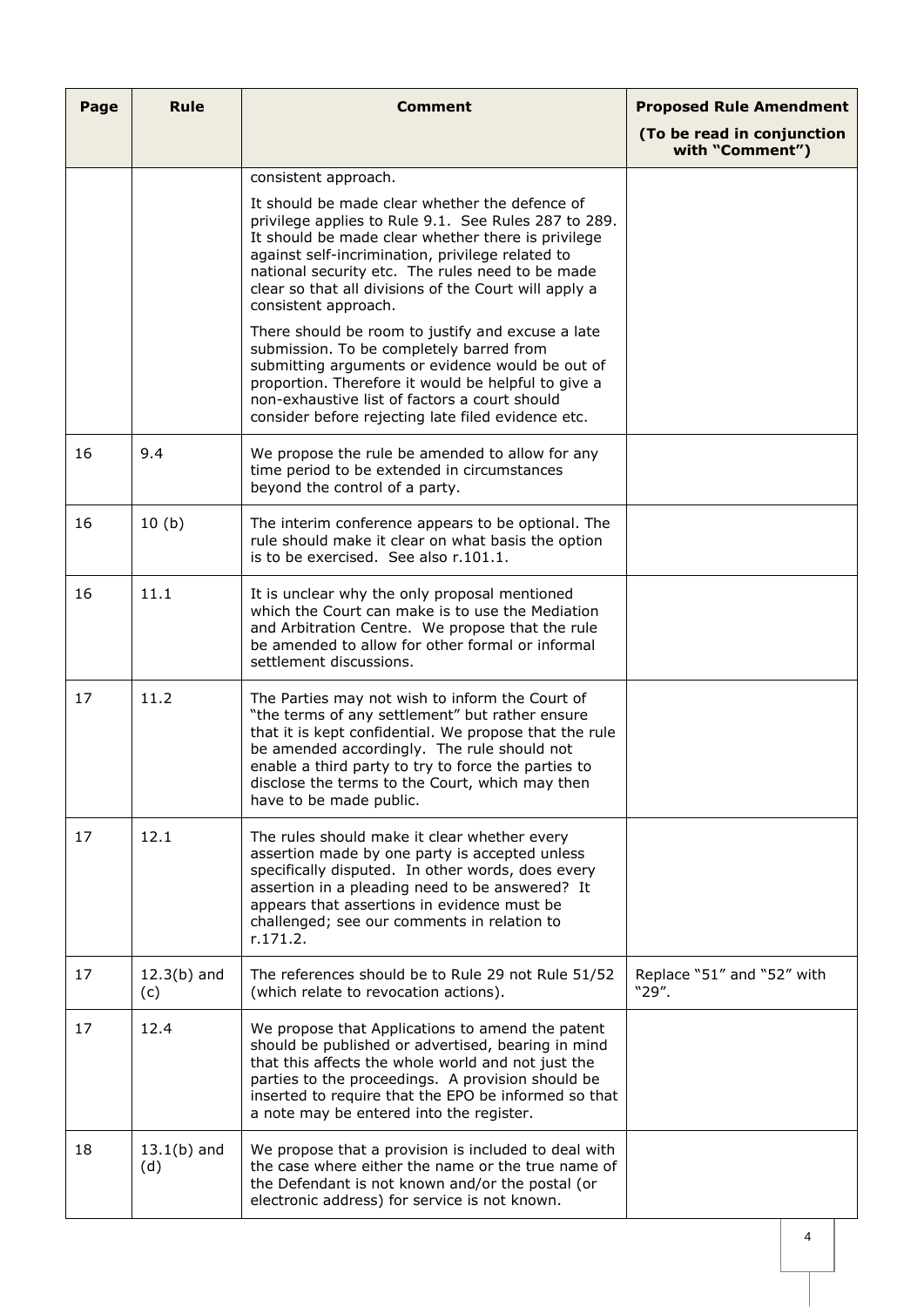| Page | <b>Rule</b>  | <b>Comment</b>                                                                                                                                                                                                                                                                                                                                                                                                                                                                                                                                                                                        | <b>Proposed Rule Amendment</b>                                                    |
|------|--------------|-------------------------------------------------------------------------------------------------------------------------------------------------------------------------------------------------------------------------------------------------------------------------------------------------------------------------------------------------------------------------------------------------------------------------------------------------------------------------------------------------------------------------------------------------------------------------------------------------------|-----------------------------------------------------------------------------------|
|      |              |                                                                                                                                                                                                                                                                                                                                                                                                                                                                                                                                                                                                       | (To be read in conjunction<br>with "Comment")                                     |
| 18   | 13.1(h)      | We propose that it is only necessary to provide<br>information about any prior or pending proceedings<br>relating to the patent concerned before the Court.<br>It is not necessary to provide information relating<br>to any other proceedings.                                                                                                                                                                                                                                                                                                                                                       | Under 13.1(h) Delete ", the<br>European Patent Office or any<br>other authority," |
| 18   | 13.1(l)      | We propose this should read "an indication on the<br>facts relied on, including in particular" to make it<br>clear that the list is non-exhaustive?                                                                                                                                                                                                                                                                                                                                                                                                                                                   | Insert "including" after "an<br>indication on the facts relied<br>on,".           |
| 19   | 13.1(p)      | We propose the rules be amended to make it clear<br>on what basis the value of the infringement action<br>is to be ascertained. This, presumably, affects the<br>fees. We propose the rule be amended to make it<br>clear whether a change in fee is possible if the<br>value is wrong or it becomes clear that it should be<br>changed. It should make it clear whether a<br>claimant who realises they have a claim for £10m<br>instead of £100,000 is required to pay a new fee.                                                                                                                   |                                                                                   |
| 19   | 14 generally | This rule has been changed significantly since the<br>14th draft. The previous provisions were<br>preferable. In particular Rule 14(b)(ii) should be<br>reinstated.                                                                                                                                                                                                                                                                                                                                                                                                                                   |                                                                                   |
| 19   | 14.2         | If this provision is to be retained (and we suggest it<br>should not be) although it may be implicit, the rule<br>also needs to state that the choice of language can<br>only be one of the languages of the division in<br>question, and not, for example, Mandarin Chinese.<br>Also, the rules should deal with the case in which<br>there is more than one Defendant and which<br>language can (or must) you use.                                                                                                                                                                                  |                                                                                   |
| 20   | 16.2         | We propose that this rule should be amended to<br>include all of the requirements in Rule 13 (a-q)<br>rather than just (a-j). Otherwise, it appears<br>possible to commence proceedings with fewer, if<br>any, of the details in $(k)$ to $(q)$ .                                                                                                                                                                                                                                                                                                                                                     |                                                                                   |
| 20   | 16.5         | The rule should be amended to deal with the<br>situation when the Claimant is not given an<br>opportunity to be heard. An opportunity to be heard<br>is currently only optional. We propose amending<br>"He" to "The judge".                                                                                                                                                                                                                                                                                                                                                                          |                                                                                   |
| 20   | 17.2         | We propose the rule be amended to specify the<br>basis on which the panel "agree", i.e. whether it is<br>by a majority or whether it requires unanimity. The<br>rule should make it clear who is "the most senior<br>judge". Is it simply the oldest by date of birth or<br>the judge appointed first? If the latter, will all the<br>initial appointments be placed in an order of<br>seniority? If so what is the basis of this order?<br>Under r.345, there is a very prescriptive method for<br>the constitution of panels. It seems to be<br>envisaged that they will sit together for one year, |                                                                                   |
|      |              | but if a case is started even only a month or two<br>after the panel is first convened, and allocation is                                                                                                                                                                                                                                                                                                                                                                                                                                                                                             |                                                                                   |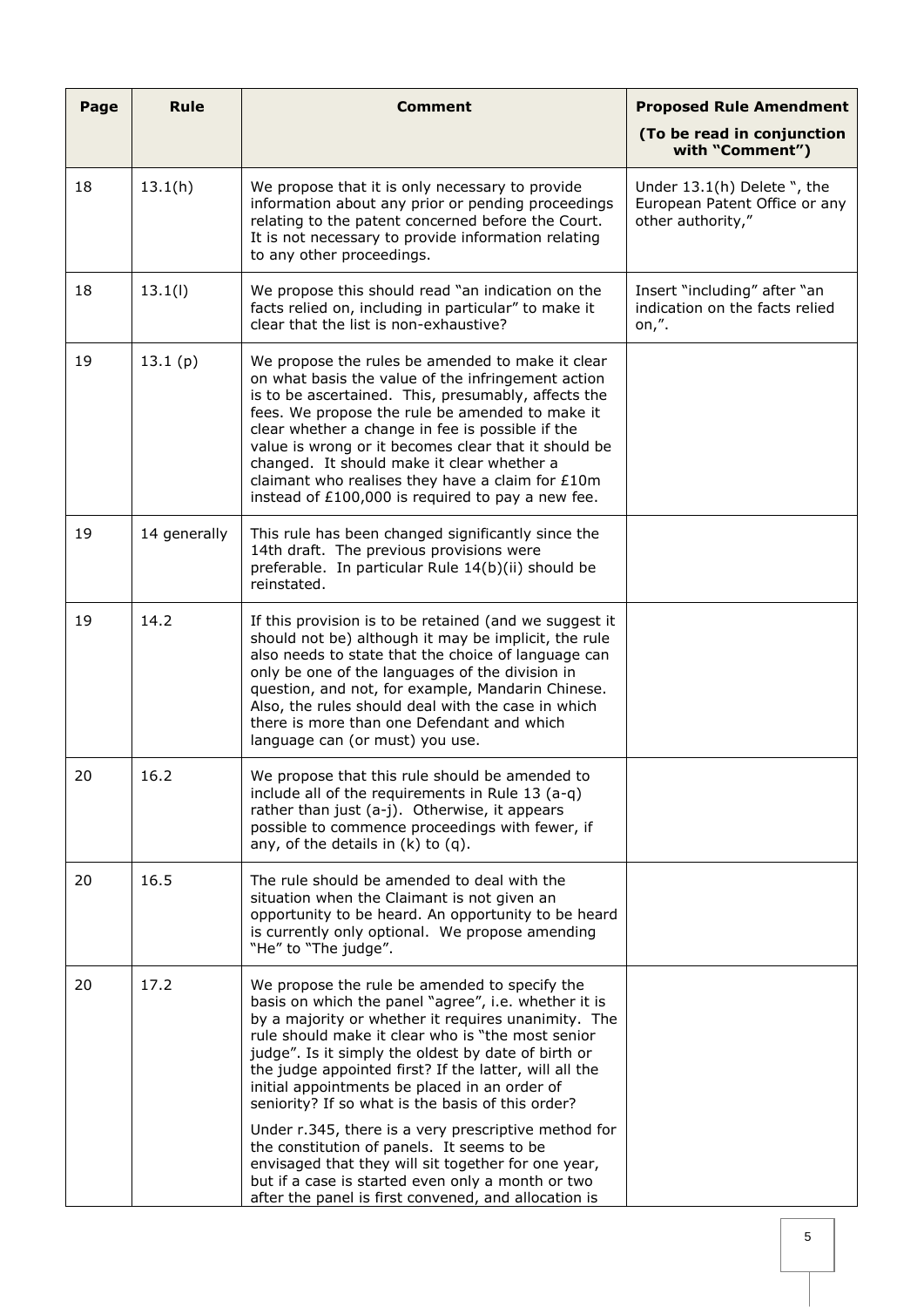| Page | <b>Rule</b> | <b>Comment</b>                                                                                                                                                                                                                                                                                                                                                                                                                                                                                                                                                                                                                                                                                                                                                                                                                                                                                                                                                            | <b>Proposed Rule Amendment</b>                |
|------|-------------|---------------------------------------------------------------------------------------------------------------------------------------------------------------------------------------------------------------------------------------------------------------------------------------------------------------------------------------------------------------------------------------------------------------------------------------------------------------------------------------------------------------------------------------------------------------------------------------------------------------------------------------------------------------------------------------------------------------------------------------------------------------------------------------------------------------------------------------------------------------------------------------------------------------------------------------------------------------------------|-----------------------------------------------|
|      |             |                                                                                                                                                                                                                                                                                                                                                                                                                                                                                                                                                                                                                                                                                                                                                                                                                                                                                                                                                                           | (To be read in conjunction<br>with "Comment") |
|      |             | effected at the outset of an action as r.17.2<br>envisages, the one year period when the panel is<br>together will have expired before the case comes to<br>trial (oral hearing). We propose, accordingly, that<br>either r.17.2 or r.345 requires a fundamental re-<br>think. We propose that one possibility is that<br>allocation is required only to a Judge Rapporteur<br>until the entire panel needs to sit - which will often<br>not be until the interim conference, may be some<br>nine months into the action. Hopefully it will be<br>possible to organise panels so that they can hear at<br>least the interim conference and the trial. We also<br>see no reason for panels continually to sit together,<br>but rather that there be greater fluidity which will<br>encourage greater standardisation of practices. If<br>so, r.345 should be heavily amended so that panels<br>are not compelled to sit together for every case for<br>an extended period. |                                               |
|      |             | As a counterclaim for revocation affects the general<br>public and not just the parties to the dispute it is<br>suggested that it should not be possible for such<br>counterclaims to be heard by a single legally<br>qualified judge even if both parties agree.                                                                                                                                                                                                                                                                                                                                                                                                                                                                                                                                                                                                                                                                                                         |                                               |
|      |             | In r. 345 the basic idea is a panel of three judges,<br>i.e. six eyes. This special idea would be jeopardized<br>if the rules allow changes in the panel for any<br>particular dispute (unless that became necessary<br>e.g. because a judge became unavailable): It is<br>noted that there would be a significant additional<br>workload for a new judge in the panel if he had to<br>make himself familiar with all open files.                                                                                                                                                                                                                                                                                                                                                                                                                                                                                                                                         |                                               |
| 20   | 17.3        | We propose that it should be made clear how this<br>Rule compares with r.5.5 which refers to<br>proceedings being "commenced". If these two dates<br>are intended to be the same then there should be<br>an explicit cross-reference.                                                                                                                                                                                                                                                                                                                                                                                                                                                                                                                                                                                                                                                                                                                                     |                                               |
| 21   | 19.1        | We propose that a reference is included to actions<br>brought in respect of patents which have expired<br>(including due to non-payment of renewal fees);<br>and expiry of a limitation period.                                                                                                                                                                                                                                                                                                                                                                                                                                                                                                                                                                                                                                                                                                                                                                           |                                               |
| 21   | 19.1        | Given rule 300, we propose that it would be better<br>to define this (and indeed all) time periods in weeks<br>and/or days. Much effort has been wasted in the<br>EPO deciding issues concerning calculation of<br>periods of months in conjunction with dates of<br>deemed service.                                                                                                                                                                                                                                                                                                                                                                                                                                                                                                                                                                                                                                                                                      |                                               |
| 21   | 19.4        | We propose that the rule make it clear at what date<br>must the infringement occur in the "three or more<br>regional divisions"? We propose the rule make it<br>clear whether or not the one month rule of 19.1<br>applies to 19.4 requests.<br>We also propose that it be made possible to<br>transfer the case to another (competent) local or                                                                                                                                                                                                                                                                                                                                                                                                                                                                                                                                                                                                                          |                                               |
|      |             | regional division or to the central division, should<br>the division chosen by the plaintiff according to Art.                                                                                                                                                                                                                                                                                                                                                                                                                                                                                                                                                                                                                                                                                                                                                                                                                                                            |                                               |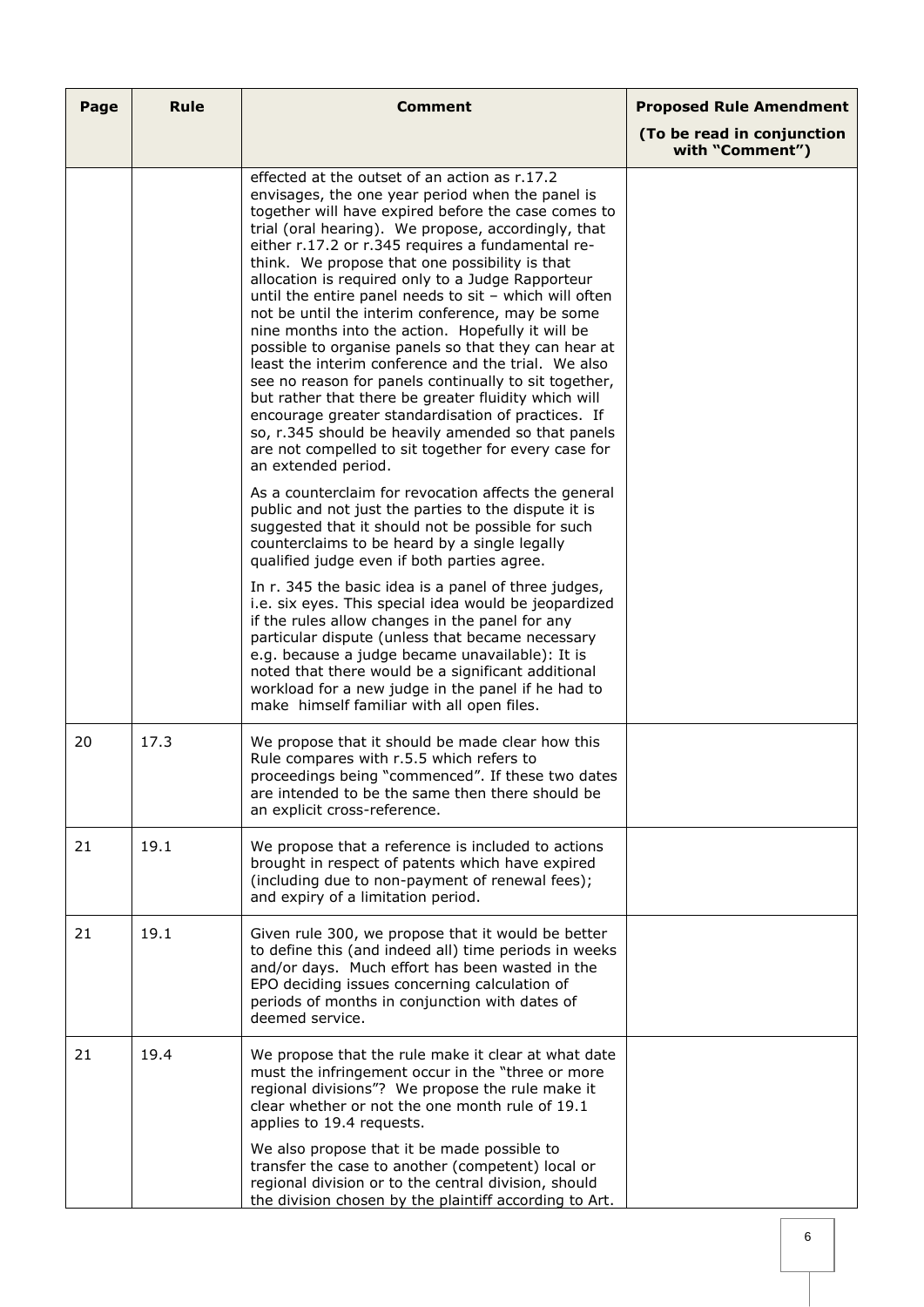| Page | <b>Rule</b> | <b>Comment</b>                                                                                                                                                                                                                                                                                                                                                                                                                                                                                                                                                                                                                                                                                                                                                                                                                                                                                                                                                                                                                                                                                                                                                                                              | <b>Proposed Rule Amendment</b>                            |
|------|-------------|-------------------------------------------------------------------------------------------------------------------------------------------------------------------------------------------------------------------------------------------------------------------------------------------------------------------------------------------------------------------------------------------------------------------------------------------------------------------------------------------------------------------------------------------------------------------------------------------------------------------------------------------------------------------------------------------------------------------------------------------------------------------------------------------------------------------------------------------------------------------------------------------------------------------------------------------------------------------------------------------------------------------------------------------------------------------------------------------------------------------------------------------------------------------------------------------------------------|-----------------------------------------------------------|
|      |             |                                                                                                                                                                                                                                                                                                                                                                                                                                                                                                                                                                                                                                                                                                                                                                                                                                                                                                                                                                                                                                                                                                                                                                                                             | (To be read in conjunction<br>with "Comment")             |
|      |             | 33 of the agreement either not be competent or is<br>competent but is an inappropriate division to hear<br>the case.                                                                                                                                                                                                                                                                                                                                                                                                                                                                                                                                                                                                                                                                                                                                                                                                                                                                                                                                                                                                                                                                                        |                                                           |
| 22   | 20.1        | The reference to Rule 19.4 appears to be wrong.<br>This rule contains no time limit and concerns<br>requests to transfer to central division. We suggest<br>the reference should b to r.19.5.<br>It is not clear where the hearing takes place. We<br>propose there should be general instructions about<br>how and where hearings are conducted. For<br>example, might this be a telephone hearing or<br>would a party (possibly an SME) have to travel<br>across the whole of Europe to get to this hearing?                                                                                                                                                                                                                                                                                                                                                                                                                                                                                                                                                                                                                                                                                              | Replace "19.4" with "19.5".                               |
| 22   | 22          | We repeat the comment in relation to $r.13.1(p)$ on<br>how an infringement action's value is determined.<br>The rule should make it clear on what basis can the<br>judge rapporteur make the determination and from<br>where the judge gets the information to support the<br>determination.                                                                                                                                                                                                                                                                                                                                                                                                                                                                                                                                                                                                                                                                                                                                                                                                                                                                                                                |                                                           |
| 23   | 25.1(b)     | We propose that "The grounds of revocation" rather<br>than "one or more" would make it clear that all the<br>asserted grounds should be set out.                                                                                                                                                                                                                                                                                                                                                                                                                                                                                                                                                                                                                                                                                                                                                                                                                                                                                                                                                                                                                                                            | "The grounds of revocation"<br>rather than "one or more". |
| 23   | 25.1(f)     | We repeat the comment in relation to r.22<br>regarding the assessment of the value of a<br>claim/dispute.                                                                                                                                                                                                                                                                                                                                                                                                                                                                                                                                                                                                                                                                                                                                                                                                                                                                                                                                                                                                                                                                                                   |                                                           |
| 24   | 25.3        | This rule covers two situations. The first is where<br>only one, but not all, patent proprietors are parties.<br>In this case, we suggest that the rule is satisfactory<br>as drafted, because a counterclaim for revocation is<br>permitted. The second situation, however, is that<br>the action is brought by a licensee (only) under Art<br>47(5). In this case, no counterclaim is permitted<br>according to Art 47(5). Arguably Art 47(5) then<br>requires a Central Division action against the<br>proprietor. However, if and to the extent that the<br>rule assumes that Art 47(5) does not prescribe such<br>a Central Division action, then at the very least we<br>propose that the rule be divided into two for clarity<br>and to cater for the two very different situations.<br>The rule should prescribe that the defendant should<br>be permitted to join the patentee into the<br>proceedings, and then begin a claim (not<br>counterclaim) against the proprietor for revocation.<br>We suggest that joinder of the patentee must<br>precede the commencement of the revocation<br>action, or else Art 47(5) will surely render the rule<br>ultra vires in the case of licensee actions. |                                                           |
| 24   | 26          | In almost every significant patent dispute the party<br>accused of infringement will defend itself by<br>attacking the validity of the patent, even if only to<br>apply a squeeze on the patentee's construction of<br>the claims. Accordingly, we suggest that a<br>defendant who raises a counterclaim for revocation                                                                                                                                                                                                                                                                                                                                                                                                                                                                                                                                                                                                                                                                                                                                                                                                                                                                                     |                                                           |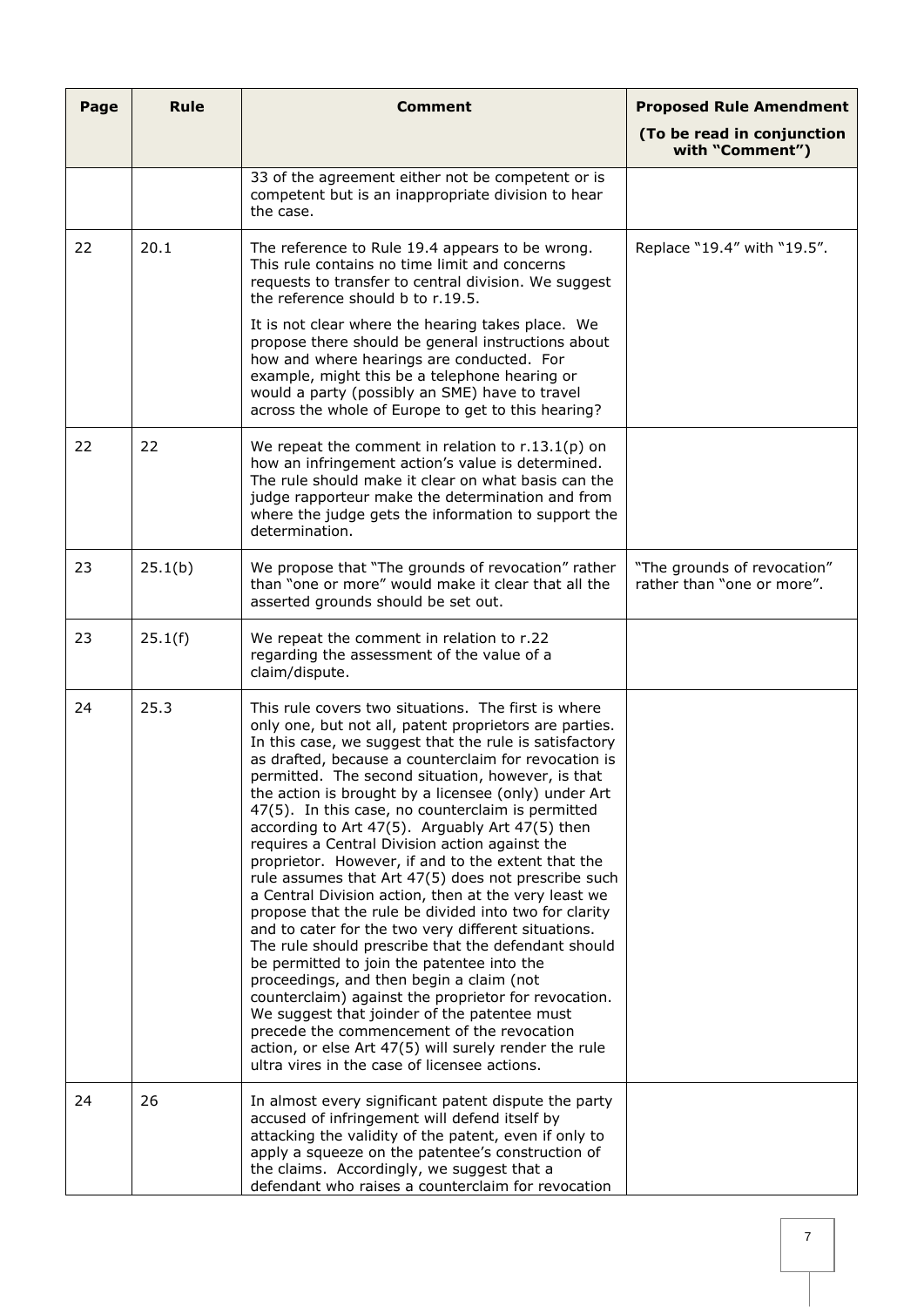| Page | <b>Rule</b>   | <b>Comment</b>                                                                                                                                                                                                                                                                                                                                                                                                                                                                                                             | <b>Proposed Rule Amendment</b>                                                  |
|------|---------------|----------------------------------------------------------------------------------------------------------------------------------------------------------------------------------------------------------------------------------------------------------------------------------------------------------------------------------------------------------------------------------------------------------------------------------------------------------------------------------------------------------------------------|---------------------------------------------------------------------------------|
|      |               |                                                                                                                                                                                                                                                                                                                                                                                                                                                                                                                            | (To be read in conjunction<br>with "Comment")                                   |
|      |               | of the patent should not be required to pay a fee.                                                                                                                                                                                                                                                                                                                                                                                                                                                                         |                                                                                 |
| 24   | 27.4          | We repeat the comment in relation to r.16.5.                                                                                                                                                                                                                                                                                                                                                                                                                                                                               |                                                                                 |
| 25   | 28            | It is noted that given the timings permitted under<br>rules 13 and 29, in order for the written procedure<br>to be guaranteed to be completed before the<br>interim conference, the date to be set for that date<br>must be no less than seven months after<br>commencement of proceedings.                                                                                                                                                                                                                                |                                                                                 |
|      |               | The rules should make it clear whether the<br>alternative date be proximate to the date of the<br>oral hearing, or (for example) many months later.                                                                                                                                                                                                                                                                                                                                                                        |                                                                                 |
| 25   | 29            |                                                                                                                                                                                                                                                                                                                                                                                                                                                                                                                            | Delete repeated "the" in<br>second line to read<br>"revocation, the proprietor" |
| 25   | $29(c)$ , (e) | We propose the rule makes it clear that the<br>limitation that the Rejoinder shall be limited to<br>matters raised in the Reply set out in Rule 29(e)<br>applies equally to the Rejoinder under Rule 29(c).                                                                                                                                                                                                                                                                                                                |                                                                                 |
| 26   | 30            | We repeat the comment in relation to r.12.4<br>relating to publication of applications to amend.                                                                                                                                                                                                                                                                                                                                                                                                                           |                                                                                 |
| 26   | 30.1(a)       | We suggest that the reference be to r.14.3 rather<br>than r.14.2.                                                                                                                                                                                                                                                                                                                                                                                                                                                          | Replace "14.2" with "14.3".                                                     |
| 26   | 31.1          | We propose the rules make it clear the basis on<br>which the value of the dispute will be assessed.                                                                                                                                                                                                                                                                                                                                                                                                                        | Delete "(" before "where".                                                      |
| 28   | 37.1          | If the parties dispute any decision to be taken at<br>this stage (and this may be a hotly disputed issue)<br>then we propose that it would be best decided at<br>the interim conference (the date of which will<br>already be fixed under r.28 very shortly after the<br>close of the written procedure). This will be<br>procedurally more efficient.                                                                                                                                                                     |                                                                                 |
| 28   | 37.2          | It is noted that this is a new addition to the rules.<br>It presumably caters for the situation where the<br>parties are agreed on a course of action according<br>to their pleadings. If this is the thinking of the<br>Rules Committee, then we propose it should specify<br>that in the event of agreement between the parties,<br>the Court may make an Order under Art 33(3)<br>accordingly.                                                                                                                          |                                                                                 |
| 28   | 37.4          | We note that the Preamble to the Rules states that<br>proceedings shall be conducted in a way which will<br>normally allow the final oral hearing on the issues<br>of infringement and validity at first instance to take<br>place within one year. Whilst constrained by Art<br>33(3), we suggest that if the action is stayed, a<br>new provisional date for the oral hearing for the<br>trial is reserved.<br>We question how detailed the enquiry of the Court<br>at this stage to assess the likelihood of invalidity |                                                                                 |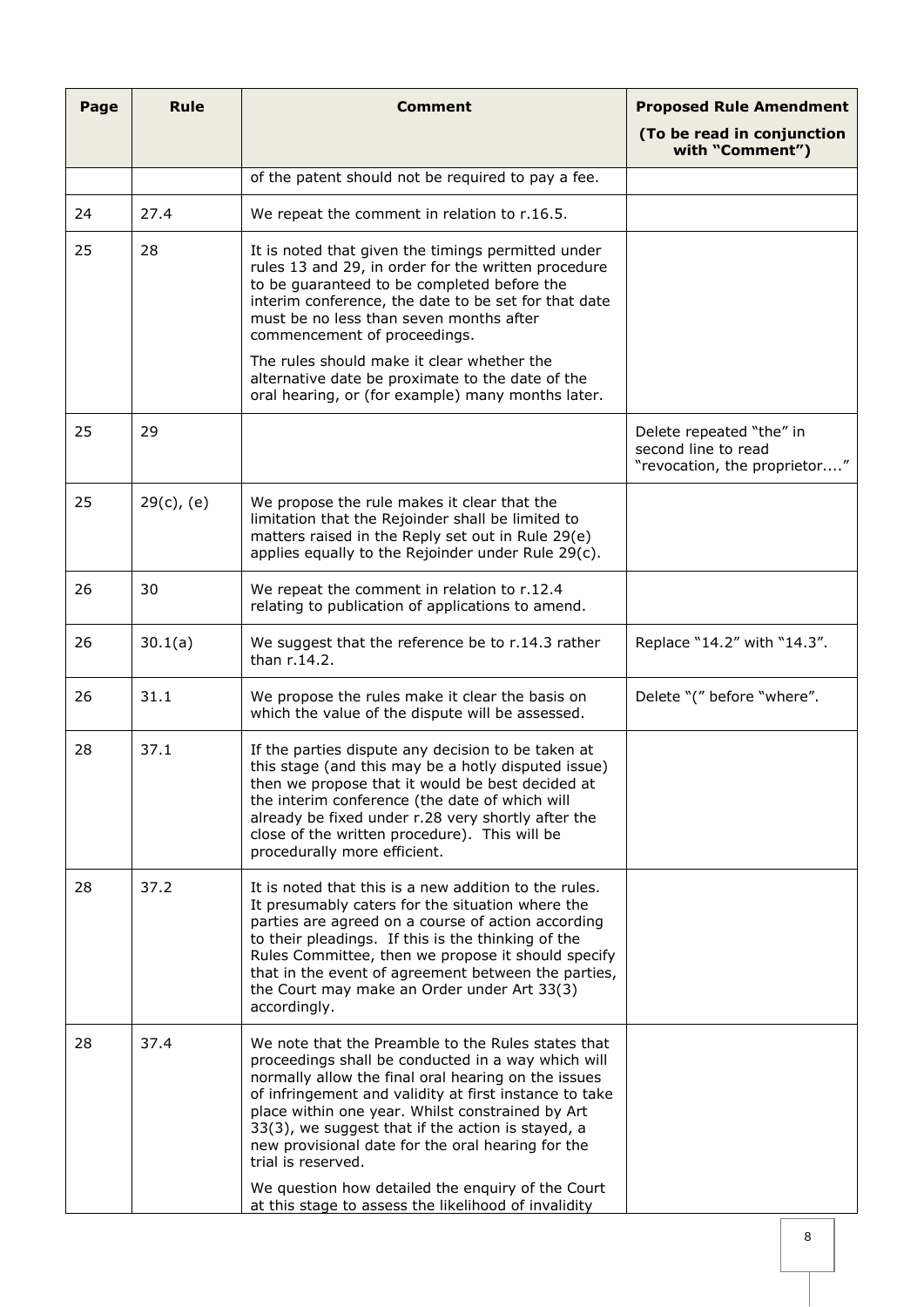| Page | <b>Rule</b>                   | <b>Comment</b>                                                                                                                                                                                                                                                                                                                                                                                                                                                                                                                                                                                                               | <b>Proposed Rule Amendment</b>                                                                                                                                                                                                                                          |
|------|-------------------------------|------------------------------------------------------------------------------------------------------------------------------------------------------------------------------------------------------------------------------------------------------------------------------------------------------------------------------------------------------------------------------------------------------------------------------------------------------------------------------------------------------------------------------------------------------------------------------------------------------------------------------|-------------------------------------------------------------------------------------------------------------------------------------------------------------------------------------------------------------------------------------------------------------------------|
|      |                               |                                                                                                                                                                                                                                                                                                                                                                                                                                                                                                                                                                                                                              | (To be read in conjunction<br>with "Comment")                                                                                                                                                                                                                           |
|      |                               | will be. We suggest that this may just increase<br>costs. We propose it should be made clearer that<br>all of the patents must be highly likely to be invalid<br>for a stay to be compulsory. It should be made<br>clear whether the action may continue in part if not<br>all patents are clearly invalid.                                                                                                                                                                                                                                                                                                                  |                                                                                                                                                                                                                                                                         |
| 28   | 37.4                          | In order to avoid conflict between a final revocation<br>decision and a previous infringement decision, the<br>court should stay the infringement proceedings if<br>there is reasonable suspicion of invalidity.                                                                                                                                                                                                                                                                                                                                                                                                             | "shall stay the infringement<br>proceedings where there is a<br>high likelihood reasonable<br>suspicion that the relevant<br>claims of the patent (or<br>patents) will be held to be<br>invalid on any ground by the<br>final decision in the<br>revocation procedure." |
| 28   | 38(a)                         | It is questionable whether the parties should be<br>allowed to request that the counterclaim for<br>revocation be heard by a single legally qualified<br>judge. In revocation proceedings technical expertise<br>is required. Not all legally qualified judges will have<br>sufficient technical expertise. The concept of<br>having technical judges could be diluted if one<br>legally trained judge acting alone could revoke a<br>patent. As revocation affects the world at large we<br>suggest that the option for both parties to agree<br>upon this concept should be deleted.<br>The same applies to rule $41$ (a). |                                                                                                                                                                                                                                                                         |
| 29   | 40                            | We propose that old r.40(b) should be reinstated to<br>ensure that there is no gap between the<br>infringement trial and the revocation trial.<br>Alternatively, an addition should be made to r.38(d)<br>requiring the oral hearing of the revocation action<br>to be heard as closely as possible to the date of the<br>oral hearing of the infringement action.                                                                                                                                                                                                                                                           |                                                                                                                                                                                                                                                                         |
|      | Section 2 - Revocation Action |                                                                                                                                                                                                                                                                                                                                                                                                                                                                                                                                                                                                                              |                                                                                                                                                                                                                                                                         |
| 30   | 43                            | Where there is more than one proprietor, we<br>propose that the rules should make it clear whether<br>the revocation action has to be directed against all<br>of the proprietors.                                                                                                                                                                                                                                                                                                                                                                                                                                            |                                                                                                                                                                                                                                                                         |
| 30   | $44.1(c)$ and<br>(d)          |                                                                                                                                                                                                                                                                                                                                                                                                                                                                                                                                                                                                                              | Add parentheses for<br>consistency with 1(a) and<br>$1(b)$ :                                                                                                                                                                                                            |
|      |                               |                                                                                                                                                                                                                                                                                                                                                                                                                                                                                                                                                                                                                              | "Defence to revocation (by<br>the claimant) [Rule 51]" and                                                                                                                                                                                                              |
|      |                               |                                                                                                                                                                                                                                                                                                                                                                                                                                                                                                                                                                                                                              | "Rejoinder to the Reply (by<br>the defendant) [Rule 52]"                                                                                                                                                                                                                |
| 30   | $44.2(b)$ :                   | It appears from $r.13.1(f)$ that where there is more<br>than one proprietor, a counterclaim for<br>infringement can be brought by one of the<br>proprietors alone. This should be clarified.                                                                                                                                                                                                                                                                                                                                                                                                                                 |                                                                                                                                                                                                                                                                         |
|      |                               | The reference to a counterclaim for infringement by                                                                                                                                                                                                                                                                                                                                                                                                                                                                                                                                                                          |                                                                                                                                                                                                                                                                         |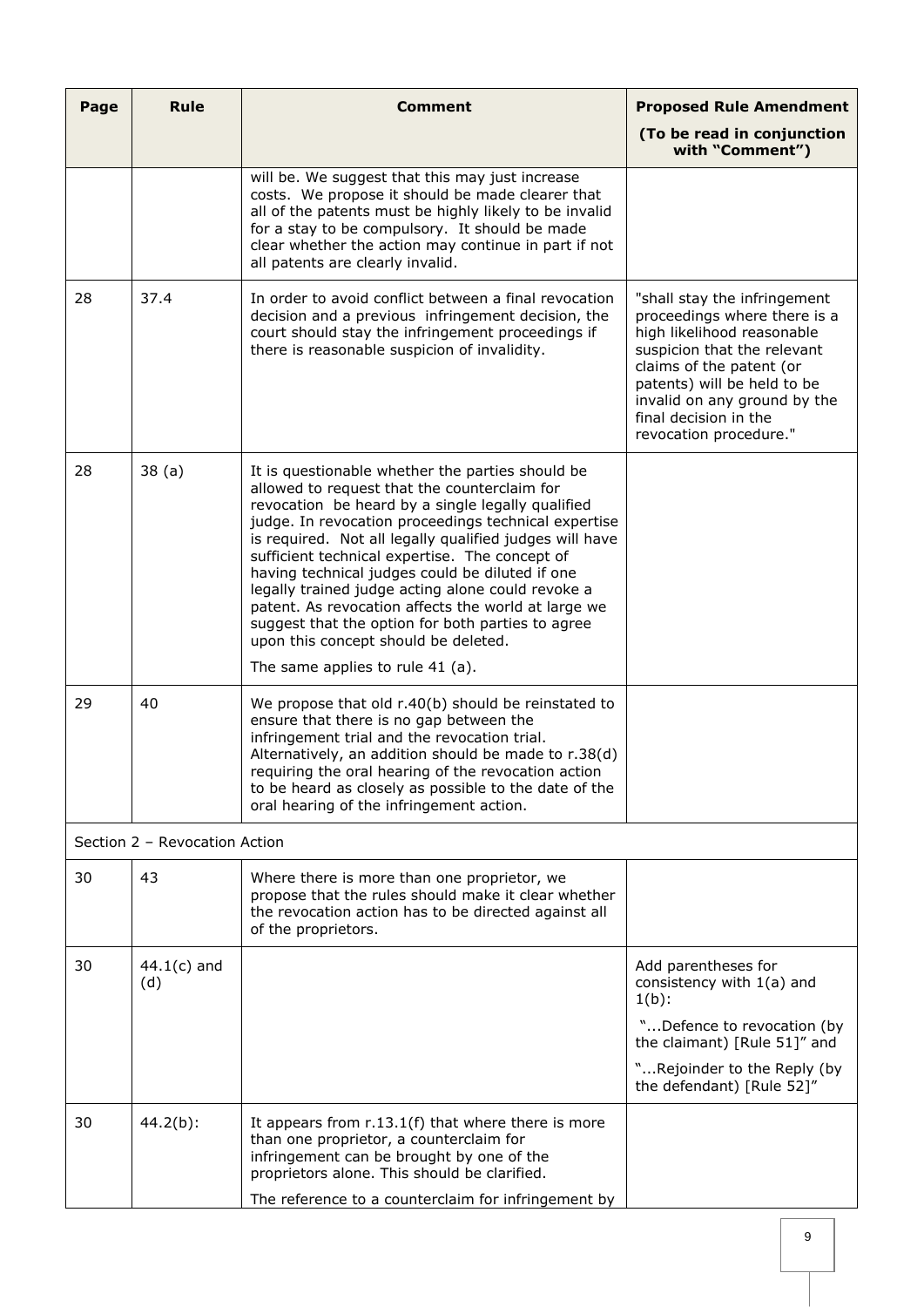| Page | <b>Rule</b>             | <b>Comment</b>                                                                                                                                                                                                                                                                                                                                                                                                                                                                                                                    | <b>Proposed Rule Amendment</b>                                                                                                                    |
|------|-------------------------|-----------------------------------------------------------------------------------------------------------------------------------------------------------------------------------------------------------------------------------------------------------------------------------------------------------------------------------------------------------------------------------------------------------------------------------------------------------------------------------------------------------------------------------|---------------------------------------------------------------------------------------------------------------------------------------------------|
|      |                         |                                                                                                                                                                                                                                                                                                                                                                                                                                                                                                                                   | (To be read in conjunction<br>with "Comment")                                                                                                     |
|      |                         | an exclusive licensee pre-supposes that it has<br>notice of the action and has been added as a party.<br>The former is a contractual matter between<br>patentee and licensee as to what notice is given,<br>but we propose that the rule should specifically<br>permit an exclusive licensee (and possibly any non-<br>exclusive licensee with the right to sue) to become<br>a party, and bring a claim (not counterclaim)<br>against the applicant for revocation. We suggest<br>r.49.2(b) needs amending along the same lines. |                                                                                                                                                   |
| 30   | 44.3                    |                                                                                                                                                                                                                                                                                                                                                                                                                                                                                                                                   | Change "defendant" to<br>"claimant".                                                                                                              |
| 31   | 46.2                    | The references are to old draft numbering and need<br>updating.                                                                                                                                                                                                                                                                                                                                                                                                                                                                   | Change "Rule 14.1(a)(ii),<br>(b)(ii), (c) or (d)" to "Rule<br>14.1(a), (b) or $.2"$                                                               |
| 31   | 46.3                    | This refers to Rule 14.5 which does not exist.                                                                                                                                                                                                                                                                                                                                                                                                                                                                                    | "Rule 14.3 shall apply mutatis<br>mutandis"                                                                                                       |
| 32   | 49.2(b)                 | See our comments in relation to r.44.2(b).                                                                                                                                                                                                                                                                                                                                                                                                                                                                                        |                                                                                                                                                   |
| 33   | 56 first note<br>in box | The first part of the note in the box (re rules 33 and<br>34) pre-supposes that a revocation action can be<br>taken in a local or regional division, whereas it is<br>only possible in the central division (where there is<br>already a technical judge). We suggest this<br>provision is deleted.                                                                                                                                                                                                                               | Delete provision.                                                                                                                                 |
| 34   | 58.2                    |                                                                                                                                                                                                                                                                                                                                                                                                                                                                                                                                   | Change "[Rules $370,2(b)$ ] and<br>" to "[Rules 370.2(b) and<br>$\ldots''$                                                                        |
| 34   | $60.1(a)$ and<br>(b)    | We propose that it should not be permissible to<br>seek a DNI from a licensee and the references to<br>the licensee in both rules should be deleted.                                                                                                                                                                                                                                                                                                                                                                              |                                                                                                                                                   |
| 36   | 67                      | This title of rule 67 suggests that it could be<br>possible to file a "Defence to Counterclaim" so that<br>a counterclaim (for patent infringement) would be<br>possible in an action for a declaration of non-<br>infringement. But neither Rule 67, nor other Rules<br>of Procedure, nor the Agreement provide that the<br>defendant to an action for a declaration of non-<br>infringement can raise a counterclaim for<br>infringement.                                                                                       | To add that the defendant to<br>an action for a declaration of<br>non-infringement should be<br>able to raise a counterclaim<br>for infringement. |
| 37   | 70.3                    | There is no reason to require a stay. Art $33(5)$<br>does not require this (in contrast to Art 33(6)). The<br>fact that the stay may be lifted under r.70.4 is not<br>an answer to this. No stay should be imposed in<br>the first place. We therefore propose this rule<br>should be amended, accordingly, to remove the<br>requirement for a stay.                                                                                                                                                                              |                                                                                                                                                   |
| 38   | 80.1(c)                 | The reference to requiring the application to contain<br>"the licence agreement" is otiose: Art 8(2) is a<br>contractual licence, and the licence itself will not<br>exist unless terms are agreed. It is when terms are                                                                                                                                                                                                                                                                                                          | Delete "The licence". Replace<br>with "All written<br>communications evidencing                                                                   |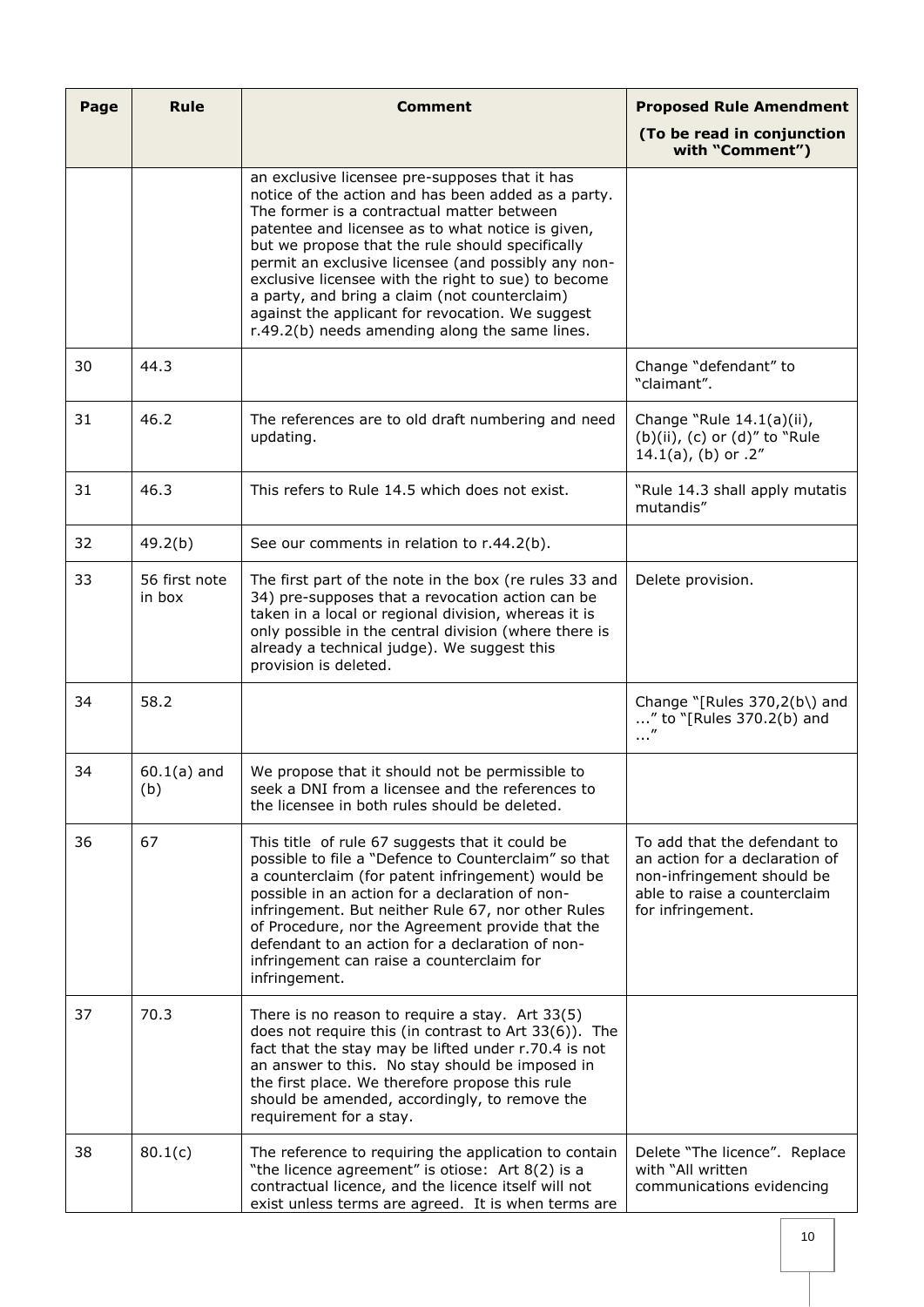| Page | <b>Rule</b> | <b>Comment</b>                                                                                                                                                                                                                                                                                                                           | <b>Proposed Rule Amendment</b>                                                                                                                  |
|------|-------------|------------------------------------------------------------------------------------------------------------------------------------------------------------------------------------------------------------------------------------------------------------------------------------------------------------------------------------------|-------------------------------------------------------------------------------------------------------------------------------------------------|
|      |             |                                                                                                                                                                                                                                                                                                                                          | (To be read in conjunction<br>with "Comment")                                                                                                   |
|      |             | not agreed that an application for compensation will<br>be made. We suggest the words "the licence" be<br>replaced with "All written communications<br>evidencing attempts to reach an".                                                                                                                                                 | attempts to reach an".                                                                                                                          |
| 38   | 85          | We propose the wording should be made more<br>consistent with r.10. Also, it should be made clear<br>whether damages and costs orders are available.<br>As currently drafted the only costs available appear<br>to be the fee $(r.91(2))$ . It should be made clear<br>whether there is any time limit for such actions.                 | Amend to include "subject to<br>rules 116 and 117" and to<br>add provision for damages<br>and costs orders if applicable.                       |
| 39   | 88          | It should be made clear, if the application is<br>brought by a person who is not the proprietor,<br>whether the claimant or Registry is required to<br>notify the proprietor. See our comment in relation<br>to r.90.                                                                                                                    |                                                                                                                                                 |
| 40   | 90          | See our comment in relation to r.88. We propose<br>adding a provision requiring the Registry to inform<br>the proprietor of the patent of the application.                                                                                                                                                                               | 90(d) Change "indicating" to<br>"indication"                                                                                                    |
| 41   | 92          | We propose that the President has the power to<br>decide that the action should be assigned to a<br>single judge. This may be preferable in order to<br>allocate Court resources most efficiently.                                                                                                                                       |                                                                                                                                                 |
|      |             | The rule should make clear, where the action is<br>assigned to a single judge, whether that precludes<br>its subsequent referral to a panel under r.102. The<br>interaction between these rules is unclear. Also,<br>the rule should make it clear, if there is a single<br>judge, whether he is automatically the judge-<br>rapporteur. |                                                                                                                                                 |
| 42   | 95          | It appears that Rules 95 and 96 relate only to<br>Section 6 (i.e. only relating to actions against<br>decisions of the EPO). We propose that there<br>should therefore be a Rule on interpretation of the<br>Rules including, e.g. whether the Parts, Sections,<br>Chapters or rule headings are to be taken into<br>account.            |                                                                                                                                                 |
| 42   | 96          | See comment in relation to r.95 above.                                                                                                                                                                                                                                                                                                   | "decide whether this has<br>been a breach of Article 9 and<br>what Order shall be made in<br>accordance with " OR<br>"decide the Lex specialis" |
| 43   | 101         | We propose that amendments are made to make it<br>more clear that Chapter 2 of Part 1 begins at rule<br>101. It would also be helpful to refer to this chapter<br>in other parts of the rules to make it clear that<br>Chapter 2 contains rules which apply to all types of<br>actions.                                                  | Mark in the index "Chapter 2"<br>above rule 101.<br>Refer to Chapter 2 at rule<br>$10(b)$ .                                                     |
| 43   | 103         | We propose that, in the absence of an interim<br>conference, the parties should have a say in what<br>further documents/evidence should be produced<br>under rule 103(a)-(d). Arguably the parties should<br>be able to provide information relevant to any                                                                              |                                                                                                                                                 |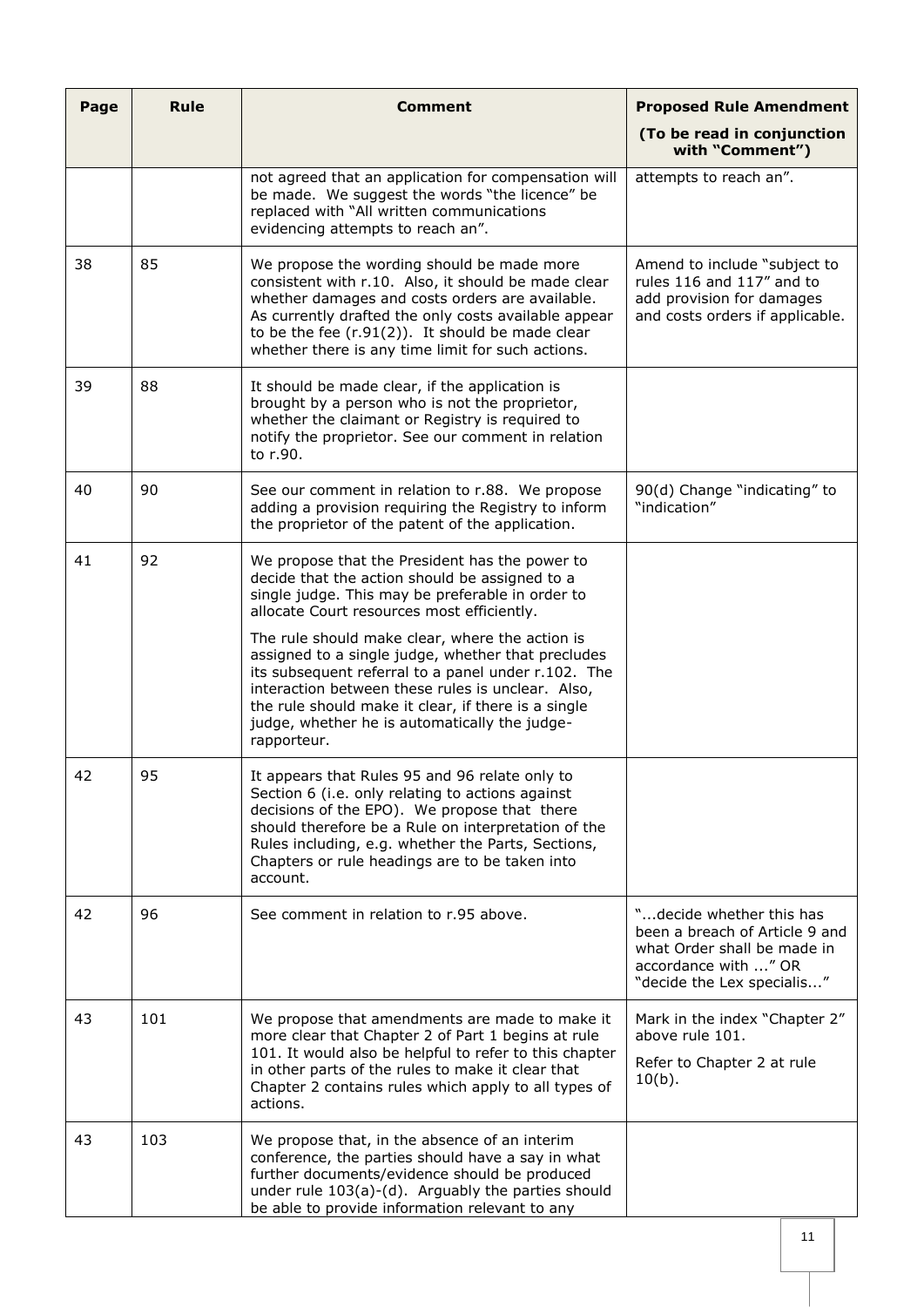| Page | <b>Rule</b> | <b>Comment</b>                                                                                                                                                                                                                                                                                                                                                                                                                                                                                                                                                                                                                                         | <b>Proposed Rule Amendment</b>                                                     |
|------|-------------|--------------------------------------------------------------------------------------------------------------------------------------------------------------------------------------------------------------------------------------------------------------------------------------------------------------------------------------------------------------------------------------------------------------------------------------------------------------------------------------------------------------------------------------------------------------------------------------------------------------------------------------------------------|------------------------------------------------------------------------------------|
|      |             |                                                                                                                                                                                                                                                                                                                                                                                                                                                                                                                                                                                                                                                        | (To be read in conjunction<br>with "Comment")                                      |
|      |             | timetable to be set.                                                                                                                                                                                                                                                                                                                                                                                                                                                                                                                                                                                                                                   |                                                                                    |
| 44   | 104         | We suggest that it is not necessary to determine<br>the "value" of the dispute at this stage.                                                                                                                                                                                                                                                                                                                                                                                                                                                                                                                                                          |                                                                                    |
| 44   | 105         | We propose that r.105 should be renamed because<br>it does not merely relate to telephone and video<br>conferences (see r.105.3).                                                                                                                                                                                                                                                                                                                                                                                                                                                                                                                      |                                                                                    |
| 44   | 105.1       | Any telephone conference or video conference<br>should be recorded. Rule 106 only refers to<br>recording the interim conference when held in<br>court. However, even if an interim conference is<br>held by telephone conference or video conference,<br>a record should be made available so that the<br>parties can verify and, if necessary, refer to what<br>was said in this conference.<br>Any telephone conference or video conference<br>should be recorded. Rule 106 only refers to<br>recording the interim conference when held in<br>court. However, even if an interim conference is<br>held by telephone conference or video conference, |                                                                                    |
|      |             | a record should be made available so that the<br>parties can verify and, if necessary, refer to what<br>was said in this conference.                                                                                                                                                                                                                                                                                                                                                                                                                                                                                                                   |                                                                                    |
| 44   | 105.2       | This rule should make it clear if it provides for an<br>alternative to a telephone/video conference.                                                                                                                                                                                                                                                                                                                                                                                                                                                                                                                                                   |                                                                                    |
| 44   | 105.3       | In case the parties' representatives have not<br>mastered any common language, the provision<br>should be amended to provide for simultaneous<br>interpretation to be made (see r.109).                                                                                                                                                                                                                                                                                                                                                                                                                                                                |                                                                                    |
| 44   | 106         | We propose that if the interim conference is not<br>held in Court, the telephone/video conference<br>should still be made public.                                                                                                                                                                                                                                                                                                                                                                                                                                                                                                                      |                                                                                    |
| 44   | 108         | We propose that the rule require the Judge-<br>rapporteur to have regard to the parties (and<br>representative's) availabilities? (Compare r.28<br>which seems to require such consultation.)                                                                                                                                                                                                                                                                                                                                                                                                                                                          | Add reference to r.28 and/or<br>$r.41(c)$ before the reference<br>to rule $104(h)$ |
| 44   | 109         | We propose that this rule should also apply to<br>interim conferences - see r.105.                                                                                                                                                                                                                                                                                                                                                                                                                                                                                                                                                                     |                                                                                    |
| 46   | 112         | We suggest that a provision is added to make clear<br>how the questioning of witnesses and oral<br>submissions will run. We propose that the Judge<br>and/or parties decide a running order for the<br>hearing. See also r.113.                                                                                                                                                                                                                                                                                                                                                                                                                        |                                                                                    |
| 47   | 116         | We propose that the parties should have a say in<br>when the oral hearing occurs (in case they are<br>unavailable). Representatives may need to be able<br>to plan attendance at hearings and meet the needs<br>of various clients.<br>We propose that Rules 104(h) and 108 could                                                                                                                                                                                                                                                                                                                                                                      |                                                                                    |
|      |             | include a requirement to hear the parties on the                                                                                                                                                                                                                                                                                                                                                                                                                                                                                                                                                                                                       |                                                                                    |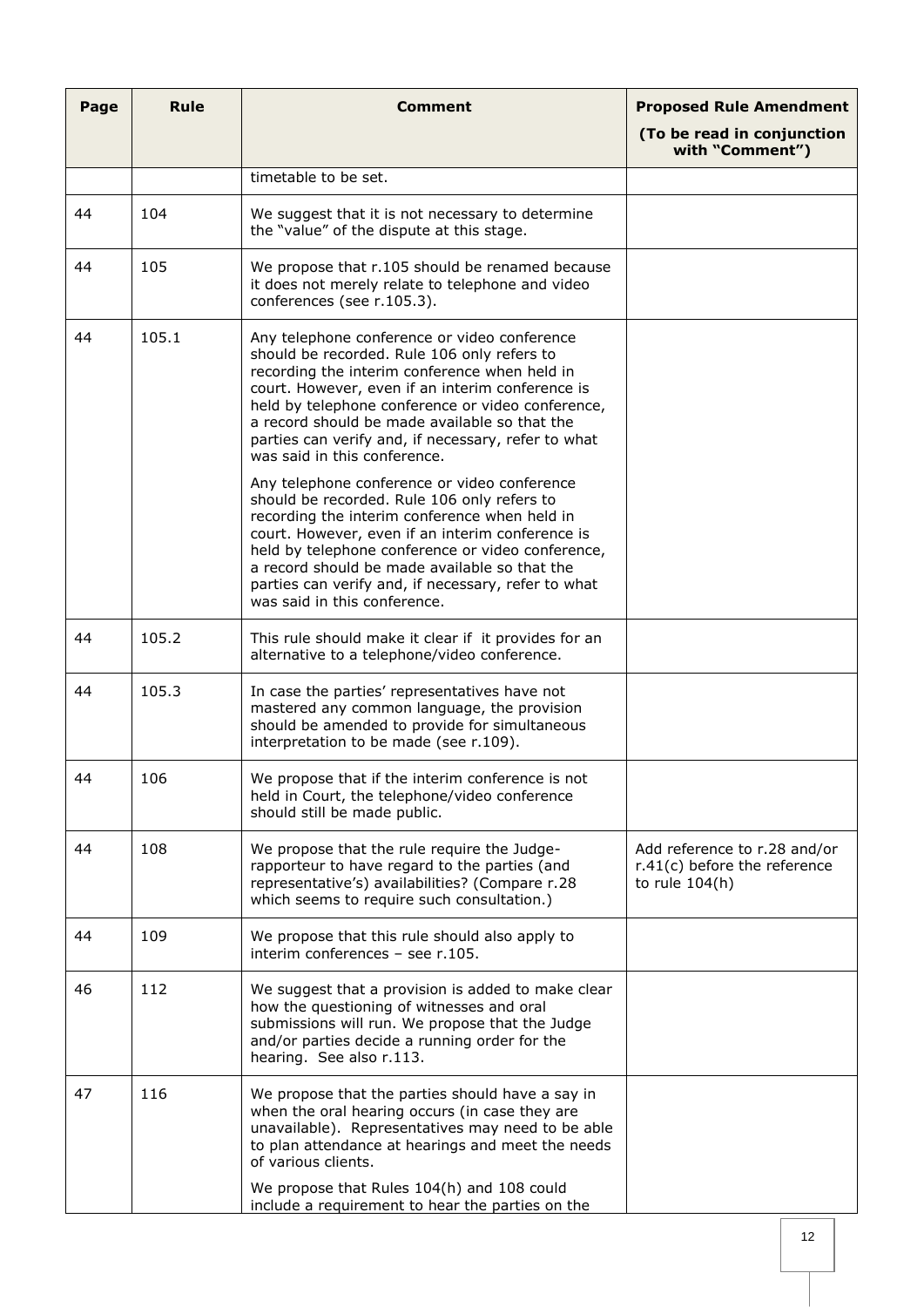| Page | <b>Rule</b> | <b>Comment</b>                                                                                                                                                                                                                                                                                                                                                                                                                                                                                                                                                                                                                                                                                                                                                                                                                                                                                                                                                                                                                                                                                                                                                                                                                                                                                                                                                                                                                                                                                                                                                                                                                                                                                                                                                                                                                                                                                                                                                                                                                                                     | <b>Proposed Rule Amendment</b>                                                                                                                                                                                                  |
|------|-------------|--------------------------------------------------------------------------------------------------------------------------------------------------------------------------------------------------------------------------------------------------------------------------------------------------------------------------------------------------------------------------------------------------------------------------------------------------------------------------------------------------------------------------------------------------------------------------------------------------------------------------------------------------------------------------------------------------------------------------------------------------------------------------------------------------------------------------------------------------------------------------------------------------------------------------------------------------------------------------------------------------------------------------------------------------------------------------------------------------------------------------------------------------------------------------------------------------------------------------------------------------------------------------------------------------------------------------------------------------------------------------------------------------------------------------------------------------------------------------------------------------------------------------------------------------------------------------------------------------------------------------------------------------------------------------------------------------------------------------------------------------------------------------------------------------------------------------------------------------------------------------------------------------------------------------------------------------------------------------------------------------------------------------------------------------------------------|---------------------------------------------------------------------------------------------------------------------------------------------------------------------------------------------------------------------------------|
|      |             |                                                                                                                                                                                                                                                                                                                                                                                                                                                                                                                                                                                                                                                                                                                                                                                                                                                                                                                                                                                                                                                                                                                                                                                                                                                                                                                                                                                                                                                                                                                                                                                                                                                                                                                                                                                                                                                                                                                                                                                                                                                                    | (To be read in conjunction<br>with "Comment")                                                                                                                                                                                   |
|      |             | date of the oral hearing.                                                                                                                                                                                                                                                                                                                                                                                                                                                                                                                                                                                                                                                                                                                                                                                                                                                                                                                                                                                                                                                                                                                                                                                                                                                                                                                                                                                                                                                                                                                                                                                                                                                                                                                                                                                                                                                                                                                                                                                                                                          |                                                                                                                                                                                                                                 |
| 47   | 116.3       | The expression "any new submission" could be<br>understood as allowing the submission of new<br>arguments and exhibits at the oral hearing, i.e.<br>after the closing of the proceeding. But that would<br>be contrary to the principles of a fair trial.                                                                                                                                                                                                                                                                                                                                                                                                                                                                                                                                                                                                                                                                                                                                                                                                                                                                                                                                                                                                                                                                                                                                                                                                                                                                                                                                                                                                                                                                                                                                                                                                                                                                                                                                                                                                          | "A party absent from the oral<br>hearing shall be treated as<br>relying only on its written<br>case and not wishing to<br>contest any new submission<br>that the other party may be<br>allowed to make at the oral<br>hearing." |
| 47   | 118         | The effect of $118.3(a)$ and the relationship with<br>sub-rules 5 and 9 needs clarifying:                                                                                                                                                                                                                                                                                                                                                                                                                                                                                                                                                                                                                                                                                                                                                                                                                                                                                                                                                                                                                                                                                                                                                                                                                                                                                                                                                                                                                                                                                                                                                                                                                                                                                                                                                                                                                                                                                                                                                                          |                                                                                                                                                                                                                                 |
|      |             | It is not clear what the effect of $r.118.3(a)$ is. Does<br>it provide for a stay of any remedies pending the<br>outcome of "the revocation procedure", or does it<br>provide that the remedies are ordered but could be<br>revoked if the condition is later unsatisfied? If the<br>latter, if the local/regional division finds<br>infringement and orders a remedy/remedies, but<br>the patent is later revoked by the central division,<br>why should the central division (part of the same<br>Court) not also immediately reverse the orders of<br>the local or regional division (compare sub-rule 5<br>requiring an application back to the local or regional<br>division).<br>Does r.11.3(b) provide for a stay of the decision<br>and remedies whereas r.118.3(a) provides for a<br>stay of the remedies only?<br>Should not the Claimant have to provide a security<br>bond either in order to obtain orders when validity<br>has not been decided (118.3(a)) or at least to<br>enforce the order (118.9)?<br>The inclusion of the reference to decisions of the<br>EPO in 118.3 implies that the local or regional<br>division may stay proceedings or decisions, or make<br>orders conditional upon decision of the EPO<br>regardless of whether the decision of the EPO is<br>imminent, and regardless of the decision of the UPC<br>itself on validity. This may mean, for example that<br>a patent could be held valid by the UPC (including<br>the Court of Appeal) and the patentee might still<br>not be able to obtain effective relief because of a<br>slow-running EPO action. This is potentially in<br>conflict with Art 33(10) which only contemplates a<br>stay of proceedings when a rapid decision is<br>expected from the EPO. (Compare with r.37.4<br>which makes no reference to the EPO.) We<br>therefore propose the rule is amended to deal with<br>this inconsistency.<br>We understand that AIPPI has proposed that the<br>standard required for a stay under r.118.3(b) be<br>amended to alter the standard for the mandatory |                                                                                                                                                                                                                                 |
|      |             | stay. They propose "high likelihood" is changed to<br>"reasonable likelihood" which, in their view means<br>"more likely than not to succeed". We oppose such<br>a change which would make obtaining effective<br>relief even more difficult.                                                                                                                                                                                                                                                                                                                                                                                                                                                                                                                                                                                                                                                                                                                                                                                                                                                                                                                                                                                                                                                                                                                                                                                                                                                                                                                                                                                                                                                                                                                                                                                                                                                                                                                                                                                                                      |                                                                                                                                                                                                                                 |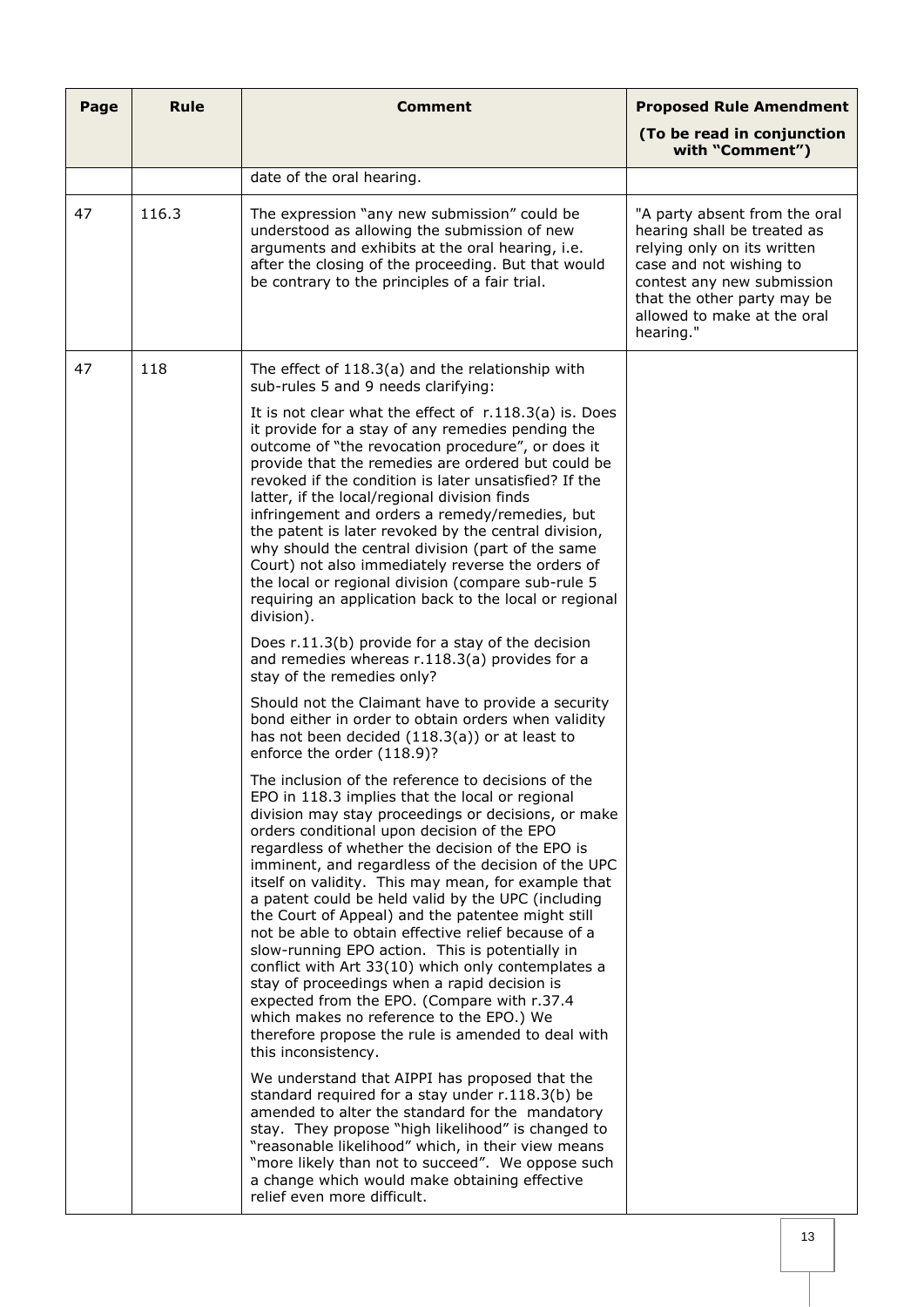| Page | <b>Rule</b> | Comment                                                                                                                                                                                                                                                                                                                                                                                                                                                                                                                                                      | <b>Proposed Rule Amendment</b>                                                                                           |
|------|-------------|--------------------------------------------------------------------------------------------------------------------------------------------------------------------------------------------------------------------------------------------------------------------------------------------------------------------------------------------------------------------------------------------------------------------------------------------------------------------------------------------------------------------------------------------------------------|--------------------------------------------------------------------------------------------------------------------------|
|      |             |                                                                                                                                                                                                                                                                                                                                                                                                                                                                                                                                                              | (To be read in conjunction<br>with "Comment")                                                                            |
|      |             | We also propose the rule is amended to make it<br>clear whether the infringer is entitled to receive his<br>damages back and entitled to further damages to<br>compensate for any injunction complied with. We<br>propose to include a reference to r.352.                                                                                                                                                                                                                                                                                                   |                                                                                                                          |
|      |             | We propose to reverse the order of 118.3 (a) and<br>(b) and state that if the Court decides not to stay<br>the proceedings, it may instead proceed to render<br>its decision under the conditions or terms<br>described?                                                                                                                                                                                                                                                                                                                                     |                                                                                                                          |
| 49   | 126         | We propose that the one year deadline can be<br>extended by agreement or with the Court's<br>permission.                                                                                                                                                                                                                                                                                                                                                                                                                                                     |                                                                                                                          |
|      |             | We would reject the idea of a deadline to request a<br>determination of the amount of damages. This<br>applies all the more since even after one year of a<br>final decision on the merits (including any appeal)<br>all facts may not yet been disclosed. Even a request<br>for an order to lay open books does not allow the<br>plaintiff to calculate damages, if the books are<br>incorrect, incomplete or not self-understanding.                                                                                                                       |                                                                                                                          |
|      |             | The setting of a deadline could deprive the plaintiff<br>of the very essential right to claim damages and we<br>wonder whether such limitation of rights can be<br>justified at all, in particular if only included in the<br>"rules". A deadline of one year furthermore would<br>not fit to any legal stipulations concerning the<br>period of limitation or prescription in the respective<br>national law. The setting of a deadline for such an<br>essential right is not covered by Art. 68 of the<br>agreement and appears arbitrary and unnecessary. |                                                                                                                          |
|      |             | It is proposed that time may be extended with the<br>court's permission or by agreement, but that any<br>agreement to extend the deadline beyond 3 years<br>after the final decision would require the court's<br>sanction.                                                                                                                                                                                                                                                                                                                                  |                                                                                                                          |
| 49   | 131         | If there is no request to lay open books in<br>r.131.1(c), we propose that the r.131.2 matters be<br>dealt with in the same application as that in<br>r.131.1.                                                                                                                                                                                                                                                                                                                                                                                               | Include reference to<br>143(1)(b) in 131(2) (in order<br>to clarify the time period after<br>laying open of books).      |
|      |             | We propose the rule is amended to make it clear if<br>there is there a time limit to provide the particulars<br>in r.131(2) following the completion of laying open<br>of books. Further, the rule should specify if the<br>time-limit is to be set by the Court in accordance<br>with r.143(1)(b).                                                                                                                                                                                                                                                          |                                                                                                                          |
| 50   | 136         | We propose that the rule be amended to allow the<br>successful party to ask for a stay. We also propose<br>that a stay be requested at any time (contrary to<br>$r.137.1$ ).                                                                                                                                                                                                                                                                                                                                                                                 |                                                                                                                          |
| 51   | 137.1       | We propose that the rule should make it clear when<br>the 2 months run from. Presumably the date from<br>when the matters in $r.131.2(a)-(e)$ are indicated                                                                                                                                                                                                                                                                                                                                                                                                  | Change 137.1 to "If the<br>unsuccessfulit shall within<br>two months of receipt of the<br>information in rule 131(2)(a)- |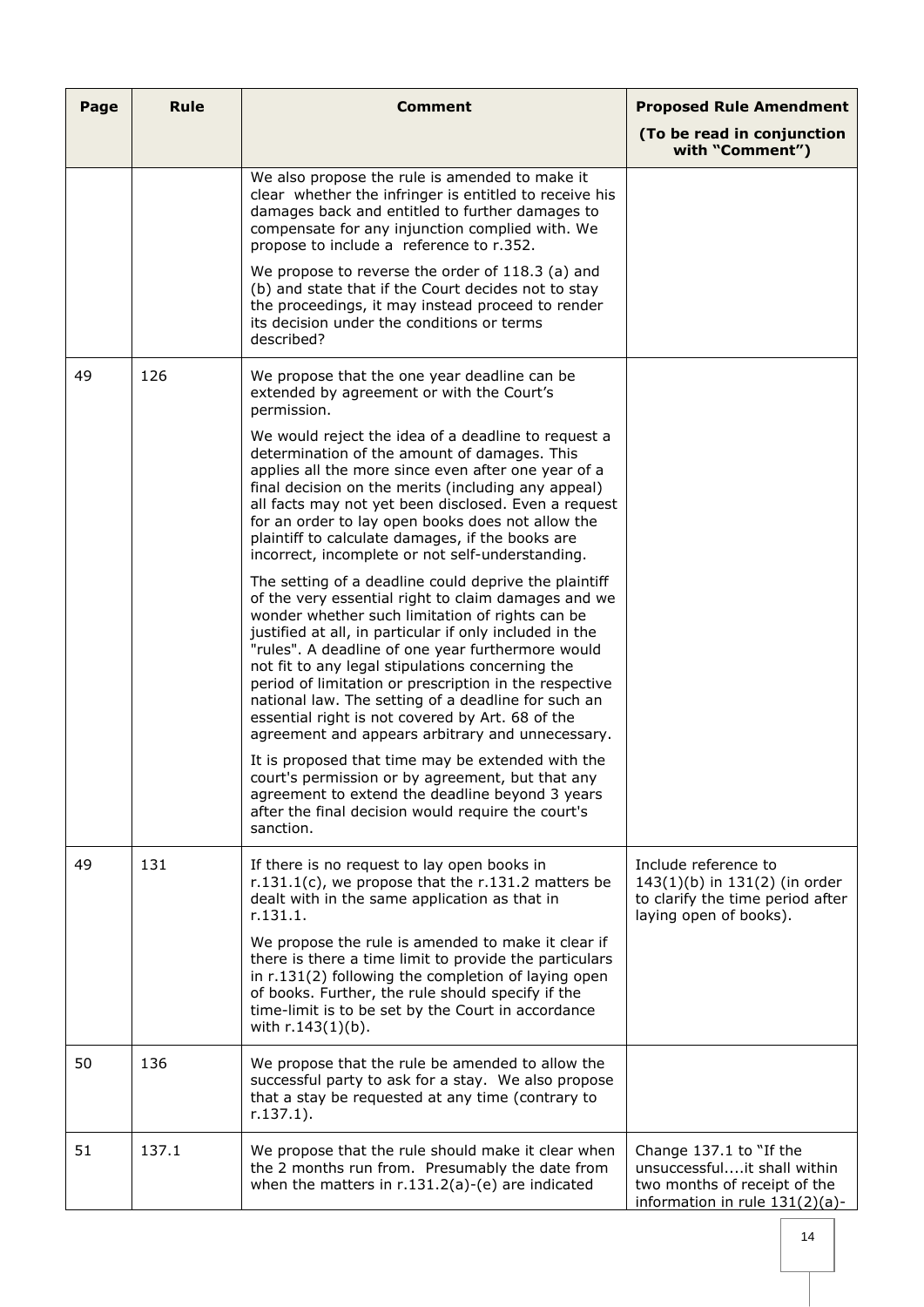| Page | <b>Rule</b> | <b>Comment</b>                                                                                                                                                                                                                                                                                                                                                                                                                                                                                                                                                                                                                                                                                                                                                                                                                                                                                                                                                                                                                                                                                  | <b>Proposed Rule Amendment</b>                                                                                                                                                                                                                                                                                                                                                                                                                                                                                                                                                                                                                                                                                                                                                                                                                                                                                                                                                                               |
|------|-------------|-------------------------------------------------------------------------------------------------------------------------------------------------------------------------------------------------------------------------------------------------------------------------------------------------------------------------------------------------------------------------------------------------------------------------------------------------------------------------------------------------------------------------------------------------------------------------------------------------------------------------------------------------------------------------------------------------------------------------------------------------------------------------------------------------------------------------------------------------------------------------------------------------------------------------------------------------------------------------------------------------------------------------------------------------------------------------------------------------|--------------------------------------------------------------------------------------------------------------------------------------------------------------------------------------------------------------------------------------------------------------------------------------------------------------------------------------------------------------------------------------------------------------------------------------------------------------------------------------------------------------------------------------------------------------------------------------------------------------------------------------------------------------------------------------------------------------------------------------------------------------------------------------------------------------------------------------------------------------------------------------------------------------------------------------------------------------------------------------------------------------|
|      |             |                                                                                                                                                                                                                                                                                                                                                                                                                                                                                                                                                                                                                                                                                                                                                                                                                                                                                                                                                                                                                                                                                                 | (To be read in conjunction<br>with "Comment")                                                                                                                                                                                                                                                                                                                                                                                                                                                                                                                                                                                                                                                                                                                                                                                                                                                                                                                                                                |
|      |             | (i.e. after any procedure for laying open the books).                                                                                                                                                                                                                                                                                                                                                                                                                                                                                                                                                                                                                                                                                                                                                                                                                                                                                                                                                                                                                                           | (e) inform the Registry".                                                                                                                                                                                                                                                                                                                                                                                                                                                                                                                                                                                                                                                                                                                                                                                                                                                                                                                                                                                    |
| 52   | 143.3       | The rule states: "the procedure for the award of<br>damages shall be continued". Presumably at this<br>point one returns to r.131.2. We propose this is<br>referenced.                                                                                                                                                                                                                                                                                                                                                                                                                                                                                                                                                                                                                                                                                                                                                                                                                                                                                                                          |                                                                                                                                                                                                                                                                                                                                                                                                                                                                                                                                                                                                                                                                                                                                                                                                                                                                                                                                                                                                              |
| 54   | 150.1       | Article 69 establishes a number of principles - first<br>that reasonable and proportionate legal costs<br>should be recoverable, secondly that where equity<br>requires otherwise this may not be the case.<br>Thirdly, it is accepted that a party may succeed<br>only in part, e.g. it establishes infringement of one<br>claim only, which is of little commercial importance<br>or that only one or two claims are valid. In that<br>case the Court has to apportion the costs equitably<br>which presumably requires that both parties<br>provide information about what they have spent on<br>various aspects of the dispute. Further, a party<br>should not recover unnecessary costs it has caused<br>- but it is unclear whether that determination is<br>made by the Tribunal which determines the<br>question of liability or by the judge-rapporteur<br>during the costs procedure under Chapter 5.<br>Article 69(4) provides for security for costs to be<br>ordered but it is unclear where the rules are which<br>relate to this.<br>We propose the rule be amended accordingly. | At the end of the Rule $-$ the<br>following wording could be<br>added:<br>"In deciding what order (if<br>any) to make about costs, the<br>court will have regard to all of<br>the following circumstances,<br>including:<br>(a) conduct of the parties;<br>(b) whether a party has<br>succeeded on part of its case,<br>even if that party has not<br>been wholly successful;<br>(c) any offer to settle made<br>by either party<br>The conduct of the parties<br>includes:<br>(a) conduct before, as well as<br>during, the proceedings and<br>in particular the extent to<br>which the parties have<br>followed the other Rules of<br>Procedure;<br>(b) whether it was reasonable<br>for a party to raise, pursue or<br>contest a particular allegation<br>or issue:<br>(c) the manner in which a<br>party has pursued or<br>defended its case or a<br>particular allegation or issue;<br>and<br>(d) whether a claimant who<br>has succeed in the claim, in<br>whole or in part, exaggerated<br>its claim. |
| 54   | 150(2)      | The interim costs discretion granted to the Court is<br>not fettered by anything in the rule.<br>We propose the rules sets out a non-exhaustive list<br>of factors that the Court could take into account<br>when ordering interim costs.                                                                                                                                                                                                                                                                                                                                                                                                                                                                                                                                                                                                                                                                                                                                                                                                                                                       | "Interim awards shall take<br>into account at least: (i) the<br>financial positions of the<br>parties; (ii) the expected<br>length of time before the<br>successful party is awarded<br>its costs; (iii) the likely<br>amount of the final award;<br>(iv) the successful party's<br>conduct under the factors set<br>out in Rule 150(1)                                                                                                                                                                                                                                                                                                                                                                                                                                                                                                                                                                                                                                                                      |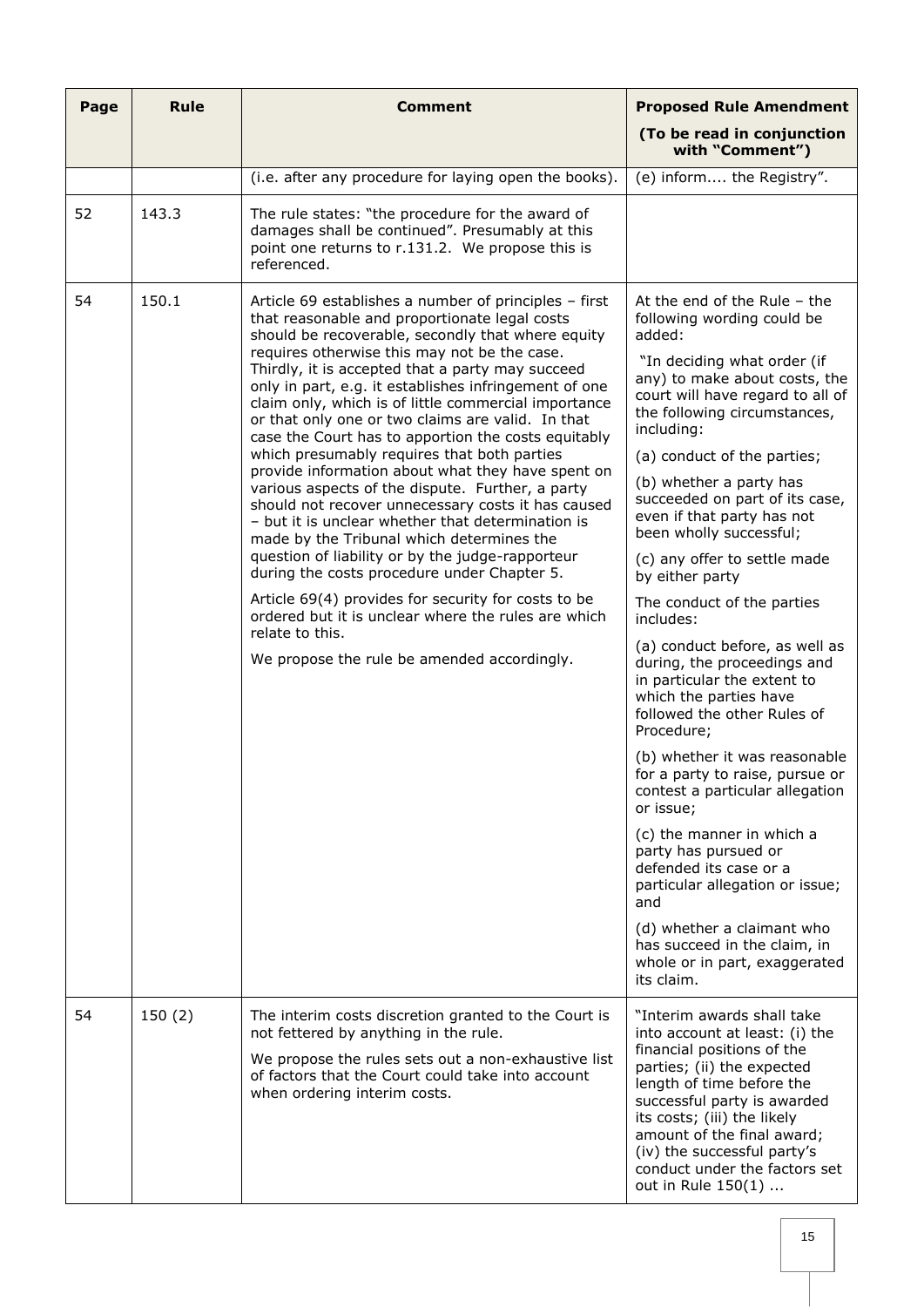| Page   | <b>Rule</b> | <b>Comment</b>                                                                                                                                                                                                                                                                                                                                                                                                                                                                                                                                                                                                                                                                                                                                                                                                                                                                                              | <b>Proposed Rule Amendment</b>                                                                                                                                                                                                                                                                                              |
|--------|-------------|-------------------------------------------------------------------------------------------------------------------------------------------------------------------------------------------------------------------------------------------------------------------------------------------------------------------------------------------------------------------------------------------------------------------------------------------------------------------------------------------------------------------------------------------------------------------------------------------------------------------------------------------------------------------------------------------------------------------------------------------------------------------------------------------------------------------------------------------------------------------------------------------------------------|-----------------------------------------------------------------------------------------------------------------------------------------------------------------------------------------------------------------------------------------------------------------------------------------------------------------------------|
|        |             |                                                                                                                                                                                                                                                                                                                                                                                                                                                                                                                                                                                                                                                                                                                                                                                                                                                                                                             | (To be read in conjunction<br>with "Comment")                                                                                                                                                                                                                                                                               |
|        |             |                                                                                                                                                                                                                                                                                                                                                                                                                                                                                                                                                                                                                                                                                                                                                                                                                                                                                                             |                                                                                                                                                                                                                                                                                                                             |
| Part 2 |             |                                                                                                                                                                                                                                                                                                                                                                                                                                                                                                                                                                                                                                                                                                                                                                                                                                                                                                             |                                                                                                                                                                                                                                                                                                                             |
| 56     | 172.1       | The requirement ("must") to produce evidence<br>(implicitly all evidence) in relation to facts which<br>are (or are likely to be) contested goes too far. As<br>drafted, the rule is likely to result in large amounts<br>of evidence being produced unnecessarily. For<br>example, if a party states that its invention was the<br>result of a lengthy research programme, and this is<br>contested, the party making the statement should<br>be able to choose what evidence to produce and not<br>be compelled to produce all evidence (which may<br>include large volumes of documents as well as<br>statements from persons involved in the research).<br>It should be up to a party to decide what evidence<br>it wishes to produce, and sub-rule 2 stating that<br>failure to produce evidence shall be taken into<br>account is adequate.<br>We propose the rules should be amended<br>accordingly. | Delete rule or replace "must"<br>with "may"                                                                                                                                                                                                                                                                                 |
| 56     | 171.2       | Presumably for statements of fact set out in<br>pleadings, this rule works adequately, but seems<br>unnecessary. However, if a statement is made in<br>evidence submitted in the interim phase, the<br>parties may be constrained procedurally as to how<br>they contest this evidence (for example if an expert<br>report contains a statement with which the<br>recipient disagrees, and that party does not have<br>permission to adduce evidence in reply, how it is to<br>rebut the evidence? It might be allowed to<br>challenge the statement at the oral hearing for<br>example by cross-examination, but this might not<br>be permitted either. What is the party to do?<br>Also, how long does the party have to say it<br>disagrees with the fact? Can it leave this until the<br>final oral hearing?<br>We propose that the rule be deleted.                                                    | Delete rule.                                                                                                                                                                                                                                                                                                                |
| 57     | 175         | The witness statements should indicate whether the<br>witness may have any conflict of interest.                                                                                                                                                                                                                                                                                                                                                                                                                                                                                                                                                                                                                                                                                                                                                                                                            | "The written witness<br>statement shall provide<br>information in respect of i)<br>the current or past<br>relationships existing between<br>the witness and the party<br>lodging the written witness<br>statement, and ii) any conflict<br>of interests relating to such<br>witness which may affect its<br>independence ". |
| 57     | 175.2       | It is necessary to define the "applicable national<br>law".                                                                                                                                                                                                                                                                                                                                                                                                                                                                                                                                                                                                                                                                                                                                                                                                                                                 | adding the following<br>sentence: "The applicable<br>national law is that of the                                                                                                                                                                                                                                            |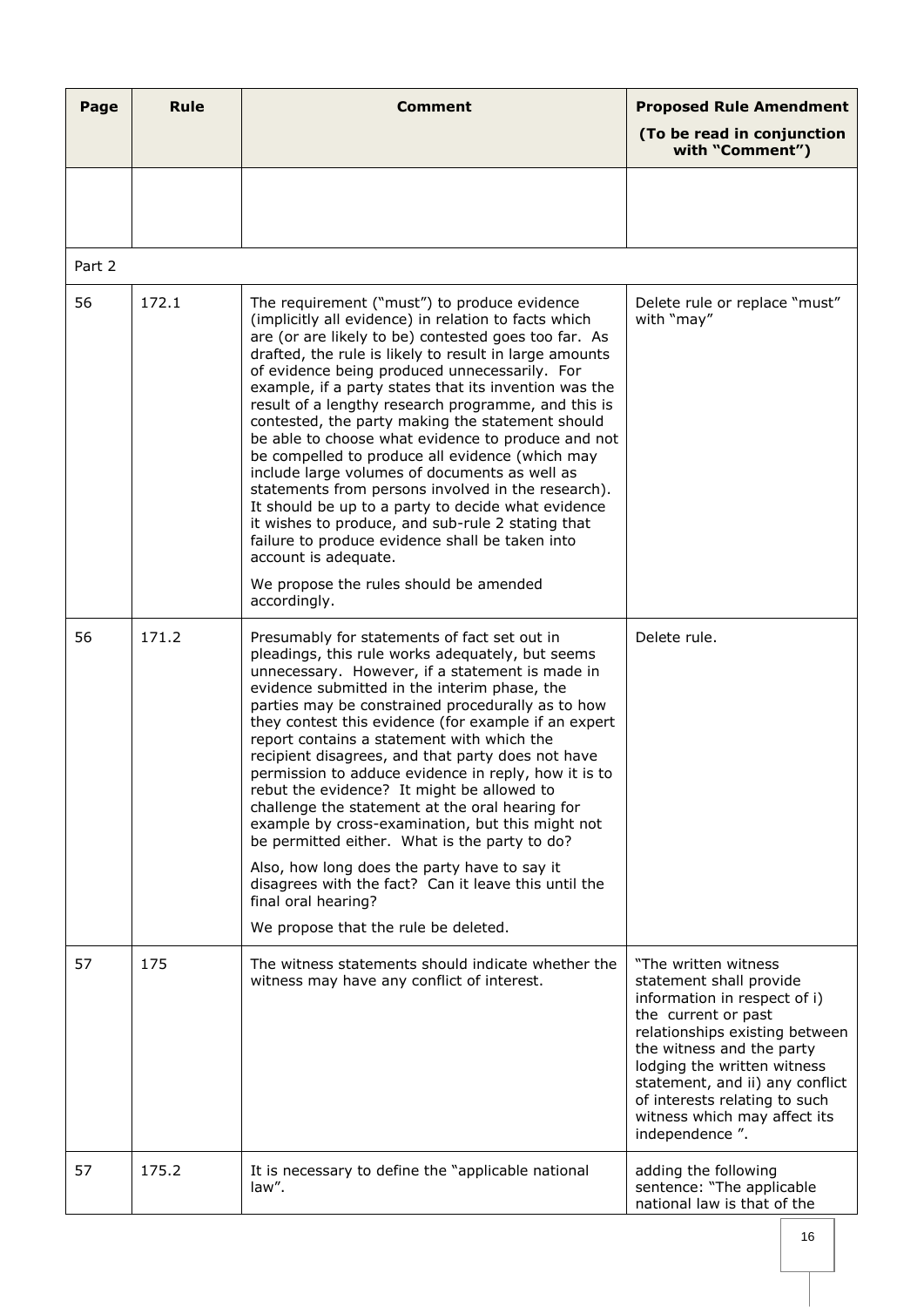| Page | <b>Rule</b> | <b>Comment</b>                                                                                                                                                                                                                                                                                                                                                                                          | <b>Proposed Rule Amendment</b>                                                                                                                                                                           |
|------|-------------|---------------------------------------------------------------------------------------------------------------------------------------------------------------------------------------------------------------------------------------------------------------------------------------------------------------------------------------------------------------------------------------------------------|----------------------------------------------------------------------------------------------------------------------------------------------------------------------------------------------------------|
|      |             |                                                                                                                                                                                                                                                                                                                                                                                                         | (To be read in conjunction<br>with "Comment")                                                                                                                                                            |
|      |             |                                                                                                                                                                                                                                                                                                                                                                                                         | contracting member state in<br>the territory where the<br>witness is domiciled or that of<br>the contracting member state<br>in the territory where the<br>Central Division of the Court<br>is located". |
| 57   | 176(c)      | Patent proceedings generally require the witness to<br>explain complex issues. The witness should be<br>allowed to testify in its mother tongue. It is not for<br>the applicant for the hearing to decide in which<br>language the witness should give evidence.                                                                                                                                        | amend to "(c) the language in<br>which the witness wishes to<br>give evidence."                                                                                                                          |
| 57   | 177.2(g)    | See 176 (c) and 178.8                                                                                                                                                                                                                                                                                                                                                                                   | To be added $:$ "(g) that the<br>witness has the right to stay<br>silent during the hearings and<br>to be assisted by a lawyer"                                                                          |
| 57   | 178.6       | The use of electronic means must not be achieved<br>by sacrificing quality                                                                                                                                                                                                                                                                                                                              | To be added: "In case of<br>video conference the witness<br>shall be able to see and hear<br>the Court as well as the<br>questioning person"                                                             |
| 58   | 178.7       | See 176 (c) and 178.8                                                                                                                                                                                                                                                                                                                                                                                   | To be replaced by : "In any<br>case a witness who does not<br>understand or speak the<br>language of the proceedings<br>or who is deaf shall have the<br>right to the assistance of an<br>interpreter"   |
| 58   | 178.8       | We believe that article 6§3 ECHR (fundamental<br>freedoms-rights to a fair hearing) may be<br>applicable here due to the fact that according to<br>rule 179.4 the Court may decide to report to the<br>competent authorities of the contracting members<br>having criminal jurisdiction the content of the oral<br>hearing.                                                                             | To be added: "Every witness<br>shall have the right to the<br>assistance of a lawyer"                                                                                                                    |
| 58   | 179.2       | There is a risk that a pecuniary sanction for a "no<br>show" might be reimbursed to the witness by its<br>employer if the hearings jeopardize the interest of<br>the company. Accordingly the sanction will not be<br>uniformly effective.                                                                                                                                                              | Consider deletion of 179.2                                                                                                                                                                               |
| 58   | 179.3       | Rule 179 regards the the power of the Court to<br>oblige witnesses to provide evidence or to make<br>declarations. This rule or power appears to be too<br>strong. In particular, it is necessary to respect<br>article 59 of the Agreement (which prohibits forms<br>of self-incrimination) and article 43 (respect of the<br>freedom of the parties regarding the evidence<br>submitted in the case). | Add the duty of loyalty to an<br>employer as an excuse for a<br>witness to refuse to give<br>evidence.                                                                                                   |
|      |             | There should be no differences between the duty of<br>loyalty due a spouse and the duty of loyalty due to<br>an employer (in order to avoid an employee being<br>required to testify against its employer)                                                                                                                                                                                              |                                                                                                                                                                                                          |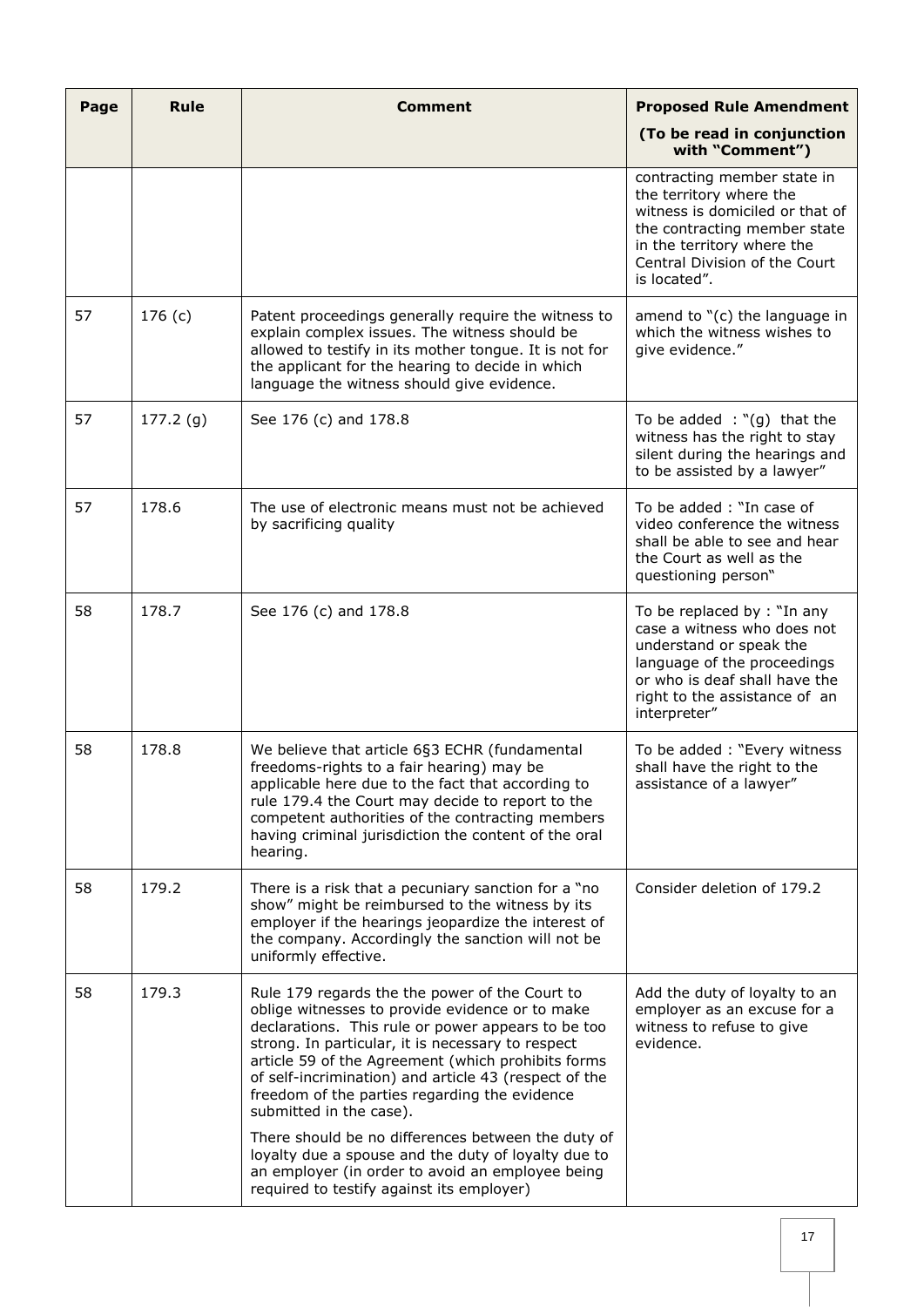| Page | <b>Rule</b> | <b>Comment</b>                                                                                                                                                                                                                                                                                                                                                                                                                                                                                                                                                                    | <b>Proposed Rule Amendment</b><br>(To be read in conjunction                                                                                                                                                                                                                                                                      |
|------|-------------|-----------------------------------------------------------------------------------------------------------------------------------------------------------------------------------------------------------------------------------------------------------------------------------------------------------------------------------------------------------------------------------------------------------------------------------------------------------------------------------------------------------------------------------------------------------------------------------|-----------------------------------------------------------------------------------------------------------------------------------------------------------------------------------------------------------------------------------------------------------------------------------------------------------------------------------|
|      |             |                                                                                                                                                                                                                                                                                                                                                                                                                                                                                                                                                                                   | with "Comment")                                                                                                                                                                                                                                                                                                                   |
| 58   | 180.1       | We propose that the witness' expenses be payable<br>in advance so he/she is able to pay for the travel<br>etc to attend the hearing.                                                                                                                                                                                                                                                                                                                                                                                                                                              |                                                                                                                                                                                                                                                                                                                                   |
| 60   | 185         | We propose that time limits should be included for<br>the Court to appoint a technical expert (sub-rule 1)<br>and for the stages under sub-rule 2.                                                                                                                                                                                                                                                                                                                                                                                                                                |                                                                                                                                                                                                                                                                                                                                   |
| 61   | 187         | Again, we propose that time limits should be<br>included.                                                                                                                                                                                                                                                                                                                                                                                                                                                                                                                         |                                                                                                                                                                                                                                                                                                                                   |
| 63   | 192.2 (b)   | We suggest that this Rule refer to the "location(s)<br>of the evidence" for the cases where the evidence is<br>likely to be found in different places.                                                                                                                                                                                                                                                                                                                                                                                                                            | "shall contain a clear<br>indication of the measures<br>requested including the exact<br>locations of the evidence to<br>be preserved"                                                                                                                                                                                            |
| 63   | 192.2 (c)   | Article 60 of the Agreement does not provide any<br>condition of urgency or prompt action for a<br>measure to preserve evidence. This condition is not<br>relevant for such measure: for example, a measure<br>for preserving evidence or an inspection may be<br>necessary to evidence the reproduction of a claimed<br>method absent any urgency.                                                                                                                                                                                                                               | 192.2 Deletion of "prompt" :<br>"c) the reasons why prompt<br>measures are needed to<br>preserve relevant evidence,"                                                                                                                                                                                                              |
| 63   | 192.3       | Where the applicant requests that measures to<br>preserve evidence be ordered without hearing the<br>other party, the duty to disclose "any fact which<br>might influence the court" which lies on the<br>applicant is too vague and might be extensively<br>disputed. And it exceeds the criteria defined by<br>Article 7 of the 2004/48 Directive (29 April 2004)<br>which allows the possibility of an ex-parte decision<br>"where any delay is likely to cause irreparable harm<br>to the right holder or where there is a demonstrable<br>risk of evidence being destroyed". | "in addition set out the<br>reasons for not hearing the<br>defendant having regard in<br>particular to Rule 197 and in<br>accordance with article 7 of<br>the 2004/48 Directive.                                                                                                                                                  |
| 64   | 194.4       | 194 (2) : for the same reason explained in relation<br>with rule 192.2c, it is necessary to delete provision<br>(a) which refers to "the urgency of the action" may<br>not be required. The urgency may be a factor<br>taken into account under 194.2 (b).<br>194(4) This rule refers to cases of "extreme<br>urgency" in which the applicant may apply without<br>formality for an order to preserve evidence to the<br>standing judge designated in Rule 345 (5) which<br>refers to "urgent actions".                                                                           | Possible deletion of 194(2a)<br>"In cases of extreme urgency<br>the applicant may apply<br>without formality for an order<br>to preserve evidence to the<br>standing judge designated in<br>accordance with Rule 345.5".                                                                                                          |
| 65   | 196.1       | 196.1 : It would help to clarify the wording,<br>especially in relation with paragraph (b)<br>196.2 : It is unclear why the outcome of measures<br>to preserve evidence should be used only in the<br>proceedings on the merits of the case ? No such<br>limitation is provided for other measures to obtain<br>evidence, for example for orders to produce<br>evidence under Rule 190.                                                                                                                                                                                           | "a) preserving evidence by<br>detailed description of the<br>allegedly infringing product or<br>process, with or without the<br>taking of allegedly infringing<br>goods"<br>196.2 : "An order to preserve<br>evidence shall specify that,<br>unless otherwise ordered by<br>the Court, the outcome of the<br>measures to preserve |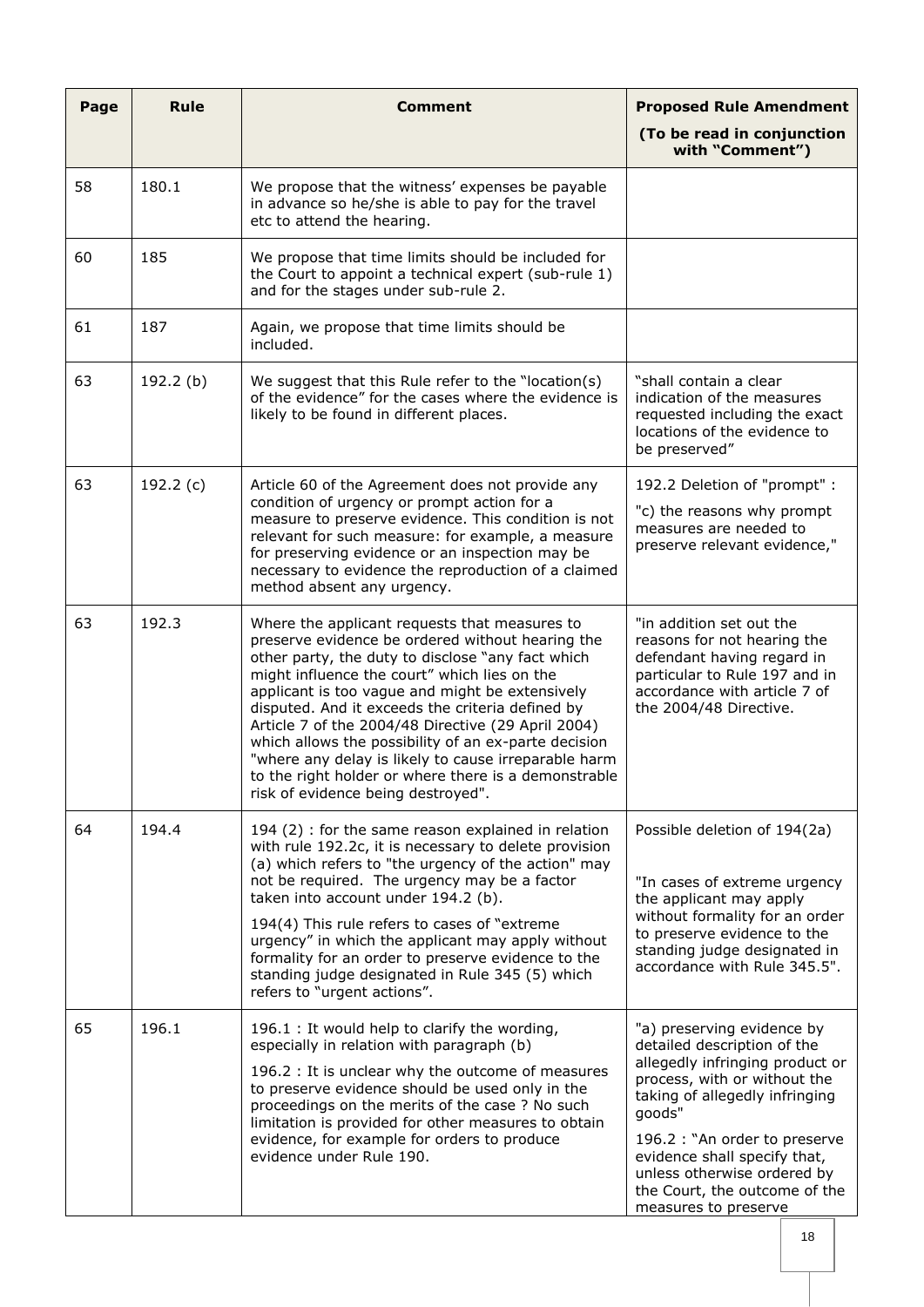| Page | <b>Rule</b> | <b>Comment</b>                                                                                                                                                                                                                                                                                                                                                                                                                                                                                                                                                    | <b>Proposed Rule Amendment</b>                                                                              |
|------|-------------|-------------------------------------------------------------------------------------------------------------------------------------------------------------------------------------------------------------------------------------------------------------------------------------------------------------------------------------------------------------------------------------------------------------------------------------------------------------------------------------------------------------------------------------------------------------------|-------------------------------------------------------------------------------------------------------------|
|      |             |                                                                                                                                                                                                                                                                                                                                                                                                                                                                                                                                                                   | (To be read in conjunction<br>with "Comment")                                                               |
|      |             |                                                                                                                                                                                                                                                                                                                                                                                                                                                                                                                                                                   | evidence may only be used in<br>the proceedings relating to<br>the same case on the merits<br>of the case". |
| 66   | 197         | 197.2 : We suggests that a paragraph be inserted<br>in Rule 197, after paragraph (2), which provides<br>that the Order for preserving evidence should not<br>be entered on the register until notice has been<br>given to the defendant or, alternatively, until an<br>action on the merits has been started before the<br>Court. This additional paragraph would be<br>consistent with the last sentence of Rule 193 (3)<br>and would ensure that the party against which the<br>measure is to be executed does not become aware<br>of it before it is executed. |                                                                                                             |
|      |             | 197.25 : the wording "after the execution of the<br>mesasures" is too vague. It is unclear at what time<br>it is considered that the measures are fully<br>"executed». We propose the rule is amended to<br>make clear the latest point when the defendant<br>must give notice.                                                                                                                                                                                                                                                                                   |                                                                                                             |
| 68   | 201         | This rule seems to permit the Court to order an<br>experiment to be conducted which has not been<br>requested by the parties. In which case the rule<br>should make it clear who will carry it out. For<br>example, does this experiment need to be carried<br>out by a Court expert, or can the Court order a<br>party expert to carry out an experiment?                                                                                                                                                                                                        |                                                                                                             |
| 70   | 205         | We propose this rule is not needed and should be<br>deleted. It does not seem to add anything.<br>Moreover, if the procedure "shall" consist of " an<br>oral procedure" it is noted that this is not accurate,<br>as the oral hearing may not occur.                                                                                                                                                                                                                                                                                                              | Delete rule                                                                                                 |
| 71   | 207.1       | Is any restriction intended by the use of the words<br>"likely" in the first line, and "in the the near future"<br>in the third line? If any restriction is intended, we<br>propose that the rule make it clear how is it to be<br>policed. However, there is no indication that the<br>Registry will refuse to accept a Protective Letter,<br>that these restrictions serve no purpose and we<br>suggest removing all restrictions on filing a<br>Protective letter and leave the fee to be the<br>deterrent.                                                    |                                                                                                             |
|      |             | The Rule should make it clear that a Protective<br>Letter may (or may not) be filed on behalf of a<br>number of connected legal persons, and that only<br>one fee (or multiple fees) shall be payable.                                                                                                                                                                                                                                                                                                                                                            |                                                                                                             |
|      |             | We propose that the Rule should not be so widely<br>drafted that it allows a generic Protective letter to<br>be filed which might relate to numerous<br>unconnected disputes. The Rules Committee<br>should consider how the Protective letter system<br>may apply to major multi-patent disputes such as<br>occur in the telecoms sector.                                                                                                                                                                                                                        |                                                                                                             |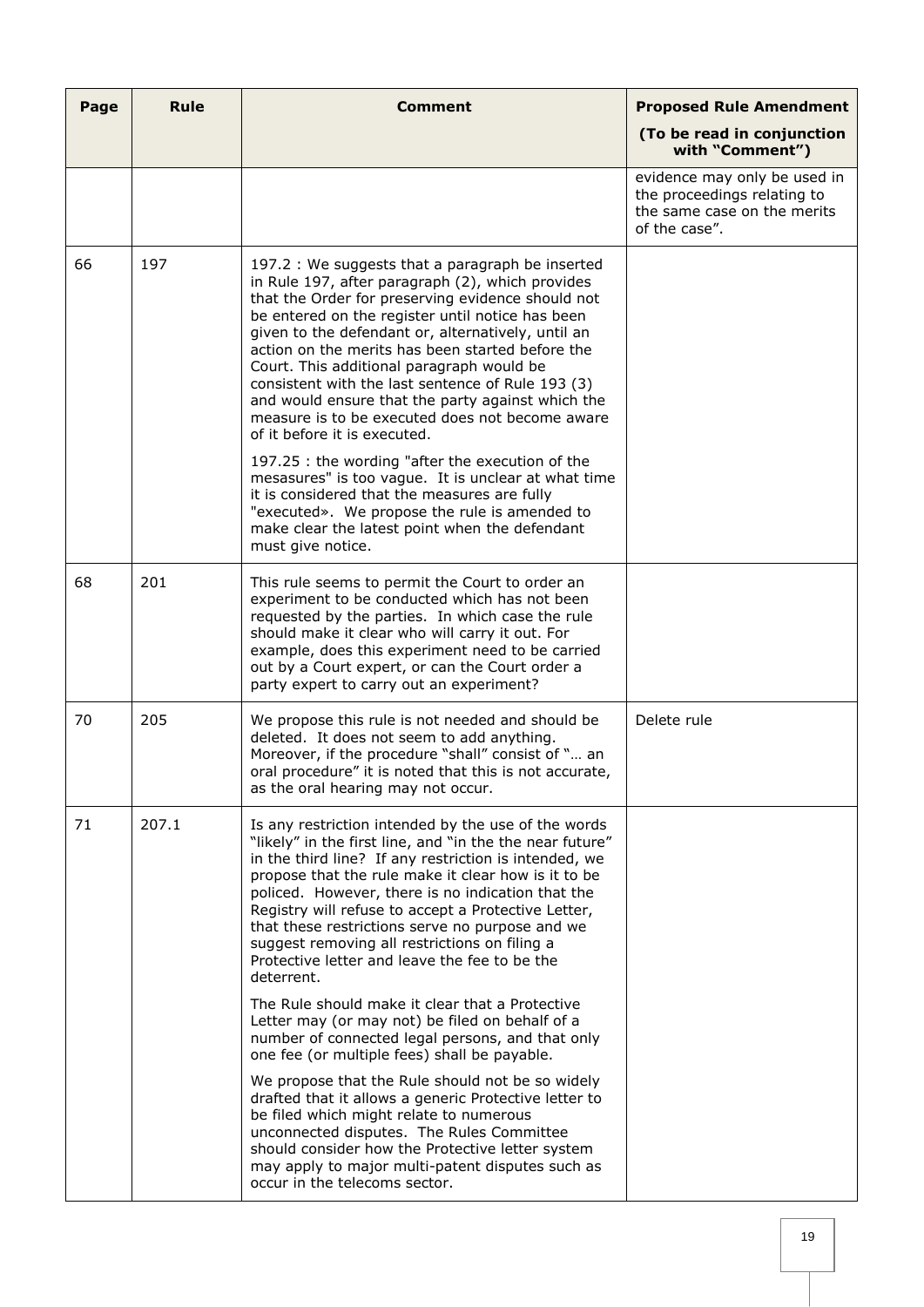| Page | <b>Rule</b>                                             | <b>Comment</b>                                                                                                                                                                                                                                                                                                                                                                                                                         | <b>Proposed Rule Amendment</b>                                           |
|------|---------------------------------------------------------|----------------------------------------------------------------------------------------------------------------------------------------------------------------------------------------------------------------------------------------------------------------------------------------------------------------------------------------------------------------------------------------------------------------------------------------|--------------------------------------------------------------------------|
|      |                                                         |                                                                                                                                                                                                                                                                                                                                                                                                                                        | (To be read in conjunction<br>with "Comment")                            |
| 71   | 207.2(b)                                                | We propose it would be preferable to require that<br>the Protective letter names all information known to<br>the person filing the letter which may enable the<br>Registry to identify a relevant application, such as<br>the patent number and patent proprietor rather<br>than just the presumed applicant.                                                                                                                          |                                                                          |
| 71   | 207.4                                                   | We propose to add a new sub-rule informing the<br>defendant that the Protective letter has met the<br>formal requirements (or not, in which case inviting<br>him to remedy the defects) and informing him of<br>the number assigned to the Protective letter.                                                                                                                                                                          |                                                                          |
| 73   | 209.2                                                   |                                                                                                                                                                                                                                                                                                                                                                                                                                        | Change "209" to "209.1"                                                  |
| 74   | 211.3                                                   | We propose to add a reference to a requirement of<br>urgency of a provisional measure pending the full<br>trial of the main action.                                                                                                                                                                                                                                                                                                    |                                                                          |
| 74   | 212                                                     | We propose that the rules are amended to require<br>that information should be given to the recipient of<br>an ex parte Order for provisional measures in the<br>notice of the provisional measures. This could<br>include the consequences of failing to comply with<br>the Order.                                                                                                                                                    |                                                                          |
|      |                                                         | The rules should also set out any recourse the<br>recipient and how it should apply to set it aside<br>including any time limits.                                                                                                                                                                                                                                                                                                      |                                                                          |
|      |                                                         | The rule should also clearly set out what options<br>are available for immediate recourse in urgent<br>cases including whether 24 hour access to the<br>appropriate Court / judge / officer is available.                                                                                                                                                                                                                              |                                                                          |
| 75   | 213                                                     | The rule should make it clear that compensation<br>shall be ordered where it has been found that there<br>has been no infringement or threat of infringement<br>because the patent has been found invalid.                                                                                                                                                                                                                             |                                                                          |
| 76   | 220.1(c)                                                | Add reference to Art 58 (confidential information)                                                                                                                                                                                                                                                                                                                                                                                     |                                                                          |
| 76   | 220.2 (and<br>note thereto<br>- definition<br>of Court) | We note that in Art $2(a)$ - "Court" means the<br>Unified Patent Court created by this Agreement; Art<br>$6(1)$ - The Court shall comprise a Court of First<br>Instance, a Court of Appeal and a Registry" We<br>propose this definition should be cross-referred to<br>in the rules.                                                                                                                                                  |                                                                          |
| 76   | 220.3                                                   | The rules should make it clear that the normal<br>position is that appeals are heard together unless<br>there is a good reason.                                                                                                                                                                                                                                                                                                        | Replace "may" with "shall,<br>unless the circumstances do<br>not permit" |
|      |                                                         | We propose this rule deal with the language of the<br>appeal, since r.227 does not do so. It is noted that<br>the Preparatory Committee, on its web-site, states<br>that in the case of conjoined infringement / validity<br>appeals, the language shall be that of the "main"<br>proceedings, that is (in their view) the infringement<br>proceedings. We disagree that the main<br>proceedings are the infringement proceedings. The |                                                                          |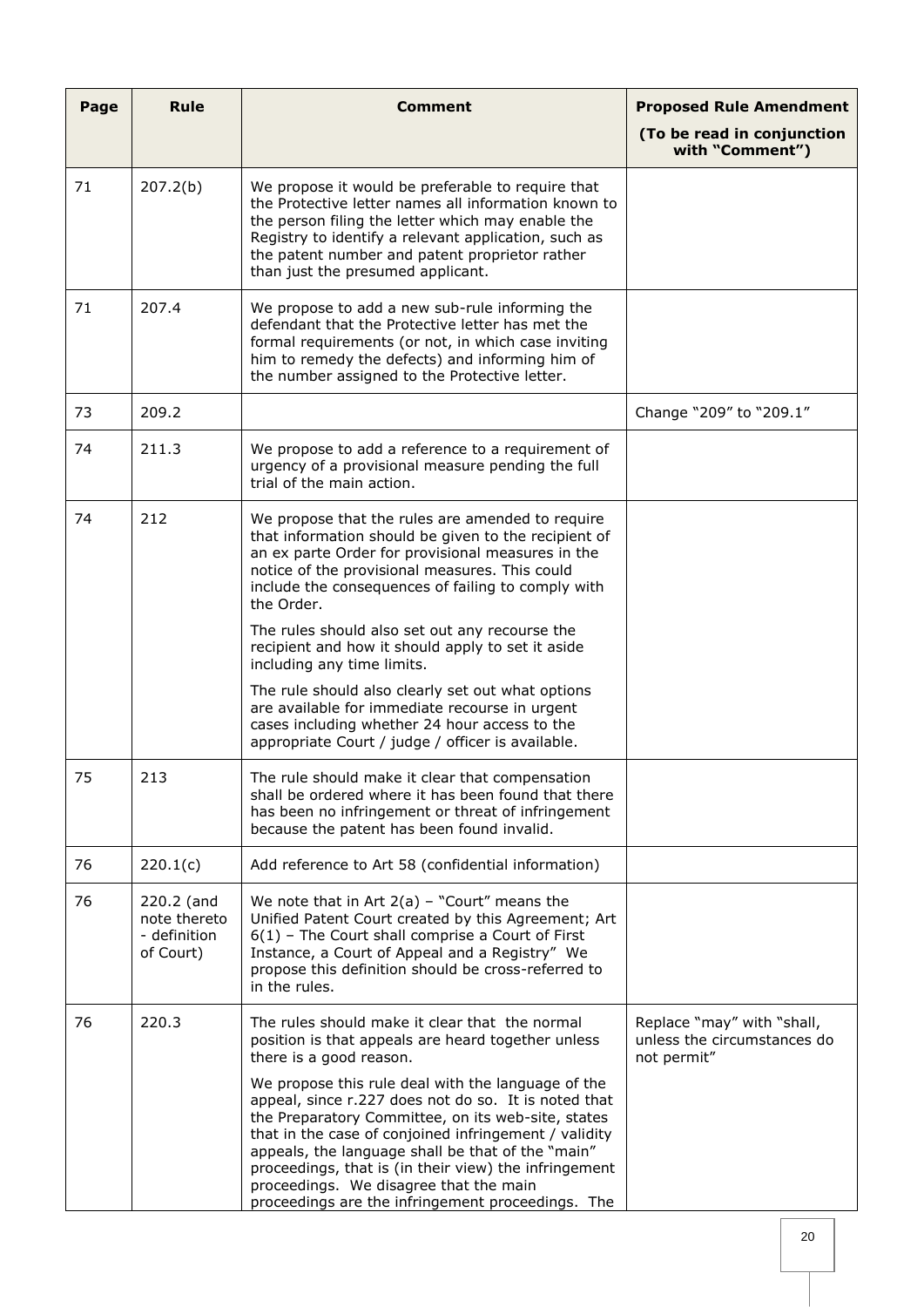| Page | Rule                       | Comment                                                                                                                                                                                                                                                                             | <b>Proposed Rule Amendment</b>                                                                                 |
|------|----------------------------|-------------------------------------------------------------------------------------------------------------------------------------------------------------------------------------------------------------------------------------------------------------------------------------|----------------------------------------------------------------------------------------------------------------|
|      |                            |                                                                                                                                                                                                                                                                                     | (To be read in conjunction<br>with "Comment")                                                                  |
|      |                            | presumption should be that the language is the<br>language of the patent, and this should be stated in<br>this rule or in rule 227.                                                                                                                                                 |                                                                                                                |
| 76   | 221                        | We propose this rule should be headed "Application"<br>for leave to appeal against costs decisions".                                                                                                                                                                                |                                                                                                                |
| 76   | 222.1                      | We propose that r.221 should also be referred to.                                                                                                                                                                                                                                   |                                                                                                                |
| 77   | 223.3                      | We propose that the reference to the Court should<br>be to the Court of Appeal (Art 74 specifically refers<br>to the Court of Appeal).                                                                                                                                              |                                                                                                                |
| 77   | 223.4                      | We propose that the rule should provide that that if<br>the request for suspensive effect is granted, the<br>grant should be for a short duration (no more than<br>one month) and that within that period there shall<br>be a further hearing at which all parties may be<br>heard. |                                                                                                                |
| 78   | 226(c)                     | We suggest that the reference to r.221.1 is not<br>appropriate.                                                                                                                                                                                                                     |                                                                                                                |
| 80   | 232.2                      | We suggest the panel "shall", not "may" give the<br>party the opportunity to be heard. (Compatibility<br>with Art 56(2)).                                                                                                                                                           |                                                                                                                |
| 80   | 233.2                      | We suggest the panel "shall", not "may" give the<br>party the opportunity to be heard. (Compatibility<br>with Art 56(2))                                                                                                                                                            |                                                                                                                |
| 81   | 235.1                      |                                                                                                                                                                                                                                                                                     | 'any other party to the<br>proceedings before the Court<br>of First Instance'                                  |
| 81   | 235.2                      |                                                                                                                                                                                                                                                                                     | 'any other party to the<br>proceedings before the Court<br>of First Instance'                                  |
| 84   | 240                        | We propose that r.113.1 and r.113.3 be added to<br>the list of applicable rules.                                                                                                                                                                                                    |                                                                                                                |
| 85   | $242.2(b)$ and<br>243.1(a) | The language of these two provisions is not the<br>same. Is any significance to be read into this? We<br>suggest 242.2(b) adopts the wording of 243.1 and<br>243.1 is deleted.                                                                                                      |                                                                                                                |
| 85   | 243.2 &<br>243.3           | Typographical errors.                                                                                                                                                                                                                                                               | "an action" not "a action" in<br>both rules                                                                    |
| 87   | 248.1                      |                                                                                                                                                                                                                                                                                     | 'where such objection could<br>not have been be raised with<br>reasonable diligence during<br>the proceedings' |
| 87   | 248.2                      |                                                                                                                                                                                                                                                                                     | 'where the party with<br>reasonable diligence could<br>have brought an appeal'                                 |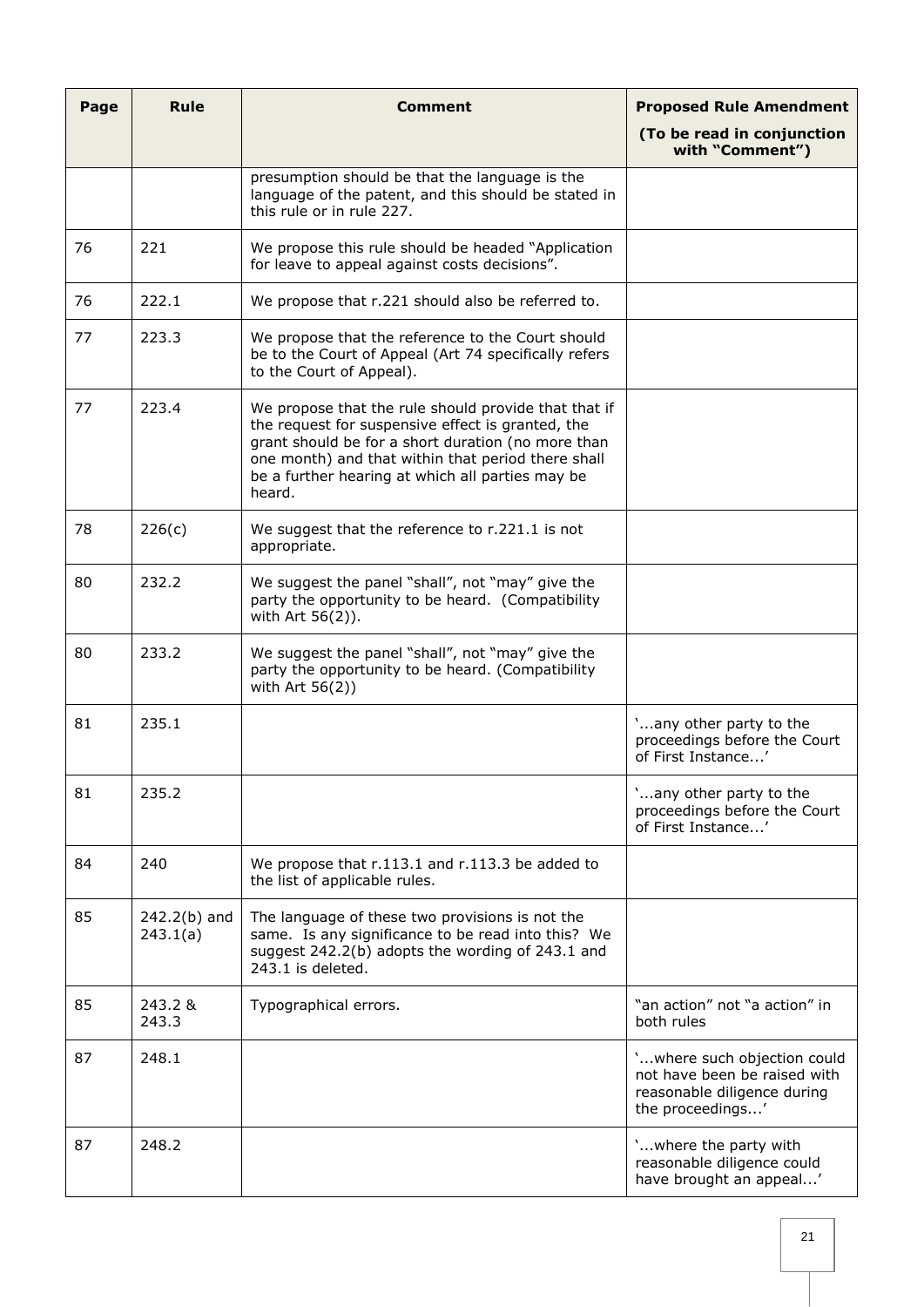| Page | <b>Rule</b> | <b>Comment</b>                                                                                                                                                                                                                                                                                                                                                      | <b>Proposed Rule Amendment</b>                                                                                                                                                                                                                                                                                                                                                                                                            |
|------|-------------|---------------------------------------------------------------------------------------------------------------------------------------------------------------------------------------------------------------------------------------------------------------------------------------------------------------------------------------------------------------------|-------------------------------------------------------------------------------------------------------------------------------------------------------------------------------------------------------------------------------------------------------------------------------------------------------------------------------------------------------------------------------------------------------------------------------------------|
|      |             |                                                                                                                                                                                                                                                                                                                                                                     | (To be read in conjunction<br>with "Comment")                                                                                                                                                                                                                                                                                                                                                                                             |
| 87   | 251         | We propose the rules should be amended to clarify<br>that suspensive effect is possible only pursuant to<br>an application under r.223.                                                                                                                                                                                                                             |                                                                                                                                                                                                                                                                                                                                                                                                                                           |
| 88   | 252.2       | Suggest the President "shall", not "may" give the<br>party the opportunity to be heard. (Compatibility<br>with Art 56(2)).                                                                                                                                                                                                                                          |                                                                                                                                                                                                                                                                                                                                                                                                                                           |
| 88   | 254.1(a)    | We question the requirement "shall not contain any<br>reasons". We suggest the rule be amended to<br>"need not contain any reasons".                                                                                                                                                                                                                                |                                                                                                                                                                                                                                                                                                                                                                                                                                           |
| 89   | 261         | It is assumed that there is no time after which the<br>pleading is deemed to be received the next working<br>day. If not, the rule should make it clear what time<br>of day marks the boundary of the working day.                                                                                                                                                  |                                                                                                                                                                                                                                                                                                                                                                                                                                           |
| 90   | 266.1       | Typographical error.                                                                                                                                                                                                                                                                                                                                                | Delete "of" in last line                                                                                                                                                                                                                                                                                                                                                                                                                  |
| 91   | 266.5       | We propose that proceedings should always be<br>stayed pending a CJEU decision.                                                                                                                                                                                                                                                                                     |                                                                                                                                                                                                                                                                                                                                                                                                                                           |
| 92   | 271.2       | Typographical error.                                                                                                                                                                                                                                                                                                                                                | Delete "Claimant" before "(a)"                                                                                                                                                                                                                                                                                                                                                                                                            |
| 92   | 271 and 272 | There is no obvious requirement for the Registry to<br>serve the Statement of Claim within any particular<br>time. (Compare obligation in relation to other<br>pleadings under r.278.1.) We propose that the<br>rules should provide the Registry to do so.<br>Alternatively, we propose the rule should be re-<br>titled r.278 to refer to "service of pleadings". |                                                                                                                                                                                                                                                                                                                                                                                                                                           |
| 97   | 287         | Rule 287(1) should be amended so that all<br>exchanges between counsel and client (whether<br>confidential or not) are covered by the attorney-<br>client privilege, not just the "confidential<br>communication".<br>298(6) : The wording "equivalent body in a<br>Contracting Member State" is too vague.                                                         | "Where a client seeks advice<br>from a lawyer he has<br>instructed in a professional<br>capacity, whether in<br>connection with proceedings<br>before the Court or otherwise,<br>then any confidential<br>communication (whether<br>written or oral) between them<br>relating to the seeking or the<br>provision of that advice is<br>privileged from disclosure, "<br>Deletion of " equivalent body<br>in a Contracting Member<br>State" |
| 98   | 289.2(a)    | How will the Court ensure that papers and<br>documents are exempt from search and seizure?<br>Will this need to be included in the national law of<br>every relevant country?                                                                                                                                                                                       |                                                                                                                                                                                                                                                                                                                                                                                                                                           |
| 98   | 289.5       | We propose there should be an explicit requirement<br>for due process before the Court may effectively<br>remove the amenity of the representative.<br>We propose that the rules should provide for there<br>to be privilege against self-incrimination and                                                                                                         |                                                                                                                                                                                                                                                                                                                                                                                                                                           |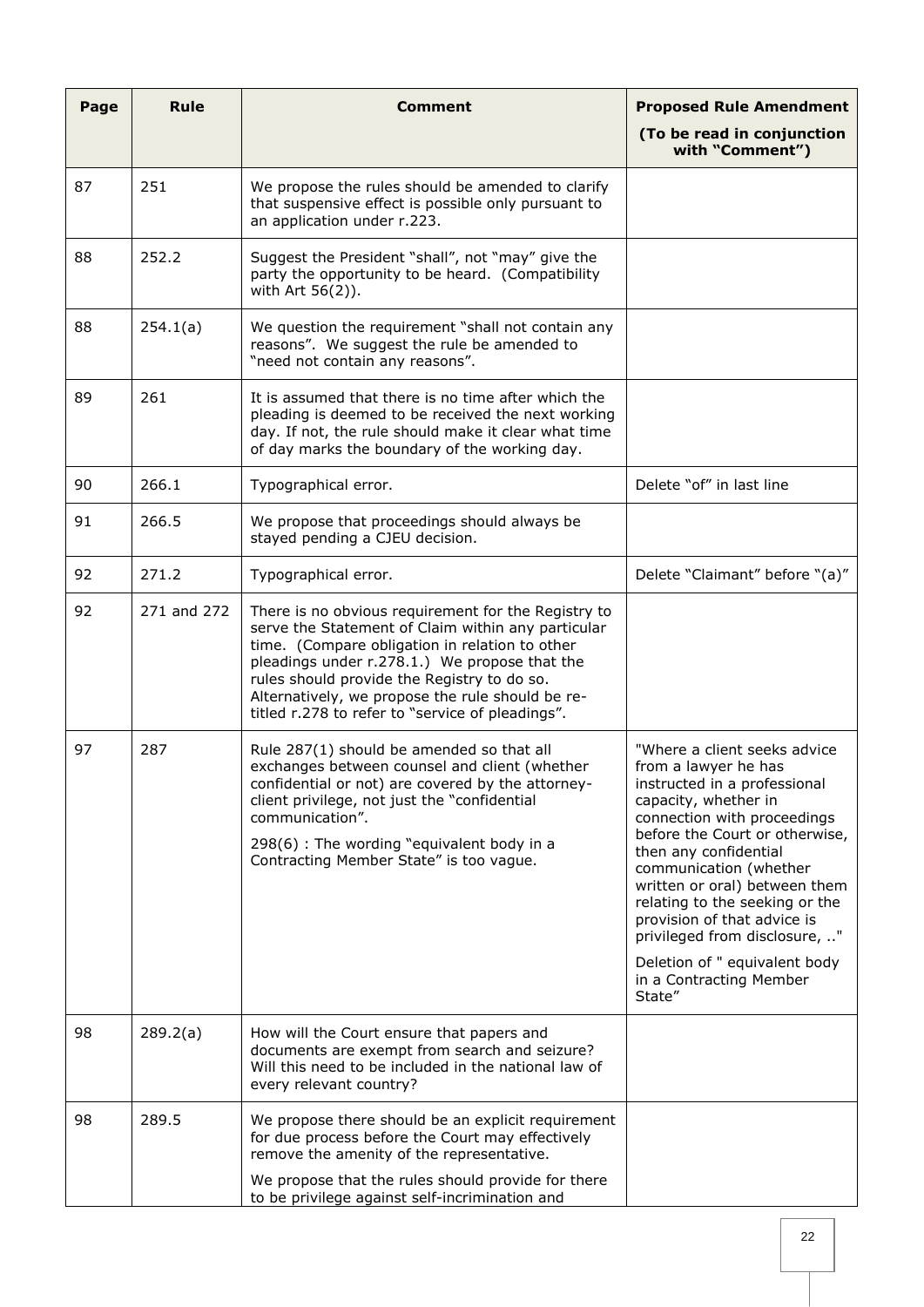| Page | <b>Rule</b> | <b>Comment</b>                                                                                                                                                                                                                                                                                                                                                                                                                    | <b>Proposed Rule Amendment</b>                                                                                                                  |
|------|-------------|-----------------------------------------------------------------------------------------------------------------------------------------------------------------------------------------------------------------------------------------------------------------------------------------------------------------------------------------------------------------------------------------------------------------------------------|-------------------------------------------------------------------------------------------------------------------------------------------------|
|      |             |                                                                                                                                                                                                                                                                                                                                                                                                                                   | (To be read in conjunction<br>with "Comment")                                                                                                   |
|      |             | privilege on grounds of national security.                                                                                                                                                                                                                                                                                                                                                                                        |                                                                                                                                                 |
| 99   | 290.1       | It is unclear whether this rule simply achieves a<br>lowest common denominator, i.e. the Court only<br>has the powers which every Court of Law<br>throughout Europe has to discipline and control<br>representatives which appear before it. The rule<br>should make this clear and make clear what these<br>powers are. For example, would the Court have<br>any direct power to jail a representative for<br>contempt of court? |                                                                                                                                                 |
| 99   | 290.2       | Given that practitioners before the Court will have<br>been subject to a variety of different codes of<br>conduct, we propose that the code of conduct is<br>developed sooner rather than later and in any event<br>in good time before the entry into force of the UPC<br>Agreement.                                                                                                                                             |                                                                                                                                                 |
| 99   | 291         | This allows a representative to be excluded from<br>the proceedings but does not appear to envisage<br>any other sanctions. What if a representative<br>behaves fraudulently or dishonestly? We propose<br>the rule be amended to provide other sanctions.                                                                                                                                                                        |                                                                                                                                                 |
| 99   | 291         | The power of the Court to "exclude (a<br>representative) from the proceedings by way of<br>order" for incompatibility "with the dignity of the<br>Court or with the requirements of the proper<br>administration of justice" is too broadly defined and<br>uncertain. The reasons and the procedure for<br>exclusion should be more precisely defined.                                                                            |                                                                                                                                                 |
| 100  | 297         | Typographical error.                                                                                                                                                                                                                                                                                                                                                                                                              | Delete "or" in first line                                                                                                                       |
| 102  | 300(g)      |                                                                                                                                                                                                                                                                                                                                                                                                                                   | Add "or section of the central<br>division" after "division".<br>(Consistency with 301 which<br>refers to sections of the<br>central division.) |
| 106  | 315         | It could be fair to oblige the intervener to pay a fee                                                                                                                                                                                                                                                                                                                                                                            |                                                                                                                                                 |
| 108  | 320.7       | An appeal from an order rejecting an Application for<br>Re-establishment of rights should be possible. We<br>suggest deleting Rule 320 (7).                                                                                                                                                                                                                                                                                       | Deleteion of 320(7)                                                                                                                             |
| 109  | 321.5(a)    | We note that $r.14.1(b)(ii)$ was deleted from the<br>14th draft.                                                                                                                                                                                                                                                                                                                                                                  |                                                                                                                                                 |
| 109  | 321.5(c)    | We note that $r.14.1(c)$ and (d) do not exist.                                                                                                                                                                                                                                                                                                                                                                                    |                                                                                                                                                 |
| 112  | 331         | We propose that there should be a general rule<br>giving a power to the President to have<br>responsibility for management of cases to take<br>account of actions which are part of a wider<br>dispute, for example, where multiple actions exist<br>between the same parties or closely related parties<br>(subsidiaries etc). This would be dispute<br>management as opposed to mere case                                       |                                                                                                                                                 |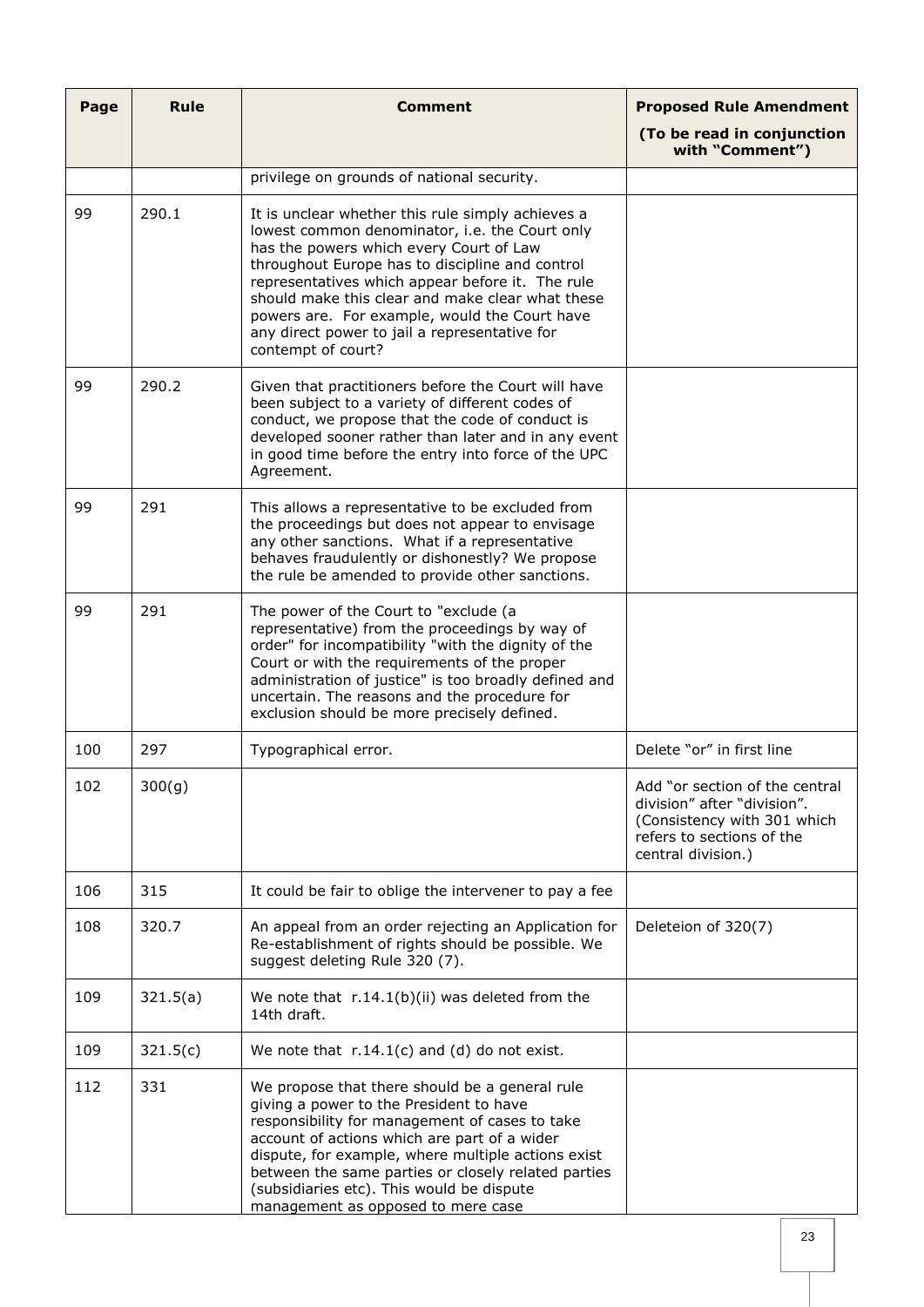| Page | Rule  | Comment                                                                                                                                                                                                                                                                               | <b>Proposed Rule Amendment</b><br>(To be read in conjunction<br>with "Comment") |
|------|-------|---------------------------------------------------------------------------------------------------------------------------------------------------------------------------------------------------------------------------------------------------------------------------------------|---------------------------------------------------------------------------------|
|      |       | management. See also r.340, however, we<br>propose that the power should not be limited to<br>hearing actions together, but include general<br>scheduling issues and include the possibility of<br>transfers between divisions.                                                       |                                                                                 |
| 112  | 333.1 | We propose the reference should be to r.101 not<br>r.102.                                                                                                                                                                                                                             |                                                                                 |
| 114  | 337   |                                                                                                                                                                                                                                                                                       | Replace "his" with "its"                                                        |
| 114  | 340   | We refer to our comments under r.331 above.                                                                                                                                                                                                                                           |                                                                                 |
| 117  | 345.1 | In the interests of ensuring that judges are not<br>"locked" together for extended periods, and bearing<br>in mind that panels are allocated at the start of<br>actions, we propose that judges are not allocated to<br>panel at all, except for the purposes of individual<br>cases. |                                                                                 |
|      |       | See also the comments in relation to r.17.2.                                                                                                                                                                                                                                          |                                                                                 |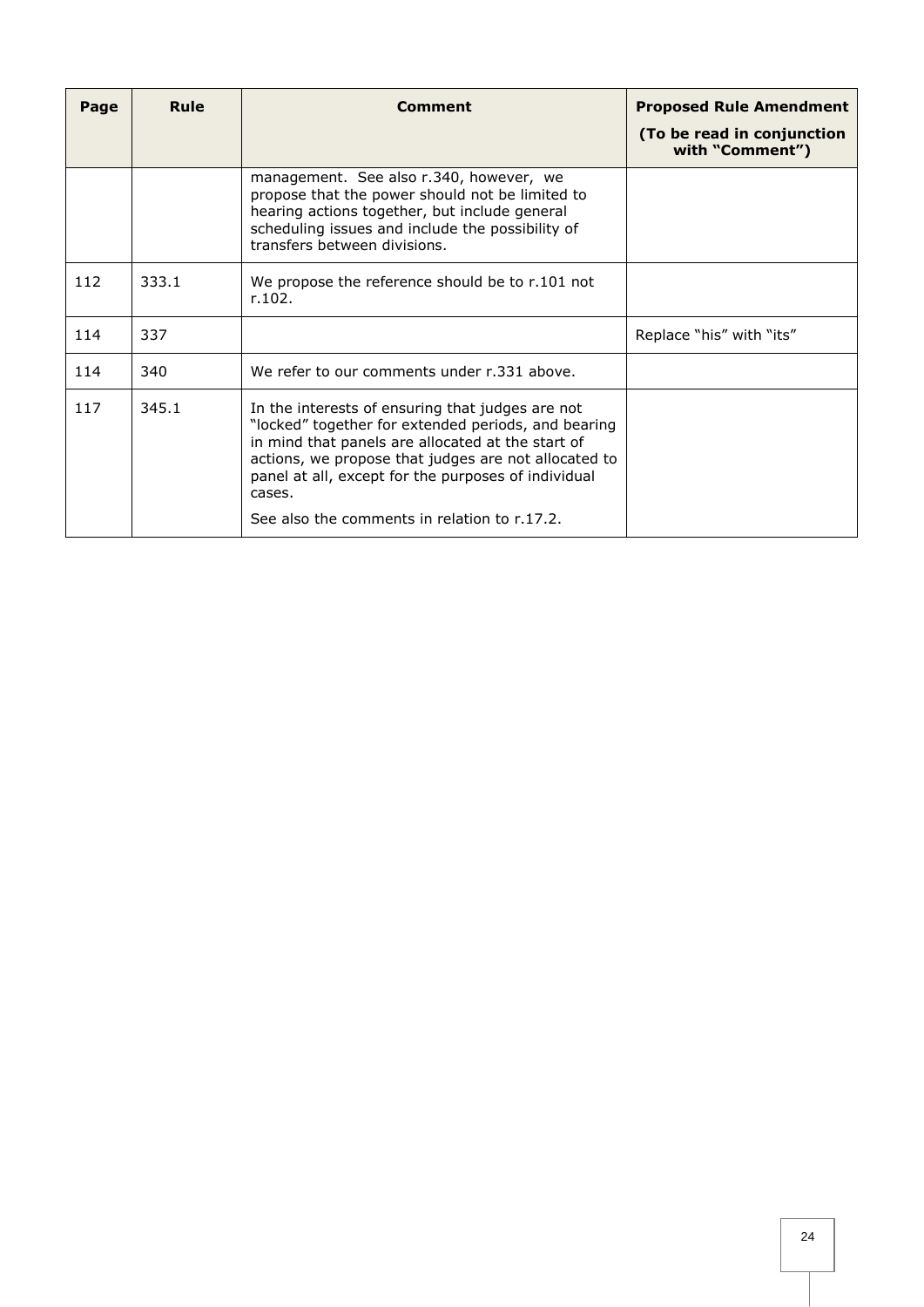## **B: General Comments**

ř.

| <b>General Remarks &amp; Recommendations</b>                                                                                                                                                                                                                                                                                                                                                                                                                                                                                                                                                                                                                                                                                                                                                                                                                                                                                                                                                                                                                                                                           |
|------------------------------------------------------------------------------------------------------------------------------------------------------------------------------------------------------------------------------------------------------------------------------------------------------------------------------------------------------------------------------------------------------------------------------------------------------------------------------------------------------------------------------------------------------------------------------------------------------------------------------------------------------------------------------------------------------------------------------------------------------------------------------------------------------------------------------------------------------------------------------------------------------------------------------------------------------------------------------------------------------------------------------------------------------------------------------------------------------------------------|
| Rule.14.2 - Language issues                                                                                                                                                                                                                                                                                                                                                                                                                                                                                                                                                                                                                                                                                                                                                                                                                                                                                                                                                                                                                                                                                            |
| First instance language - Regarding rule.14.2, which now gives precedence to the language of the<br>defendant by providing that: "the Statement of Claim shall be drawn up in the language in which the<br>defendant normally conducts its business in its Contracting Member State" we understand that this<br>change arose following a position taken by Belgium where a particular constitutional concern arose with<br>regard to defendants being sued in a non-native language.                                                                                                                                                                                                                                                                                                                                                                                                                                                                                                                                                                                                                                   |
| We understand that Belgian Constitutional Rights, with regard to the use of languages, are confined to<br>criminal proceedings rather than civil proceedings, and this change may therefore need to be revised.                                                                                                                                                                                                                                                                                                                                                                                                                                                                                                                                                                                                                                                                                                                                                                                                                                                                                                        |
| Rule 25.3 - Counterclaim                                                                                                                                                                                                                                                                                                                                                                                                                                                                                                                                                                                                                                                                                                                                                                                                                                                                                                                                                                                                                                                                                               |
| If a patentee becomes a party to a counterclaim in proceedings brought by a licensee this should be<br>made clear. It is proposed that rule 25.3 be revised to reflect that the patentee is now a party to the<br>counterclaim, and secondly, that the counterclaim be formally served on the party.                                                                                                                                                                                                                                                                                                                                                                                                                                                                                                                                                                                                                                                                                                                                                                                                                   |
| Fees for revocation actions and damages                                                                                                                                                                                                                                                                                                                                                                                                                                                                                                                                                                                                                                                                                                                                                                                                                                                                                                                                                                                                                                                                                |
| The CCBE believes that any Court fees should be reasonable.                                                                                                                                                                                                                                                                                                                                                                                                                                                                                                                                                                                                                                                                                                                                                                                                                                                                                                                                                                                                                                                            |
| In addition, the CBE notes that rule 26 provides for a fee for the revocation counterclaim, which in part<br>will be value-based. It is also noted that a revocation counterclaim is mandatory when the defence of<br>invalidity is raised (r.25.1). Hence, this is a fee to defend oneself. This does not appear appropriate.                                                                                                                                                                                                                                                                                                                                                                                                                                                                                                                                                                                                                                                                                                                                                                                         |
| The CCBE agrees with the following comments from the Swedish Association for the Protection of<br>Intellectual Property (SFIR):                                                                                                                                                                                                                                                                                                                                                                                                                                                                                                                                                                                                                                                                                                                                                                                                                                                                                                                                                                                        |
| "The provision in Article 36 (3) that Court fees shall consist of a fixed fee, combined with a value-<br>based fee above a pre-defined ceiling applies to counterclaims according to Article 32(1)(e), which<br>represent joined counter actions (that may later be referred to the central division for decision). The<br>value basis and the fees are left to the Administrative Committee to decide with the direction that the<br>level shall be fixed taking into account i.a. the principle of fair access to justice, in particular for i.a.<br>SMEs.                                                                                                                                                                                                                                                                                                                                                                                                                                                                                                                                                           |
| A counterclaim for revocation in an infringement action is a defensive action that with regard to the<br>Court fee should in principle be valued from the point of view of the defendant in the infringement<br>action and as a part of the infringement dispute. Thus, the fact that the patent may have importance<br>way beyond the dispute with the defendant and that the validity issue may be very different from the<br>point of view of the patentee should not influence the value on which the fee is based, i.e. the value in<br>the actual dispute. Otherwise, fair access to justice for an SME that the patentee has elected to direct<br>the action against may be seriously hampered by the fact that a fee based on the value of the patent<br>outside the dispute may be prohibitively large. On the contrary, the value limited to the validity issue in<br>the actual dispute will normally at least not exceed the value of the infringement issue. The fee may<br>then also be reliably estimated by the defendant before a counterclaim is raised, which is crucial in<br>particular for SMEs. |
| In view of the need of a uniform fee evaluation within UPC, the Rules of Procedure should explicitly<br>make it clear that the fee should be based on the value of the counterclaim in the infringement dispute<br>and that any additional value of the patent outside the dispute should not be taken into account.                                                                                                                                                                                                                                                                                                                                                                                                                                                                                                                                                                                                                                                                                                                                                                                                   |
| Rule 31 provides that the total value of the dispute including the counterclaim should be determined<br>and that the defendant shall pay a value-based fee for the excess of the total value over the value of<br>the infringement action. This implies that the added value of the counterclaim may be less than the<br>value of the infringement action and is in line with the principle mentioned above. It should, however,<br>be made clear in Rule 31.2 that the excess to be paid for is to be calculated in accordance with Rule 31<br>.1, i.e. the value exceeding the value of the infringement action by more than a specified amount that<br>should be equal to the amount below which only a fixed fee is payable."                                                                                                                                                                                                                                                                                                                                                                                      |
| Rule 30.1 a): Amendments                                                                                                                                                                                                                                                                                                                                                                                                                                                                                                                                                                                                                                                                                                                                                                                                                                                                                                                                                                                                                                                                                               |
| The CCBE agrees with the following comments from the SFIR:                                                                                                                                                                                                                                                                                                                                                                                                                                                                                                                                                                                                                                                                                                                                                                                                                                                                                                                                                                                                                                                             |
| "Article 65 of the Agreement refers to amendment of the claims whereas Rule 30.1 a) refers to both the<br>claims and/or the specification. This seems to open up for an unlimited re-examination of the patent as<br>a whole. It is therefore important to make clear, as is stated in Article 65, that it is only limitations of                                                                                                                                                                                                                                                                                                                                                                                                                                                                                                                                                                                                                                                                                                                                                                                      |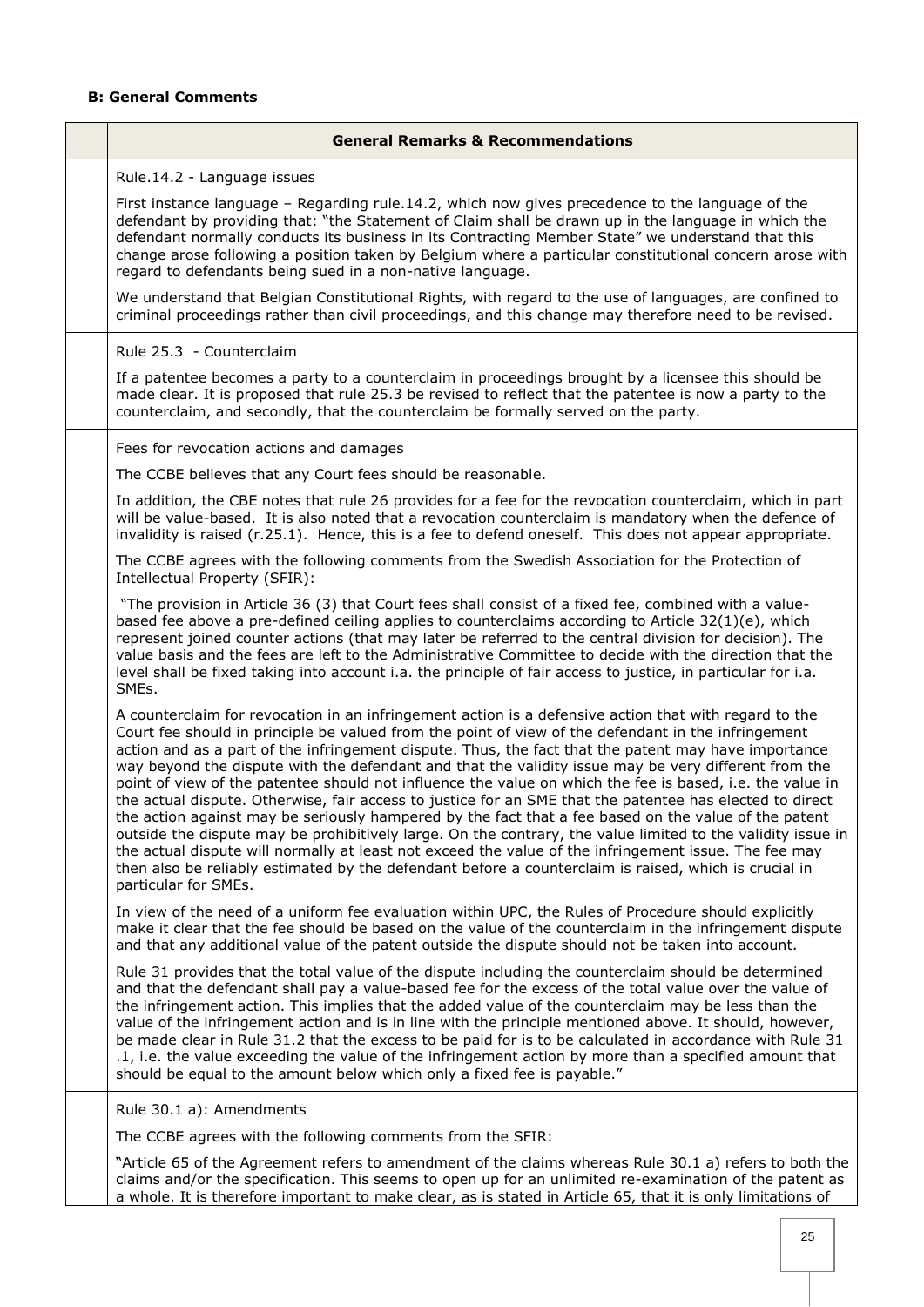| <b>General Remarks &amp; Recommendations</b>                                                                                                                                                                                                                                                                                                                                                                                                                                                                                                                                                                                                                                                                                                                                                                                                         |
|------------------------------------------------------------------------------------------------------------------------------------------------------------------------------------------------------------------------------------------------------------------------------------------------------------------------------------------------------------------------------------------------------------------------------------------------------------------------------------------------------------------------------------------------------------------------------------------------------------------------------------------------------------------------------------------------------------------------------------------------------------------------------------------------------------------------------------------------------|
| the patents that shall apply also with respect to the specification. In order to reflect this, Rule 30.1 a)<br>could be changed as is indicated below.                                                                                                                                                                                                                                                                                                                                                                                                                                                                                                                                                                                                                                                                                               |
| This rule does also provide the possibility to submit several auxiliary requests. This could be<br>unnecessary burdensome for the Court and the parties. It should be possible for the Court to limit this<br>possibility in obvious cases. The rule could therefore in this respect be changed as indicated below.                                                                                                                                                                                                                                                                                                                                                                                                                                                                                                                                  |
| 1. The Defence to the Counterclaim for revocation may include an *Application by the proprietor of the<br>patent to amend the patent which shall contain                                                                                                                                                                                                                                                                                                                                                                                                                                                                                                                                                                                                                                                                                             |
| (a) the proposed amendments of the claims of the patent concerned and, when necessary to clarify the<br>limitation, also the specification, including where appropriate one or, if reasonable, more alternative<br>sets of claims (auxiliary requests), in the language in which the patent was granted; where the<br>language of the proceedings [Rule 14.2] is not the language in which the patent was granted, the<br>plaintiff shall lodge a translation of the proposed amendments in the language of the proceedings, and<br>where the patent is a European patent with unitary effect in the language of the defendant's domicile if<br>so requested by the defendant".                                                                                                                                                                      |
| Former Rule 40 - negative effects of a separation of a counterclaim for revocation from an action for<br>infringement                                                                                                                                                                                                                                                                                                                                                                                                                                                                                                                                                                                                                                                                                                                                |
| The CCBE shares the views of the SFIR with regard to the negative effects of a separation of a<br>counterclaim for revocation from an action for infringement :                                                                                                                                                                                                                                                                                                                                                                                                                                                                                                                                                                                                                                                                                      |
| " negative effects of a separation of a counterclaim for revocation from an action for infringement<br>were counteracted by Rule 40 in the 14th draft Rules of Procedure dated 31 January, 2013, which<br>provided for accelerated proceedings before the central division when a counterclaim for revocation had<br>been referred to it. This provision has later been deleted but should be reinstated.                                                                                                                                                                                                                                                                                                                                                                                                                                            |
| The CCBE believes that it is important that the decision on validity is not delayed after the decision on<br>infringement because of the risk that an infringer could be removed from the market under an invalid<br>patent. We recognise that an order for acceleration is meaningless unless the Court is adequately<br>manned to ensure that the panels are manned to deal with the workload in the required times and we<br>therefore advocate that the central division hearing counter claims should be staffed to ensure that<br>they reach a decision at about the same time as the infringement court without the need for special<br>acceleration. This is an issue that needs to be constantly kept under review in accordance with the<br>needs of the local and central division."                                                      |
| Rule 70.3 - Stays of central division "clearing the way" revocation actions                                                                                                                                                                                                                                                                                                                                                                                                                                                                                                                                                                                                                                                                                                                                                                          |
| If a potential defendant starts a revocation action in the central division, the patentee, may, rather<br>than counterclaim for infringement in the central division, choose to start a separate infringement<br>action in a local or regional division (Art 33(5)). Under proposed r.70.3, the revocation action is then<br>stayed whilst the local/regional division decides what to do - seemingly on the assumption that the<br>defendant to this second action may make a second claim (this time by way of counterclaim) for<br>revocation in the local/regional division. If there is no such counterclaim, then r.70.4 (new to the 15th<br>draft) provides that the stay of the central division action be lifted again. Whilst largely because of the<br>agreement (Art 33(5)), the result is a dilemma for the defendant. Its options are: |
| Counterclaim for revocation in the (second) infringement action - this will result in an overall delay in<br>having validity decided. It also does not guarantee the two elements of the case (infringement and<br>validity) being decided together, since the local/regional division could still bifurcate; or                                                                                                                                                                                                                                                                                                                                                                                                                                                                                                                                     |
| Not counterclaim for revocation and effectively submit to bifurcation, whilst allowing its revocation<br>action to be un-stayed, and hence be decided more promptly.                                                                                                                                                                                                                                                                                                                                                                                                                                                                                                                                                                                                                                                                                 |
| We believe that it would be helpful if the procedure can be modified on application by one of the parties<br>to a panel of the two judge rapporteurs. It should be possible for the revocation action to stand as the<br>counterclaim. The Judge Rapporteur for the infringement and the Judge Rapporteur from the validity<br>court should decide this (or someone else that is positioned to decide), with the possibility of a hearing.<br>Having the revocation action stand as the counterclaim is an option in those circumstances. This<br>procedure would ameliorate the danger that the mandatory procedure is open to abuse by a patentee<br>at the beginning of an infringement procedure.                                                                                                                                                |
| Opt out issues                                                                                                                                                                                                                                                                                                                                                                                                                                                                                                                                                                                                                                                                                                                                                                                                                                       |
| (a) The CCBE believes that it is not correct for the patentee to be required to pay a fee in order not to<br>use the UPC. Opting out should not be connected with any extra costs for the patentee. The patentee                                                                                                                                                                                                                                                                                                                                                                                                                                                                                                                                                                                                                                     |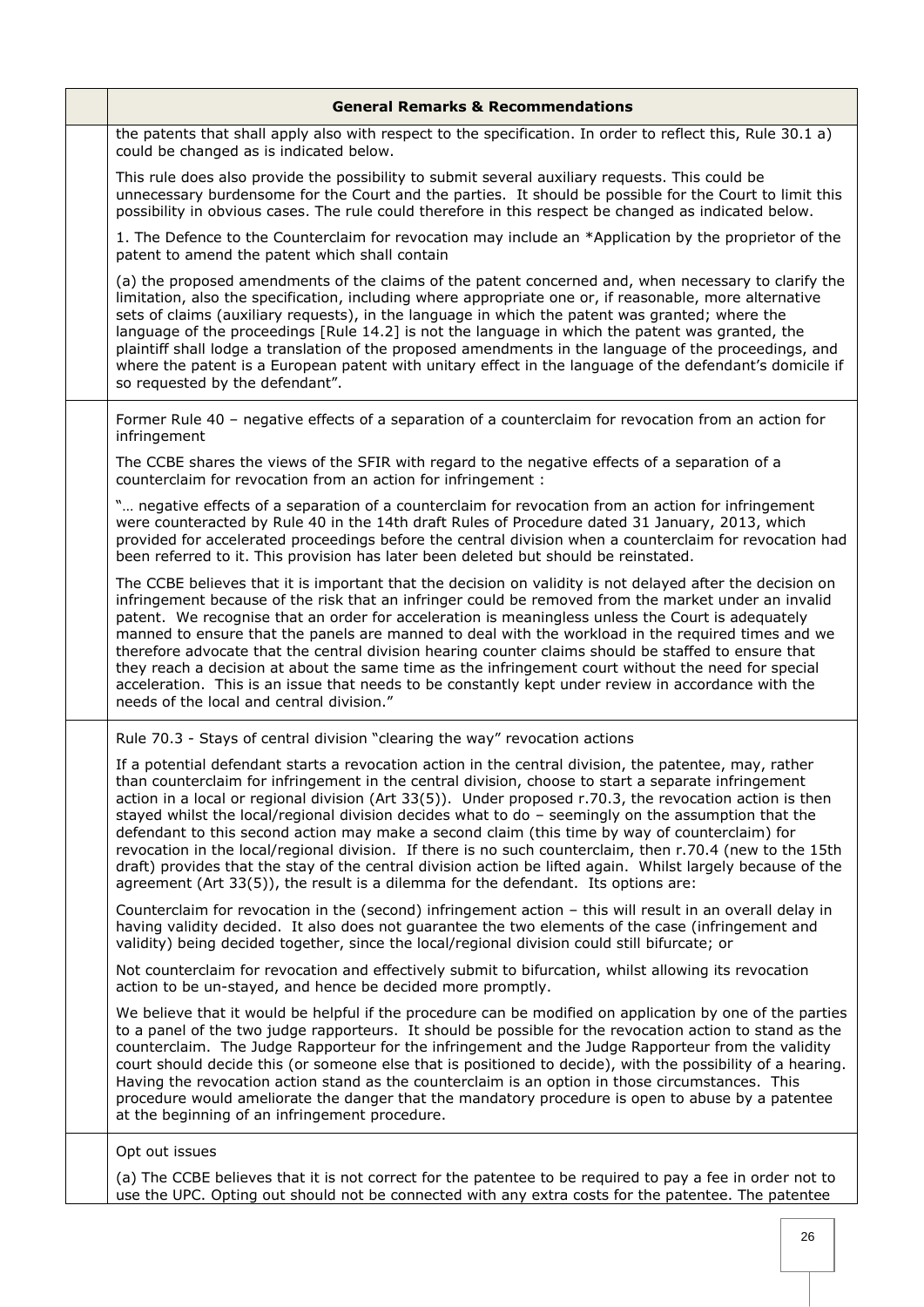| <b>General Remarks &amp; Recommendations</b>                                                                                                                                                                                                                                                                                                                                                                                                                                                                                                                                        |
|-------------------------------------------------------------------------------------------------------------------------------------------------------------------------------------------------------------------------------------------------------------------------------------------------------------------------------------------------------------------------------------------------------------------------------------------------------------------------------------------------------------------------------------------------------------------------------------|
| should not be "punished" for deciding to use the status quo. As mentioned by the SFIR, there is no<br>justification for requiring the patentee to pay a fee for making use of the possibility to avoid the<br>competence of the Court and becoming a party to proceedings before UPC.                                                                                                                                                                                                                                                                                               |
| (b) The CCBE agrees about the need for a sunrise period as mentioned in the paper from the SFIR                                                                                                                                                                                                                                                                                                                                                                                                                                                                                     |
| "Article 83(3) provides for a transitional regime giving the patentee a right to escape the UPC<br>jurisdiction for the lifetime of a European patent (as opposed to a European patent with unitary effect)<br>with the result that national courts remain competent for infringement and revocation actions. Article<br>83(4) allows the patentee the possibility to later withdraw the opt-out with the effect that the patent<br>becomes subject to the exclusive jurisdiction of UPC.                                                                                           |
| The transitional regime is a fundamental element in the creation of the necessary confidence in the new<br>European court system. Clear, effective and reliable procedures for opt out are crucial to meet this<br>objective and particularly important initially in view of the impact on all preexisting European patents.                                                                                                                                                                                                                                                        |
| Rule 5.9 (within square brackets) provides for a procedure for opting-out as from the coming into effect<br>of the Agreement by lodging an application with EPO after a date to be announced by EPO and before<br>the coming into effect of the Agreement.                                                                                                                                                                                                                                                                                                                          |
| Such a procedure is indispensable in view of the fact that the initial opt-out of existing European<br>patents may be expected to be massive in number of patent and that an opt-out according to Article 83<br>(3) shall only take effect upon its entry into the register. Thus, to comply with the Agreement,<br>procedural provisions must secure both the possibility to opt-out as from the Agreement takes effect<br>and the access of third parties to information on the opt-out from the same time.                                                                       |
| In practice, however, it seems to be impossible to establish the register of UPC sufficiently ahead of the<br>coming into effect of the Agreement to allow for timely handling and registering the opt-out of the<br>expected massive number of patents. In view hereof, Rule 5.9 provides for an appropriate procedure<br>for such registration of initial opt-outs and must be retained."                                                                                                                                                                                         |
| (c) The CCBE understands that the intent of the Agreement is that all designations of a European<br>bundle patent are in the UPC system or are opted out. It is indeed the case that it will not be a truly<br>"unified" Patent Court if it can deal with only some of the designations of a bundle patent within its<br>Member States' jurisdictions. Thus, if ownership of the national designations of a bundle patent are<br>split between two or more proprietors, all proprietors need to agree before a (bundle) patent can be<br>opted out.                                 |
| We are conscious that some people have read "patent" in Rule 5 as referring to an individual national<br>designation and not the entire "bundle". We accordingly suggest that the wording of Rule 5 is amended<br>to clarify this. The ambiguity arises particularly from the final sentence of Rule 5.1 and we propose<br>that this sentence be deleted (or at least the words "each of the" be replaced by "every").                                                                                                                                                              |
| Rule 110 - Preparation for the oral hearing                                                                                                                                                                                                                                                                                                                                                                                                                                                                                                                                         |
| The CCBE agrees with the following comments from SFIR:                                                                                                                                                                                                                                                                                                                                                                                                                                                                                                                              |
| "Rule 104 provides that the aim of the interim conference is i.a to identify main issues, to determine<br>which relevant facts are in dispute and, where appropriate, to clarify the position of the parties as<br>regards those issues and facts. Rule 110 provides directions for the closure of the interim procedure.                                                                                                                                                                                                                                                           |
| The oral hearing is a crucial element in the creation of a common European patent litigation procedure<br>to replace present widely varying national procedures. To achieve the required efficiency of the oral<br>hearing while retaining the necessary predictability and legal security with a highly concentrated oral<br>hearing, a thorough substantive preparation of the oral hearing is indispensable. It is also indispensable<br>in order to create a uniform practice among the divisions of UPC to have clear directions by the Rules of<br>Procedure in this respect. |
| Appropriate means to normally achieve this objective should be established in Rule 110 or a separate<br>Rule under the heading Preparation for the oral hearing. This should include the preparation by the<br>judge-rapporteur of a report summarizing the positions of the parties and clarifying the issues in<br>dispute and also indicating the issues to be dealt with at the oral hearing. However, no indication of a<br>preliminary opinion on any issue should be given, as e.g. is the practice in the Technical Boards of<br>Appeal in EPO."                            |
| Separate proceedings for cost orders                                                                                                                                                                                                                                                                                                                                                                                                                                                                                                                                                |
| The CCBE believes that separate proceedings for cost orders should be avoided where possible and<br>should in any case not be obligatory. The CCBE agrees with the following comments from SFIR:                                                                                                                                                                                                                                                                                                                                                                                    |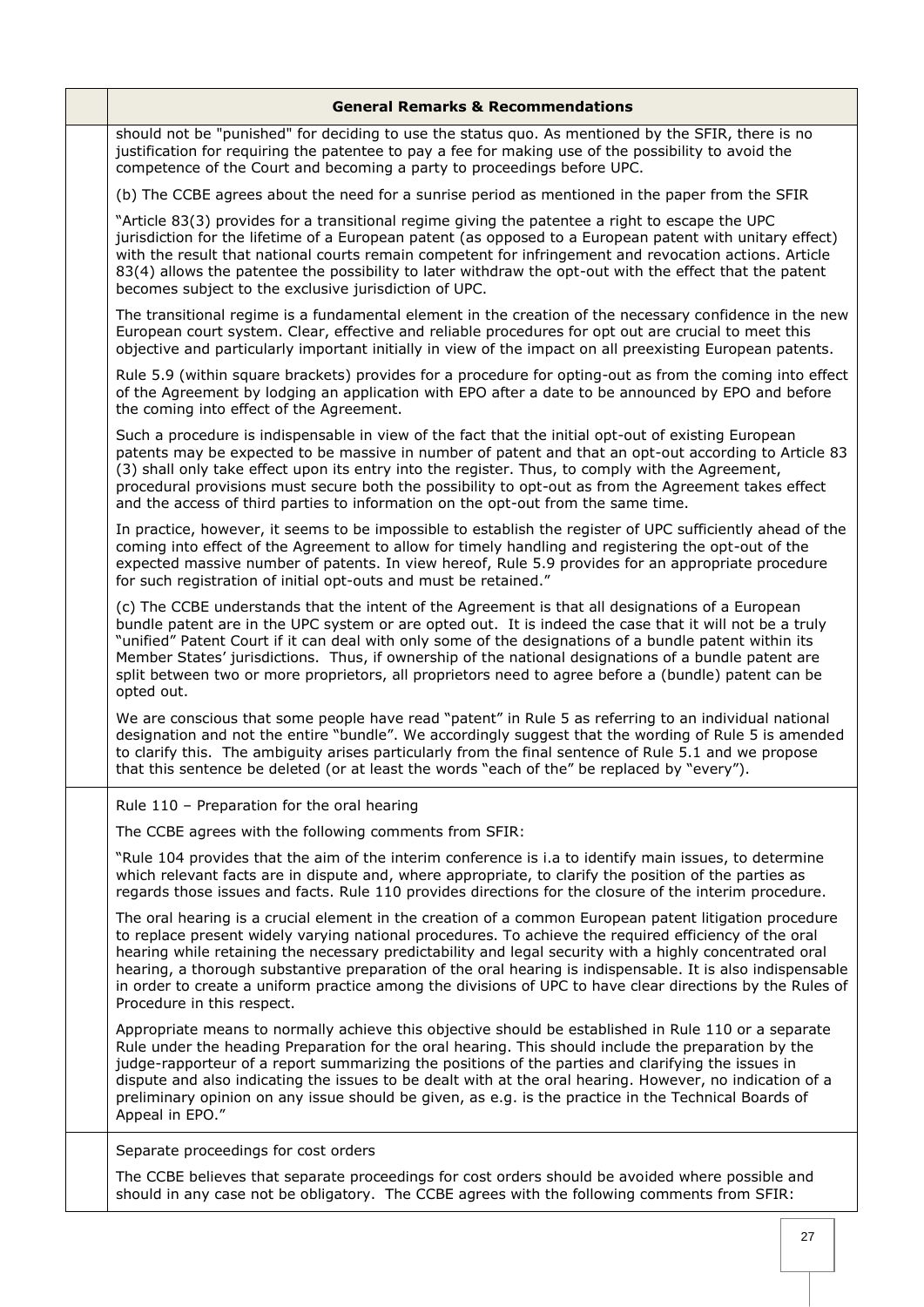| <b>General Remarks &amp; Recommendations</b>                                                                                                                                                                                                                                                                                                                                                                                                                                                                                                                                                                                                                                                                                                                                                                                                                                                                                                               |
|------------------------------------------------------------------------------------------------------------------------------------------------------------------------------------------------------------------------------------------------------------------------------------------------------------------------------------------------------------------------------------------------------------------------------------------------------------------------------------------------------------------------------------------------------------------------------------------------------------------------------------------------------------------------------------------------------------------------------------------------------------------------------------------------------------------------------------------------------------------------------------------------------------------------------------------------------------|
| "According to Rule 150.1, a cost order may be the subject of separate proceedings following a decision<br>on the merits or a decision for the determination of damages.                                                                                                                                                                                                                                                                                                                                                                                                                                                                                                                                                                                                                                                                                                                                                                                    |
| While it is known under some national procedural laws that have no counterpart for UPC, to have<br>procedures for deciding the amounts of costs allowed by the court, which are separated from the court<br>action, it is questionable whether it is needed and desirable to introduce for UPC separate proceedings<br>for deciding the amounts of costs that the court has ordered to be reimbursed in the decision on the<br>merits.                                                                                                                                                                                                                                                                                                                                                                                                                                                                                                                     |
| Such separate proceedings will add to the costs and delay the final resolution of the dispute, in<br>particular when there is no tradition among representatives of the parties to solve the issue amicably.<br>The assessment of costs and distribution between the parties is best conducted by the court in<br>immediate connection with the trial, when the case is tried on the merits.                                                                                                                                                                                                                                                                                                                                                                                                                                                                                                                                                               |
| Both parties should anyhow submit their substantiated claims for legal costs and other expenses at the<br>trial, which will contribute to a fair assessment of reasonable and proportionate costs and any<br>apportionment. This also has the advantage of preventing that a successful party be tempted to<br>overestimate costs in later separate proceedings, where the court typically has less knowledge or<br>understanding of the work in the main proceedings.                                                                                                                                                                                                                                                                                                                                                                                                                                                                                     |
| Experiences in countries like Sweden, where costs are ordered in the decision on the merits, do not<br>indicate that it causes substantial problems to have all cost issues decided after the trial without<br>separate proceedings.                                                                                                                                                                                                                                                                                                                                                                                                                                                                                                                                                                                                                                                                                                                       |
| Though the cost issues may normally conveniently be decided without a decision on the amounts being<br>postponed, there is no objection to providing that this issue may be the subject of separate<br>proceedings. Such separate proceedings should, however, be avoided when possible and must In any<br>case not be obligatory, as seems to be implied in Rule 151. Therefore, separate proceedings should be<br>decided in the decision on the merits and should only be allowed at the request by both parties or at a<br>reasoned request by one party.                                                                                                                                                                                                                                                                                                                                                                                              |
| Further, Rule 150 should be amended to specify that it is the amount of costs ordered to be reimbursed<br>that may be the subject of separate proceedings. "                                                                                                                                                                                                                                                                                                                                                                                                                                                                                                                                                                                                                                                                                                                                                                                               |
| Rule 152: Recovering litigation costs                                                                                                                                                                                                                                                                                                                                                                                                                                                                                                                                                                                                                                                                                                                                                                                                                                                                                                                      |
| The CCBE agrees with the following comments from the SFIR:                                                                                                                                                                                                                                                                                                                                                                                                                                                                                                                                                                                                                                                                                                                                                                                                                                                                                                 |
| "Cap on recoverable litigation costs                                                                                                                                                                                                                                                                                                                                                                                                                                                                                                                                                                                                                                                                                                                                                                                                                                                                                                                       |
| Article 69(1) provides that legal costs and other expenses are recoverable by the successful party "up<br>to a ceiling set in accordance with the Rules of Procedure". Thus, the Agreement requires a cap on all<br>recoverable litigation costs, including "other expenses", but leaves open how the ceiling is to be set.                                                                                                                                                                                                                                                                                                                                                                                                                                                                                                                                                                                                                                |
| Rule 152.2 provides:                                                                                                                                                                                                                                                                                                                                                                                                                                                                                                                                                                                                                                                                                                                                                                                                                                                                                                                                       |
| "The Administrative Committee shall adopt a scale of recoverable costs which shall set ceilings for such<br>costs by reference to the value of the dispute. The scale may be adjusted from time to time."                                                                                                                                                                                                                                                                                                                                                                                                                                                                                                                                                                                                                                                                                                                                                  |
| Since Rule 152 is restricted to compensation for representation costs, its second paragraph is<br>incoherent with Article 69(1) with regard to the scope of the cap and must be changed in this respect.                                                                                                                                                                                                                                                                                                                                                                                                                                                                                                                                                                                                                                                                                                                                                   |
| Further, a cap on recoverable litigation costs represents a fundamental change of the basic principle<br>that the costs of the successful party are born by the unsuccessful party, which rules national patent<br>litigation in Europe with few exceptions. The beneficial effect of a cap on the level of the litigation costs<br>and on the ability of the parties to evaluate the litigation risk requires that the level of the cap is<br>carefully balanced and that legal security and foreseeability is not jeopardized by the cap not being<br>both precisely defined in the Rules of Procedure and stable. From that point of view, it is not acceptable<br>only to provide in the Rules of Procedure a directive to the Administrative Committee to set ceilings by<br>reference to the value of the dispute and to allow the scale adopted to be adjusted from time to time,<br>thereby increasing the uncertainties of litigating before UPC. |
| Costs for unsuccessful counterclaims for revocation                                                                                                                                                                                                                                                                                                                                                                                                                                                                                                                                                                                                                                                                                                                                                                                                                                                                                                        |
| Neither the Agreement nor the Rules of Procedure address the issue of compensation for litigation costs<br>related to a counterclaim for revocation in an infringement action in the situation that the patent by the<br>Court is found to be valid but not infringed.                                                                                                                                                                                                                                                                                                                                                                                                                                                                                                                                                                                                                                                                                     |
| In national patent litigation the principles with regard to which of the parties that will be allowed its<br>costs for the validity issue varies from the patentee being regarded as the successful party in the<br>validity issue and allowed its costs for that issue to the defendant in the infringement action being                                                                                                                                                                                                                                                                                                                                                                                                                                                                                                                                                                                                                                  |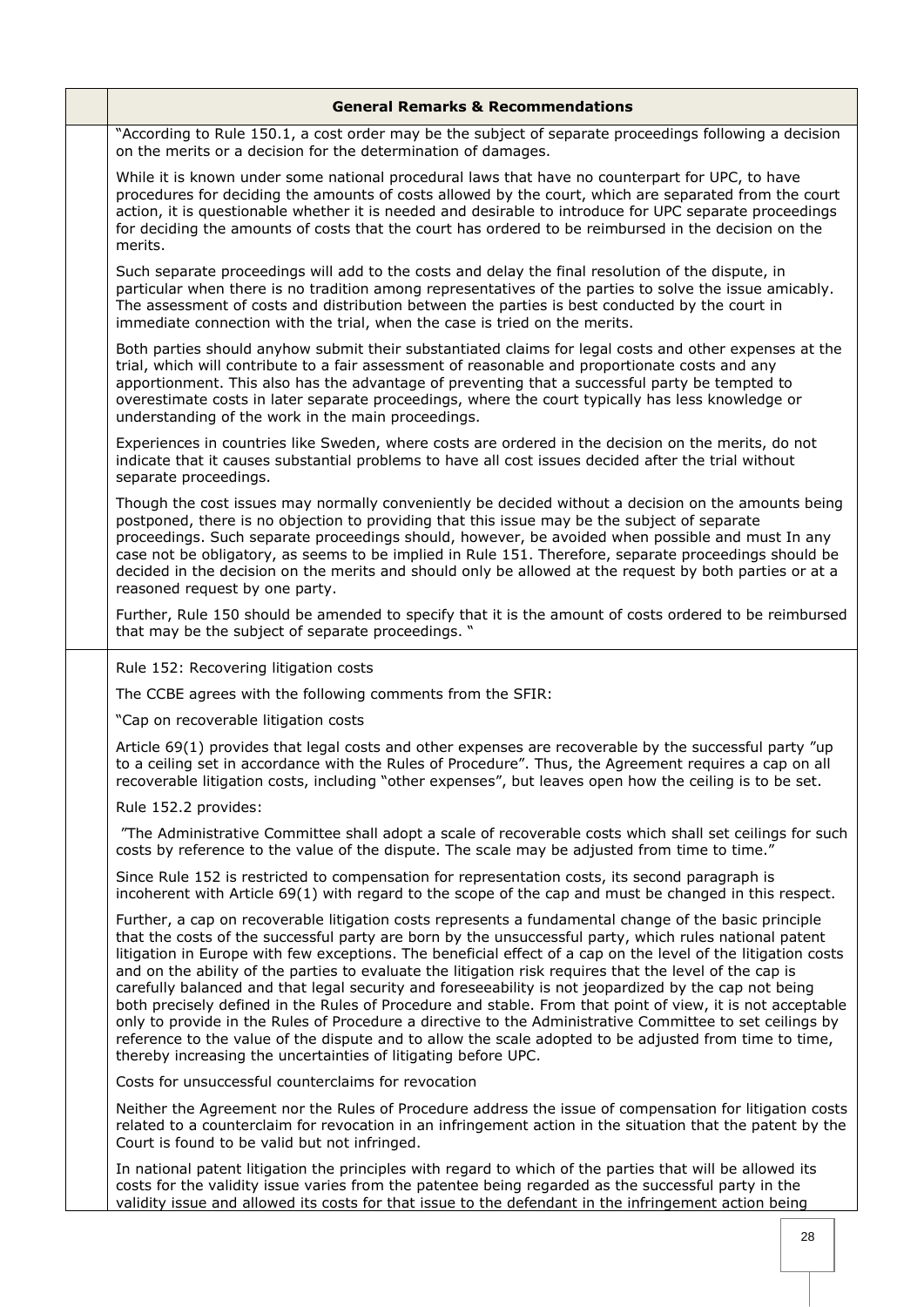| <b>General Remarks &amp; Recommendations</b>                                                                                                                                                                                                                                                                                                                                                                                                                                                                                                                                                                                                                                                                                                                                                                                                                                                                                                               |
|------------------------------------------------------------------------------------------------------------------------------------------------------------------------------------------------------------------------------------------------------------------------------------------------------------------------------------------------------------------------------------------------------------------------------------------------------------------------------------------------------------------------------------------------------------------------------------------------------------------------------------------------------------------------------------------------------------------------------------------------------------------------------------------------------------------------------------------------------------------------------------------------------------------------------------------------------------|
| regarded as the successful party in the whole case and normally allowed all its costs. The practical<br>experiences of these different principles show that they result in differences in litigation practices and<br>to which extent the validity issue is raised in patent disputes and thereby in speed and efficiency of<br>patent litigation.                                                                                                                                                                                                                                                                                                                                                                                                                                                                                                                                                                                                         |
| In view of these differences in national practices and traditions, the Rules of Procedure need to give<br>clear directions on this issue. Since validity issues in infringement actions will have to be raised as<br>counterclaims for revocation, which may later even be referred to and decided separately by the central<br>division, it seems essential that the issue of compensation for costs for the validity issue be judged<br>according to the same principle whether it is raised as a separate revocation action or as a<br>counterclaim. As experiences in Sweden show, this, may also contribute to a reduction of counterclaims<br>that are not really justified.                                                                                                                                                                                                                                                                         |
| However, with regard to counterclaims for revocation, it must be taken into account that claim<br>interpretation and scope of protection often are decisive for infringement and validity. The defendant<br>may then have as his main request that the infringement claim be denied because the scope of<br>protection in view of the prior art is narrower than argued by the patentee whereas the patent is invalid<br>when interpreted as submitted by the patentee. If the defendant in such a situation is successful on the<br>infringement issue, he should normally also be regarded as the successful party on the validity issue<br>and be allowed all costs."                                                                                                                                                                                                                                                                                   |
| Rule 152: Recovering litigation costs                                                                                                                                                                                                                                                                                                                                                                                                                                                                                                                                                                                                                                                                                                                                                                                                                                                                                                                      |
| The CCBE agrees with the following comments from the SFIR:                                                                                                                                                                                                                                                                                                                                                                                                                                                                                                                                                                                                                                                                                                                                                                                                                                                                                                 |
| "Cap on recoverable litigation costs                                                                                                                                                                                                                                                                                                                                                                                                                                                                                                                                                                                                                                                                                                                                                                                                                                                                                                                       |
| Article 69(1) provides that legal costs and other expenses are recoverable by the successful party "up<br>to a ceiling set in accordance with the Rules of Procedure". Thus, the Agreement requires a cap on all<br>recoverable litigation costs, including "other expenses", but leaves open how the ceiling is to be set.                                                                                                                                                                                                                                                                                                                                                                                                                                                                                                                                                                                                                                |
| Rule 152.2 provides:                                                                                                                                                                                                                                                                                                                                                                                                                                                                                                                                                                                                                                                                                                                                                                                                                                                                                                                                       |
| "The Administrative Committee shall adopt a scale of recoverable costs which shall set ceilings for such<br>costs by reference to the value of the dispute. The scale may be adjusted from time to time."                                                                                                                                                                                                                                                                                                                                                                                                                                                                                                                                                                                                                                                                                                                                                  |
| Since Rule 152 is restricted to compensation for representation costs, its second paragraph is<br>incoherent with Article 69(1) with regard to the scope of the cap and must be changed in this respect.                                                                                                                                                                                                                                                                                                                                                                                                                                                                                                                                                                                                                                                                                                                                                   |
| Further, a cap on recoverable litigation costs represents a fundamental change of the basic principle<br>that the costs of the successful party are born by the unsuccessful party, which rules national patent<br>litigation in Europe with few exceptions. The beneficial effect of a cap on the level of the litigation costs<br>and on the ability of the parties to evaluate the litigation risk requires that the level of the cap is<br>carefully balanced and that legal security and foreseeability is not jeopardized by the cap not being<br>both precisely defined in the Rules of Procedure and stable. From that point of view, it is not acceptable<br>only to provide in the Rules of Procedure a directive to the Administrative Committee to set ceilings by<br>reference to the value of the dispute and to allow the scale adopted to be adjusted from time to time,<br>thereby increasing the uncertainties of litigating before UPC. |
| Costs for unsuccessful counterclaims for revocation                                                                                                                                                                                                                                                                                                                                                                                                                                                                                                                                                                                                                                                                                                                                                                                                                                                                                                        |
| Neither the Agreement nor the Rules of Procedure address the issue of compensation for litigation costs<br>related to a counterclaim for revocation in an infringement action in the situation that the patent by the<br>Court is found to be valid but not infringed.                                                                                                                                                                                                                                                                                                                                                                                                                                                                                                                                                                                                                                                                                     |
| In national patent litigation the principles with regard to which of the parties that will be allowed its<br>costs for the validity issue varies from the patentee being regarded as the successful party in the<br>validity issue and allowed its costs for that issue to the defendant in the infringement action being<br>regarded as the successful party in the whole case and normally allowed all its costs. The practical<br>experiences of these different principles show that they result in differences in litigation practices and<br>to which extent the validity issue is raised in patent disputes and thereby in speed and efficiency of<br>patent litigation.                                                                                                                                                                                                                                                                            |
| In view of these differences in national practices and traditions, the Rules of Procedure need to give<br>clear directions on this issue. Since validity issues in infringement actions will have to be raised as<br>counterclaims for revocation, which may later even be referred to and decided separately by the central<br>division, it seems essential that the issue of compensation for costs for the validity issue be judged<br>according to the same principle whether it is raised as a separate revocation action or as a<br>counterclaim. As experiences in Sweden show, this, may also contribute to a reduction of counterclaims                                                                                                                                                                                                                                                                                                           |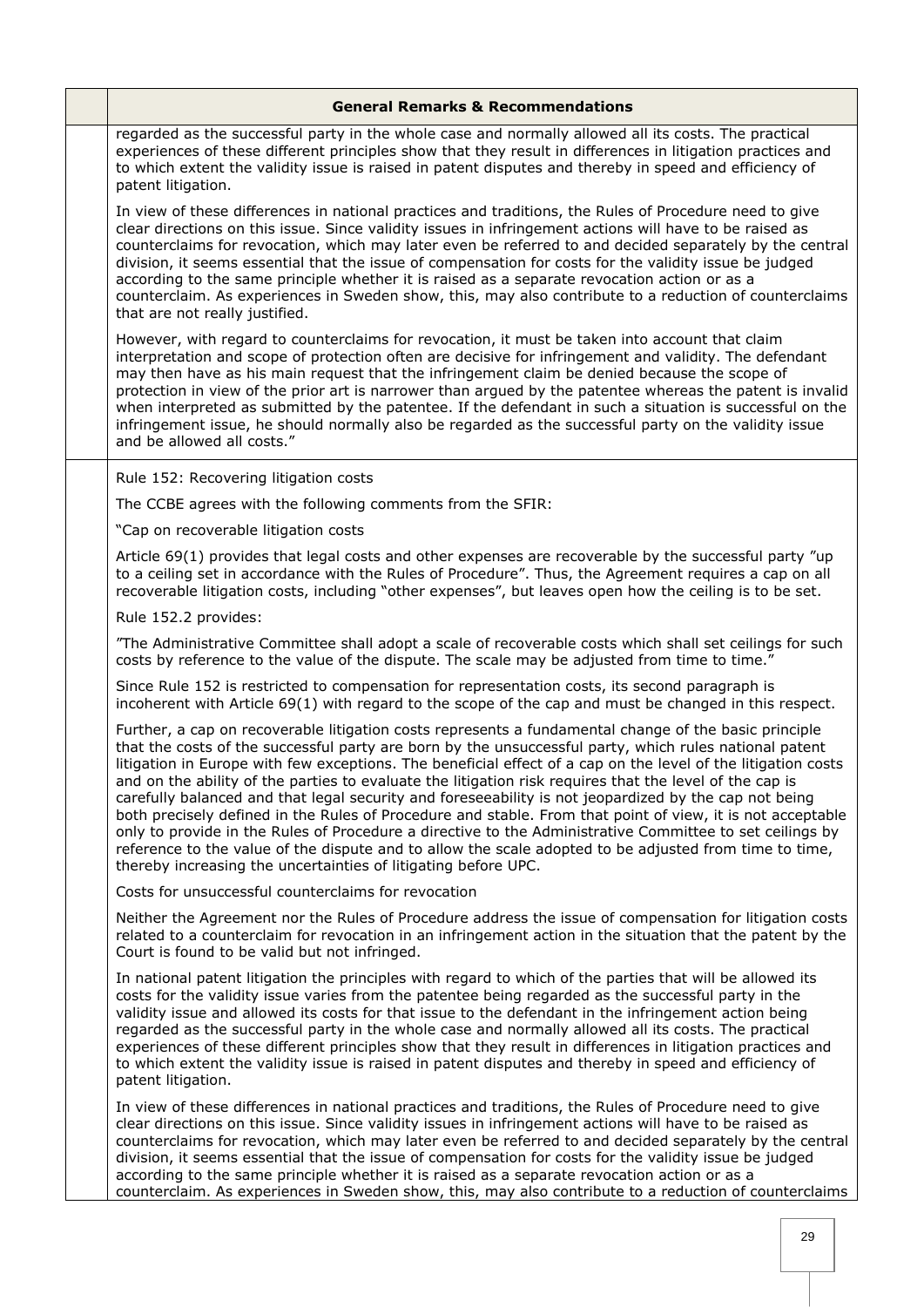| <b>General Remarks &amp; Recommendations</b>                                                                                                                                                                                                                                                                                                                                                                                                                                                                                                                                                                                                                                                                                                              |
|-----------------------------------------------------------------------------------------------------------------------------------------------------------------------------------------------------------------------------------------------------------------------------------------------------------------------------------------------------------------------------------------------------------------------------------------------------------------------------------------------------------------------------------------------------------------------------------------------------------------------------------------------------------------------------------------------------------------------------------------------------------|
| that are not really justified.                                                                                                                                                                                                                                                                                                                                                                                                                                                                                                                                                                                                                                                                                                                            |
| However, with regard to counterclaims for revocation, it must be taken into account that claim<br>interpretation and scope of protection often are decisive for infringement and validity. The defendant<br>may then have as his main request that the infringement claim be denied because the scope of<br>protection in view of the prior art is narrower than argued by the patentee whereas the patent is invalid<br>when interpreted as submitted by the patentee. If the defendant in such a situation is successful on the<br>infringement issue, he should normally also be regarded as the successful party on the validity issue<br>and be allowed all costs."                                                                                  |
| Rule 179 - Witnesses                                                                                                                                                                                                                                                                                                                                                                                                                                                                                                                                                                                                                                                                                                                                      |
| Rule 179 regards the the power of the Court to oblige witnesses to provide evidence or to make<br>declarations. This rule or power appears to be too strong. In particular, it is necessary to respect<br>article 59 of the Agreement which prohibits forms of self-incrimination.                                                                                                                                                                                                                                                                                                                                                                                                                                                                        |
| Forum shopping / transfers                                                                                                                                                                                                                                                                                                                                                                                                                                                                                                                                                                                                                                                                                                                                |
| The general principle applied is that that the plaintiff choses the forum in accordance with the Rules of<br>the Brussels Convention. With regard to the benefit of certainty this principle should not normally be<br>challenged.                                                                                                                                                                                                                                                                                                                                                                                                                                                                                                                        |
| However, although there should always be a presumption that the choice of jurisdiction remains with<br>the plaintiff, there will be cases where it will be unfair that a defendant is stuck in a particular<br>jurisdiction. In certain cases there should be the possibility/a procedure for the defendant to argue<br>that the case should be held in another jurisdiction. The plaintiff should also have the right to say that<br>any change of venue may have a negative implication if there is an injustice to the parties.                                                                                                                                                                                                                        |
| Rules 207 and 211.4: Preliminary injunctions                                                                                                                                                                                                                                                                                                                                                                                                                                                                                                                                                                                                                                                                                                              |
| The CCBE shares the views of the SFIR:                                                                                                                                                                                                                                                                                                                                                                                                                                                                                                                                                                                                                                                                                                                    |
| "Protective letters                                                                                                                                                                                                                                                                                                                                                                                                                                                                                                                                                                                                                                                                                                                                       |
| According to Rule 212, the Court may order provisional measures "without the defendant having been<br>heard in cases where any delay is likely to cause irreparable harm to the applicant".                                                                                                                                                                                                                                                                                                                                                                                                                                                                                                                                                               |
| Ex parte injunctions may be extremely harmful when unjustified and should be an exceptional remedy<br>in normal situations of alleged infringement that are not of a piracy character. A condition therefore<br>must be not only that irreparable harm to the applicant is likely but also that it can be reliably<br>established that a valid patent is infringed without hearing the defendant.                                                                                                                                                                                                                                                                                                                                                         |
| Rule 207 introduces in the unified patent litigation system a safeguard in the form of an elaborate<br>system of protective letters containing non-infringement and invalidity arguments, as known from<br>German patent infringement courts. The purpose of such protective letters is to avoid unjustified ex<br>parte injunctions but the system is burdensome and costly and is of little or no help to, in particular,<br>SMEs. Note: The CCBE is also concerned that the availability of protective letters makes the Court more<br>willing to grant ex parte injunctions and it is important to ensure that the rules on ex parte injunction<br>do not permit the Court to treat a protective letter as a substitute for the parties' submissions. |
| The need for such a system actually reflects that the standard of certainty is being set too low in<br>establishing that a valid patent is infringed. Thus, rather than spreading the system of protective letters<br>to the new system, the conditions for ex parte injunctions should be so strict that the risk for<br>unjustified injunctions without hearing the defendant is insignificant.                                                                                                                                                                                                                                                                                                                                                         |
| Security for preliminary injunctions                                                                                                                                                                                                                                                                                                                                                                                                                                                                                                                                                                                                                                                                                                                      |
| Article 62.1 provides that the Court as a provisional measure "may grant" injunctions and Article 62.(5)<br>provides by reference to Article 60(7) that such measure "may be subject" to the lodging of adequate<br>security.                                                                                                                                                                                                                                                                                                                                                                                                                                                                                                                             |
| Accordingly, Rule 211.1 provides that the Court "may" provisionally order injunctions and Rule 211.4<br>that the Court "may order the applicant to provide adequate security for appropriate compensation for<br>any injury likely to be caused to the defendant may be liable to bear in the event that the Court<br>revokes the order for provisional measures".                                                                                                                                                                                                                                                                                                                                                                                        |
| In view of the potentially extremely harmful effects for the defendant of preliminary injunctions,<br>security for these effects must be lodged to retain the balance between the parties and for this reason<br>security shall be required unless in exceptional cases it is unreasonable to require the lodging of<br>security. An explicit direction to this effect should be spelled out in Rule 211.4 in order to avoid an                                                                                                                                                                                                                                                                                                                           |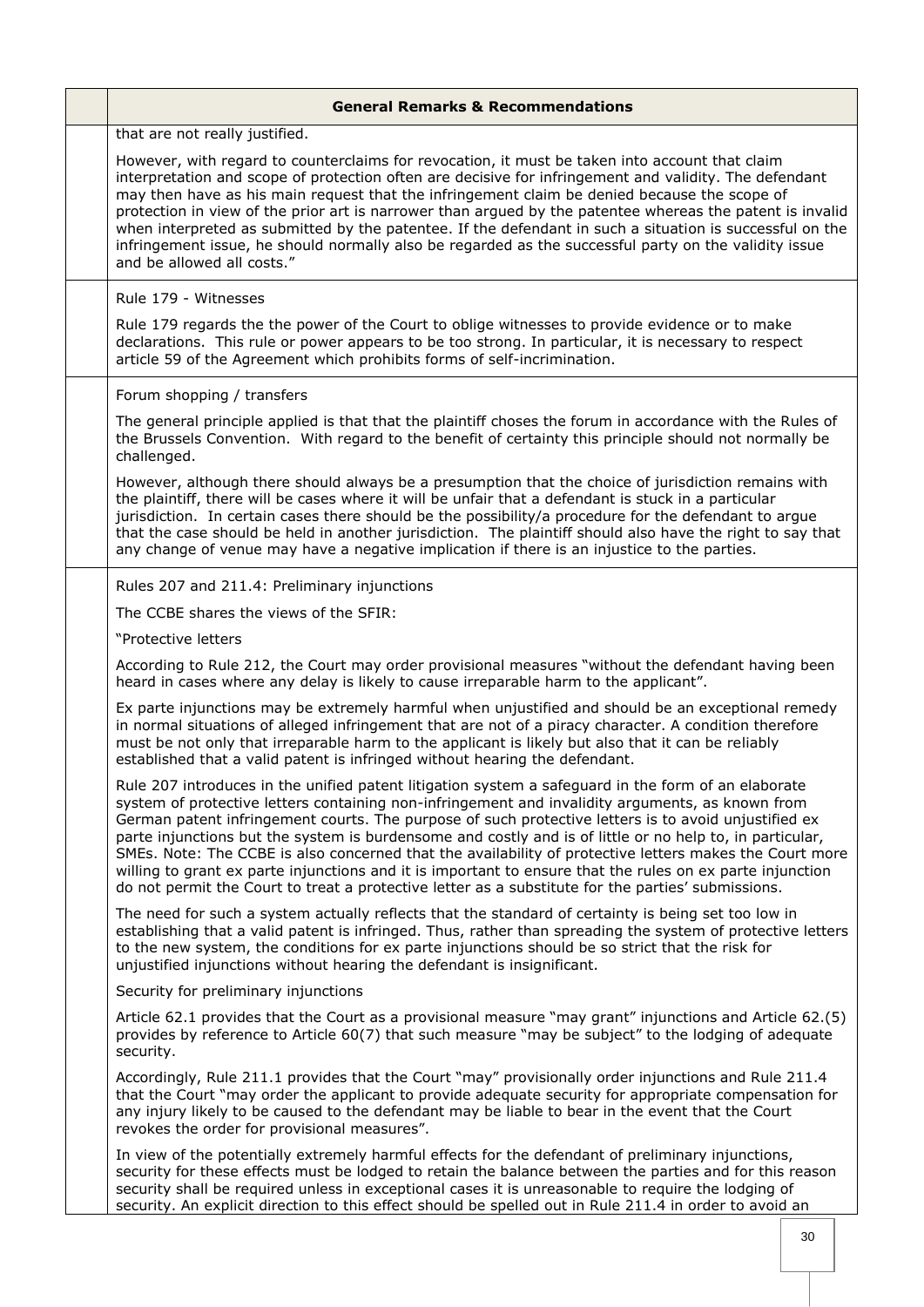| <b>General Remarks &amp; Recommendations</b>                                                                                                                                                                                                                                                                                                                                                                                                                                                                                                                                                                                                                                             |
|------------------------------------------------------------------------------------------------------------------------------------------------------------------------------------------------------------------------------------------------------------------------------------------------------------------------------------------------------------------------------------------------------------------------------------------------------------------------------------------------------------------------------------------------------------------------------------------------------------------------------------------------------------------------------------------|
| unjustified discretional variation in this respect among divisions which may otherwise be expected in<br>view of the varying traditions and attitudes with regard to preliminary injunctions in national patent<br>litigation."                                                                                                                                                                                                                                                                                                                                                                                                                                                          |
| Rule 211.3 - Preliminary injunction issues                                                                                                                                                                                                                                                                                                                                                                                                                                                                                                                                                                                                                                               |
| The CCBE believes the urgency of the need for any preliminary measures is a fact that should be taken<br>into account. There should be a specific requirement for urgency and some guidelines on what is<br>urgent.                                                                                                                                                                                                                                                                                                                                                                                                                                                                      |
| Rule 211.3 should be amended as follows:                                                                                                                                                                                                                                                                                                                                                                                                                                                                                                                                                                                                                                                 |
| "In taking its decision on the Application for provisional measures, the Court shall have the discretion to<br>weigh up the interests of the parties and the urgency of the specific case".                                                                                                                                                                                                                                                                                                                                                                                                                                                                                              |
| Rules 220 and 221: Procedural appeals                                                                                                                                                                                                                                                                                                                                                                                                                                                                                                                                                                                                                                                    |
| The CCBE agrees with the following comments from the SFIR:                                                                                                                                                                                                                                                                                                                                                                                                                                                                                                                                                                                                                               |
| "A uniform procedure within UPC is fundamental to foreseeability and legal security and the confidence<br>in and therefore to success of the international patent litigation system under the Agreement. While the<br>Rules of Procedure have a crucial role in creating a uniform procedure in the divisions of the first<br>instance and must be detailed enough for that purpose, they must leave essential aspects of the<br>procedure to be established in the practice of the Court.                                                                                                                                                                                               |
| In view of the wide differences in practices and traditions in national patent litigation of today, the<br>Court of Appeal must be given the decisive role in establishing procedural practices within the<br>framework of the Agreement and the Rules of Procedure in order to safeguard the development of<br>uniform such practices within the Court, in particular in an early phase. To that end, procedural appeals<br>are a necessary means.                                                                                                                                                                                                                                      |
| At the same time, procedural appeals must not lead to delays of the actions unless there is a need for a<br>uniform practice to be established by the Court of Appeal. Thus, procedural appeals should require the<br>grant of leave to appeal by the Court, as set out in Article 73 and Rule 220.2.                                                                                                                                                                                                                                                                                                                                                                                    |
| However, for the Court of Appeal to have the decisive role in establishing procedural practices, it must<br>also be able to control the grant of leave. Thus, it cannot be completely left to varying discretion of<br>different divisions of the first instance whether there is in the particular case a need for the Court of<br>Appeal to establish a uniform procedural practice in a certain respect. The reference in Article 73(2) to<br>the Court granting leave does not have to and should not be interpreted to imply that. On the contrary,<br>it is indispensable to establish in the Rules of Procedure an appropriate procedure for the grant of<br>leaves by the Court. |
| In this respect, the 14th draft Rules of Procedure dated 24 May 2012 provided:                                                                                                                                                                                                                                                                                                                                                                                                                                                                                                                                                                                                           |
| "Procedural decisions or orders of the Court of First Instance may be appealed with leave of the Court<br>of First Instance or, if leave is refused, with leave of the Court of Appeal."                                                                                                                                                                                                                                                                                                                                                                                                                                                                                                 |
| With regard to decisions or orders on costs, Rule 221.1 now similarly provides:                                                                                                                                                                                                                                                                                                                                                                                                                                                                                                                                                                                                          |
| "A party adversely affected by a decision or order referred to in Rule 157 may lodge an Application for<br>leave to appeal to the Court of Appeal within 15 calendar days of service of the decision or order of the<br>Court refusing leave to appeal."                                                                                                                                                                                                                                                                                                                                                                                                                                 |
| The solution of having first a decision on the leave issue by the division of the first instance and only in<br>case of a refusal a decision on that issue by the Court of Appeal is somewhat burdensome. On the other<br>hand, it is balanced in view of the interest of a rapid leave when found justified by a division and a<br>selective grant of leave by the Court of Appeal when refused by a division. The possibility of recourse<br>against such a refusal may also be seen as a basic right of the adversely affected party.                                                                                                                                                 |
| For these reasons, the procedure under Rule 221.1 should be made applicable to procedural decisions<br>or orders in general. The procedure should, however, include that a decision by the division, whether to<br>grant or refuse leave, should only follow on a request for leave to appeal by a party. Further, a decision<br>to refuse leave should be motivated, giving the party and the Court of Appeal a basis for considering<br>the need for a review on appeal."                                                                                                                                                                                                              |
| The CCBE believes that there should not be local rules as the system is to benefit clients rather than<br>practitioners. In this respect, it is essential to avoid national practices being applied. In addition, the<br>Rules should mention that the Court of Appeal should consider whether an appeal is appropriate for the<br>harmony of the system as it is essential to achieve the correct procedures across Europe. This is a                                                                                                                                                                                                                                                   |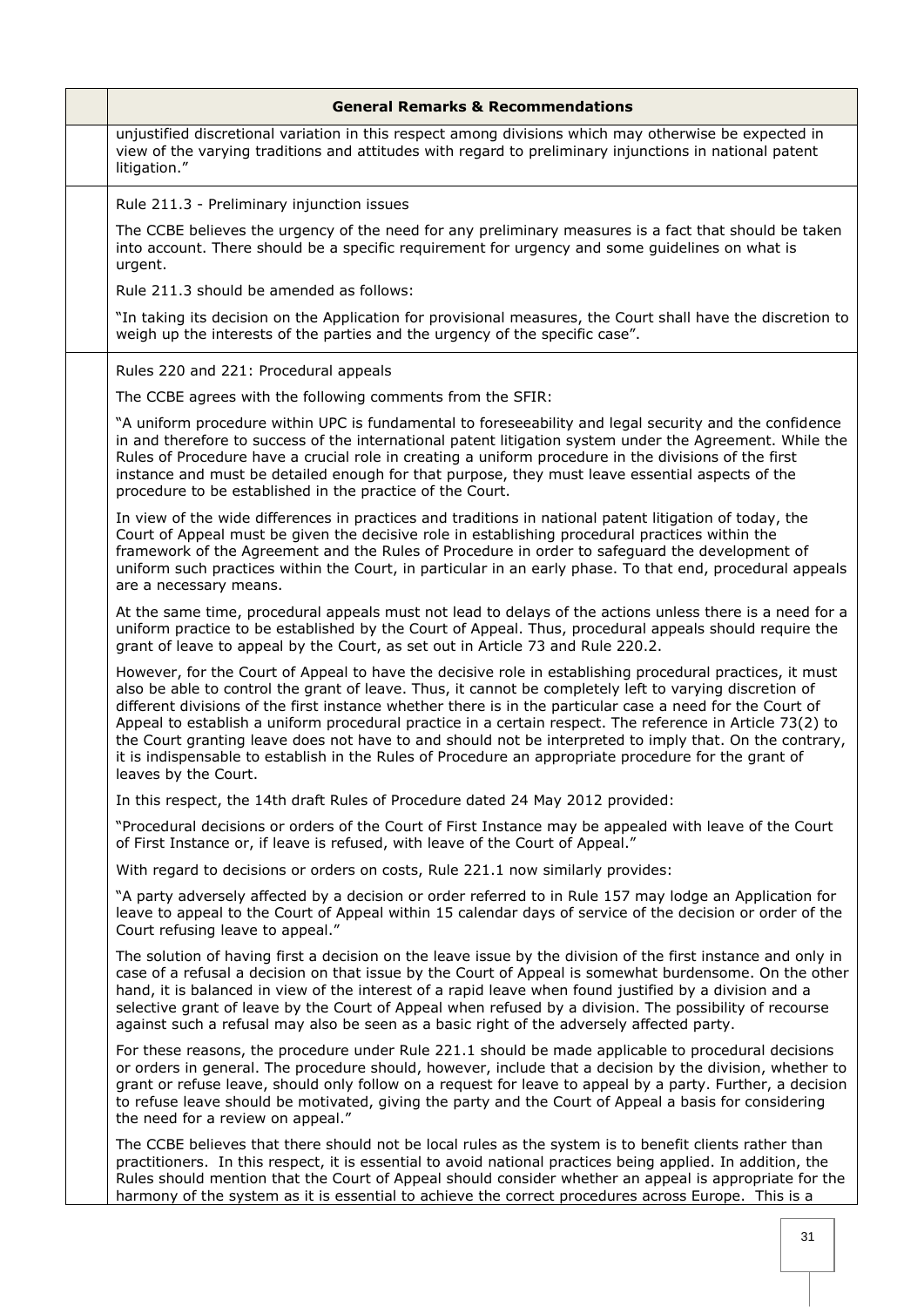| <b>General Remarks &amp; Recommendations</b>                                                                                                                                                                                                                                                                                                                                                                                                                                                                                                                                                                                                                                                                          |
|-----------------------------------------------------------------------------------------------------------------------------------------------------------------------------------------------------------------------------------------------------------------------------------------------------------------------------------------------------------------------------------------------------------------------------------------------------------------------------------------------------------------------------------------------------------------------------------------------------------------------------------------------------------------------------------------------------------------------|
| matter for the Unified Patent Court to decide, but it is clearly an issue."                                                                                                                                                                                                                                                                                                                                                                                                                                                                                                                                                                                                                                           |
| Confidentiality                                                                                                                                                                                                                                                                                                                                                                                                                                                                                                                                                                                                                                                                                                       |
| Although there are specific provisions in Rules 106, 115, 190 (1), 196 (1), 197 (4), 199 (1) and 262<br>(2) dealing with confidentiality in specific circumstances, there is no general provision dealing with the<br>confidentiality of one party's information vis-à-vis the other party or parties, or for the preservation of<br>confidentiality in the determination of damages (Rules 125 to 149) or orders to lay open books (Rules<br>141 to 143). This is a particularly important issue for defendants, where the details of the accused<br>infringing produce are trade secrets, and in relation to financial information in damages assessments.                                                          |
| The CCBE proposes that the issue of confidential information should be covered in a general rule (and<br>the above provisions be replaced by a cross reference to that general rule) providing:                                                                                                                                                                                                                                                                                                                                                                                                                                                                                                                       |
| Public Access: the court can limit or prevent public access to documents (as per current rule 262<br>$(2) - (6)$ ) or hearings (as per current rules 106 and 115) in order to preserve confidentiality                                                                                                                                                                                                                                                                                                                                                                                                                                                                                                                |
| Compulsory disclosure: the court shall provide appropriately for the protection of confidentiality<br>when it makes an order requiring a party or a third party to produce or give access to documents,<br>other materials or information (see for example Rules 143, 190, 196, 199, 200, 201, 202, etc)                                                                                                                                                                                                                                                                                                                                                                                                              |
| Confidentiality orders: the court may make orders for the protection of confidentiality not only in<br>relation to compulsory disclosure, but also in relation to information provided by a party without an<br>order (for example, a party's written submissions and annexes and evidence). Such orders may<br>provide that, for the opposing party or parties, only a "confidentiality club" may have access to the<br>information. The members of such a "confidentiality club" would comprise a limited number of named<br>individuals within the opposing party, plus its representative and other named external advisors (legal<br>or technical) (to be, may be required to sign confidentiality undertakings. |
| To avoid uncertainty as to what is confidential, the parties should put information (documents and<br>other "means of evidence" (Rule 170 (1)) that they claim to be confidential in separate confidential<br>annexes.                                                                                                                                                                                                                                                                                                                                                                                                                                                                                                |
| Rules 9 and 300: Time periods                                                                                                                                                                                                                                                                                                                                                                                                                                                                                                                                                                                                                                                                                         |
| The CCBE shares the views of the SFIR regarding time periods:                                                                                                                                                                                                                                                                                                                                                                                                                                                                                                                                                                                                                                                         |
| Calculation                                                                                                                                                                                                                                                                                                                                                                                                                                                                                                                                                                                                                                                                                                           |
| Article 73(2) provides that certain orders may be appealed "within 15 calendar days" and specifies that<br>this period shall be calculated from "the notification" of the order.                                                                                                                                                                                                                                                                                                                                                                                                                                                                                                                                      |
| The Rules of Procedure provide a number of time periods in "days" (e.g. Rules 16.2, 27.2, 39.1 and<br>323.2), "calendar days" (Rules 331.1) or "working days" (Rule 321.3 and 5). Rule 300 specifies in (e)<br>that "day shall mean a calendar day unless expressed as a working day". Rule 300 further provides in<br>(f) and (g) general directions for the calculation of calendar days and working days, respectively.                                                                                                                                                                                                                                                                                            |
| Some Rules specify from when a time period shall be calculated, as e.g. Rules 19.1 and 23 "of service<br>of the Statement of claim", Rule 19.5 "of service of notification" and Rules 221.1 and 371.4 "of service<br>of the decision or order". In general, however, the Rules (e.g. Rules 16.3, 27.2 and 4, 32.3 and 39.1)<br>do not specify from when a time period shall be calculated. There is also no general direction in this<br>respect except the general provisions in Rules 271 and 276 with regard to service of Statements of<br>claim and orders and decisions, respectively.                                                                                                                          |
| Time periods are in practice crucial elements for the parties and clarity and consistency in this respect<br>have a high practical value. There is no apparent reason why not all time periods shorter than a month<br>should be stated in "days", meaning "calendar days" according to Rule 300(e), which would avoid the<br>risk of confusion. Anyhow, it must be specified in a clear and consistent way from when time periods<br>shall be calculated, preferably in a general provision.                                                                                                                                                                                                                         |
| Extensions                                                                                                                                                                                                                                                                                                                                                                                                                                                                                                                                                                                                                                                                                                            |
| Rule 9.3 provides that the Court may, subject to paragraph 4, on a reasoned request by a party:                                                                                                                                                                                                                                                                                                                                                                                                                                                                                                                                                                                                                       |
| (a) extend, even retrospectively, a time period referred to in these Rules or imposed by the Court;                                                                                                                                                                                                                                                                                                                                                                                                                                                                                                                                                                                                                   |
| Nevertheless, Rules 23, 39.1, 56, 65 and 321.3 and 5 provide that the time period stated there "may<br>be extended by the judge-rapporteur on a reasoned request", which may be justified as a reminder in<br>situations where the possibility of an extension is particularly relevant. It is, however, unfortunate if<br>confusion is caused by other time periods by mistake being interpreted e contrario not to be<br>extendable. In order to avoid such misunderstandings, said Rues should be amended to refer explicitly                                                                                                                                                                                      |